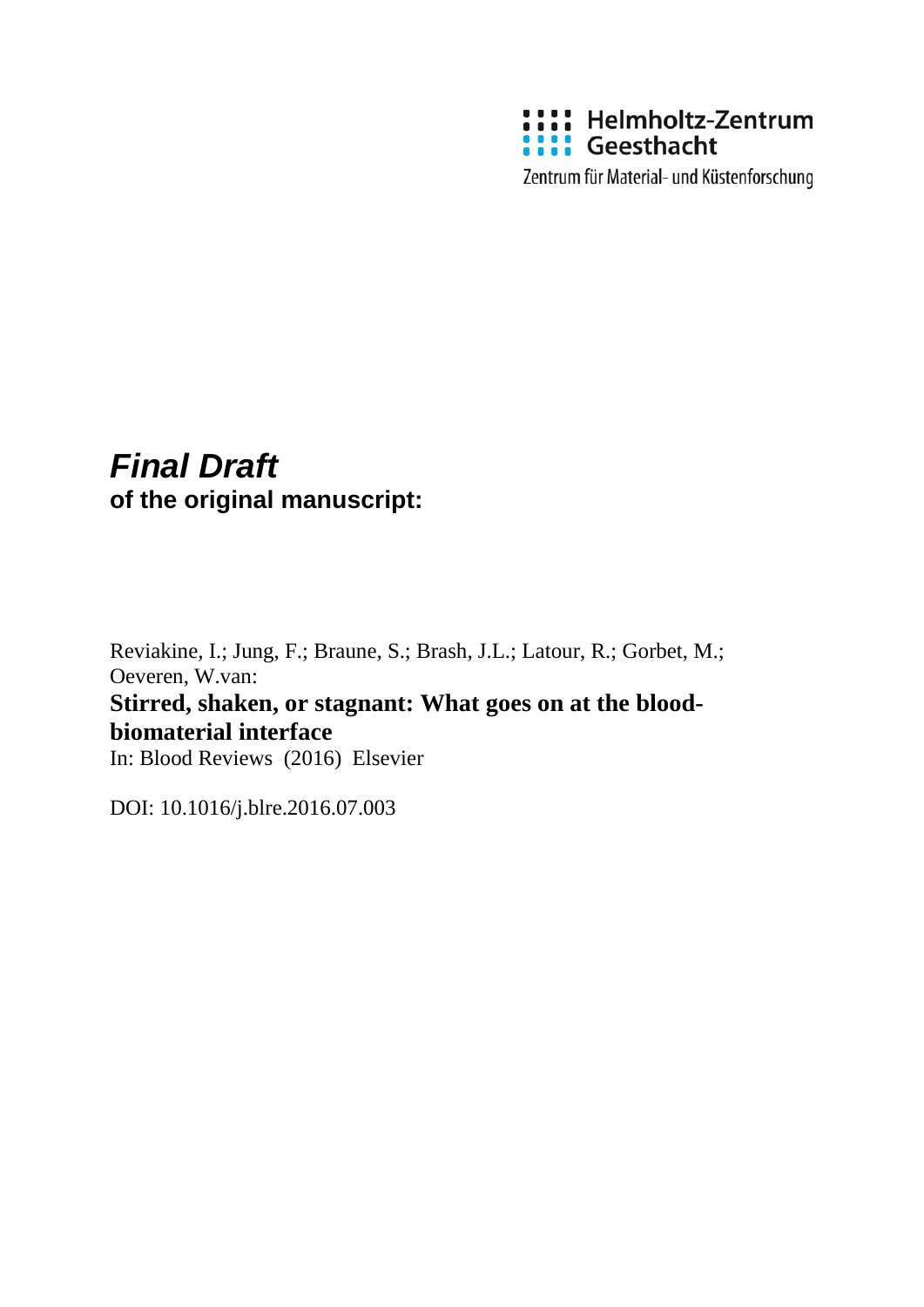# **Stirred, shaken, or stagnant: what goes on at the bloodbiomaterial interface.**

Ilya Reviakine,1,2,\* Friedrich Jung,3 Steffen Braune,3 John L. Brash,4 Robert Latour,5 Maud Gorbet,<sup>6</sup> Wim van Oeveren.<sup>7</sup>

<sup>1</sup> Institute of Functional Interfaces (IFG), Karlsruhe Institute of Technology (KIT), Hermann von Helmholtz Platz 1, 76344 Eggenstein-Leopoldshafen, Germany

2 Department of Bioengineering, University of Washington - Seattle, WA, 98105, USA

3 Institute of Biomaterial Science and Berlin-Brandenburg Centre for Regenerative Therapies

(BCRT), Helmholtz Zentrum Geesthacht, Kantstrasse 55, 14513 Teltow, Germany

4 Department of Chemical Engineering, School of Biomedical Engineering, McMaster

University, Hamilton, Ontario, L8S 4L8, Canada

5 Rhodes Engineering Research Center, Department of Bioengineering, Clemson University,

#### Clemson, SC, 29634, USA

6 Department of Systems Design Engineering, Biomedical Engineering, University of

Waterloo, 200 University Avenue West, Waterloo, Ontario, N2L 3G1, Canada

7 HaemoScan, Stavangerweg 23-23, 9723JC Groningen, the Netherlands

\*Corresponding author: Ilya.Reviakine@kit.edu Institute of Functional Interfaces (IFG) Karlsruhe Institute of Technology (KIT) Hermann-von-Helmholtz-Platz, 1 76344 Eggenstein-Leopoldshafen, Germany Phone: +49 721 608 22991 / Fax: +49 721 608 23478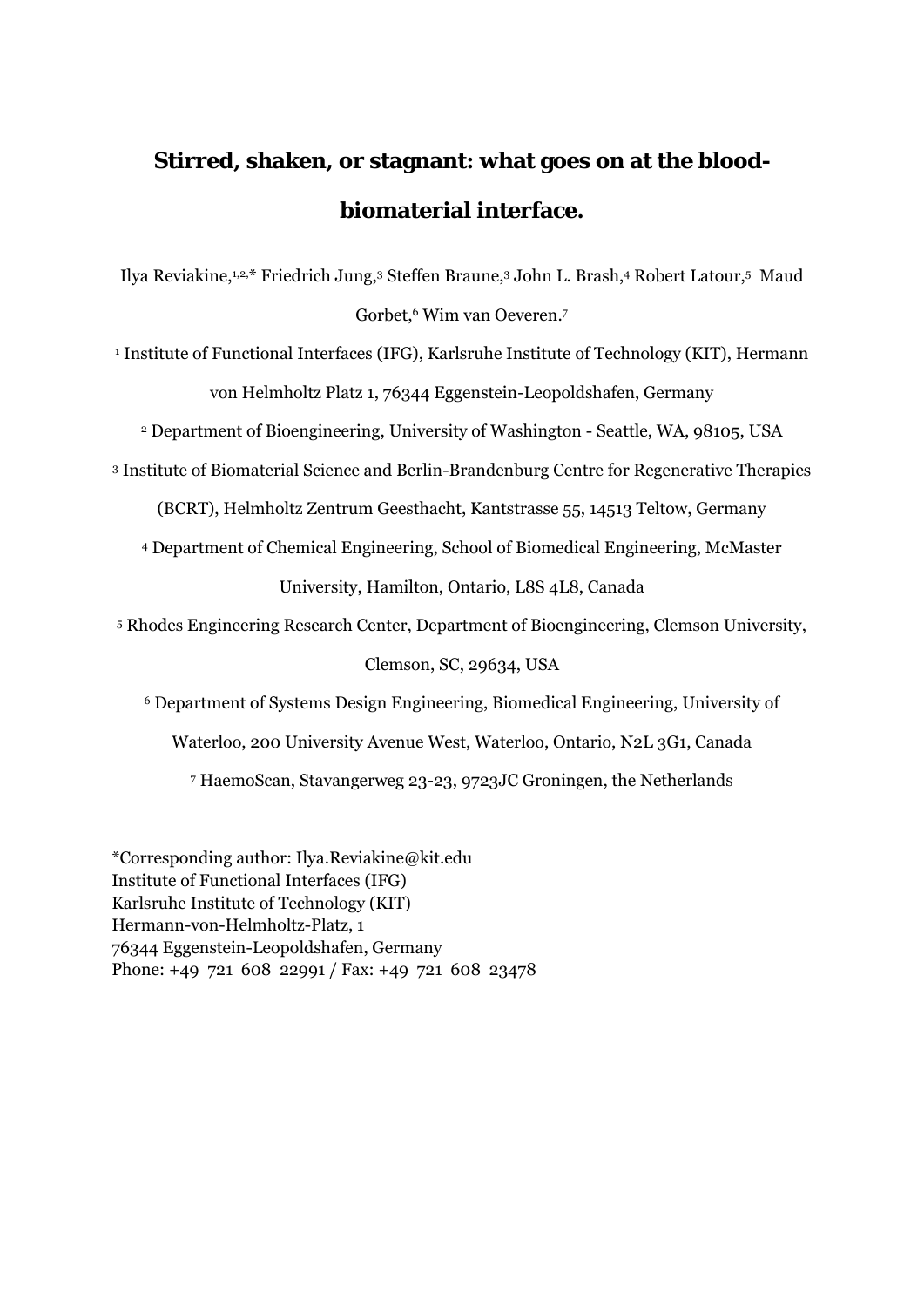# **Stirred, shaken, or stagnant: what goes on at the bloodbiomaterial interface.**

## Abstract

There is a widely recognized need to improve the performance of vascular implants and external medical devices that come into contact with blood by reducing adverse reactions they cause, such as thrombosis and inflammation. These reactions lead to major adverse cardiovascular events such as heart attacks and strokes. Currently, they are managed therapeutically. This need remains unmet by the biomaterials research community. Recognized stagnation of the blood-biomaterial interface research translates into waning interest from clinicians, funding agencies, and practitioners of adjacent fields. The purpose of this contribution is to stir things up. It follows the 2014 BloodSurf meeting (74th International IUVSTA Workshop on Blood-Biomaterial Interactions), offers reflections on the situation in the field and a three-pronged strategy integrating different perspectives on the biological mechanisms underlying blood-biomaterial interactions. The success of this strategy depends on reengaging clinicians and on the renewed cooperation of the funding agencies to support long-term efforts.

## Keywords

Hemocompatibility; Cardiovascular implants; Biomaterials; Platelets; Coagulation; Antiplatelet therapy.

## Research Agenda

Three strategies are proposed to address the recognized need for minimizing adverse reactions caused by the materials used in vascular implants: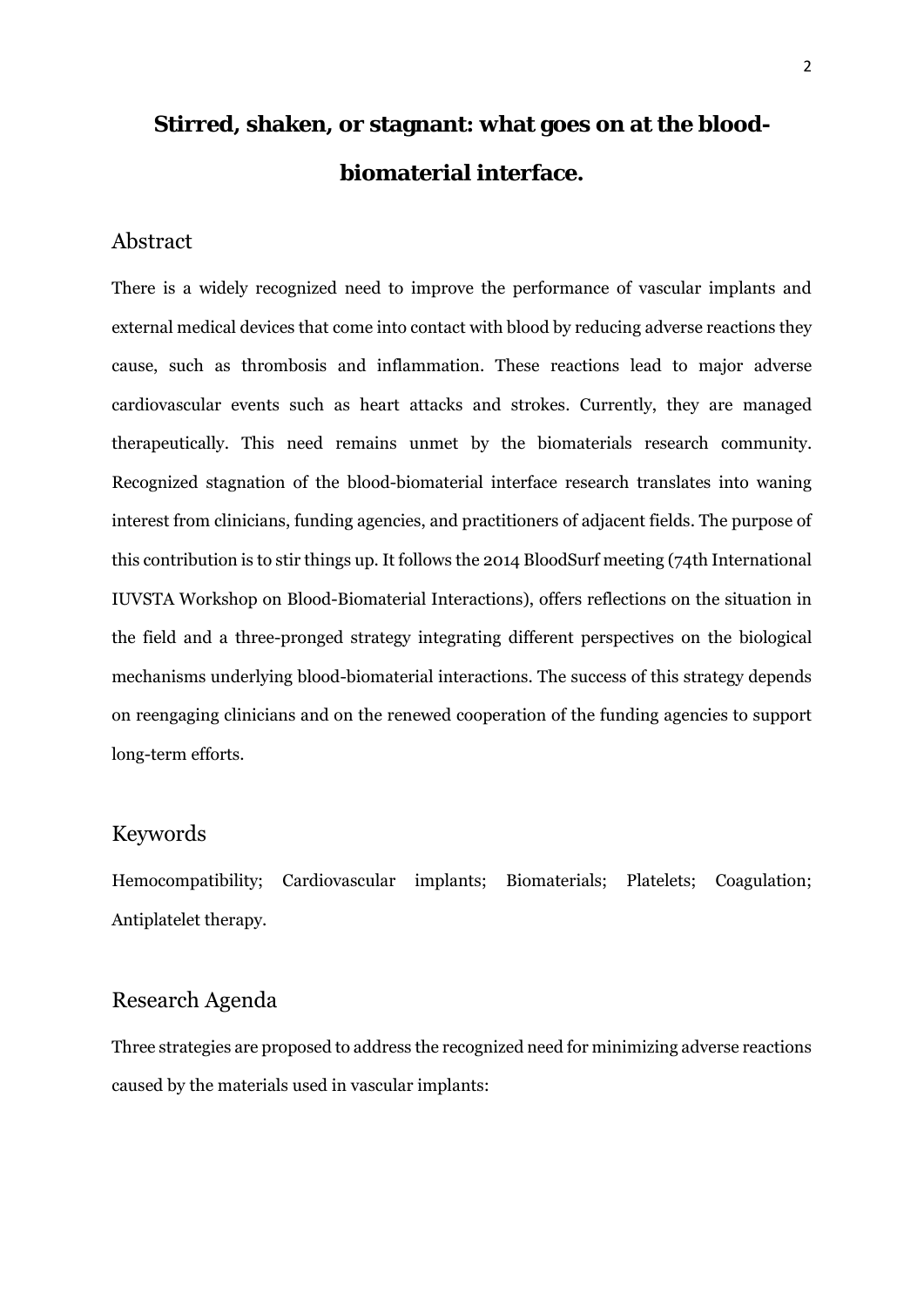- Testing to evaluate the performance of currently used materials. A particular emphasis should be placed on comparing different materials and results between different laboratories.
- Testing approaches should include surface-phase and fluid-phase reactions (thrombotic and embolic propensity) and encompass coagulation, platelet-, leukocyte-, and complement activation pathways.
- Modeling blood-biomaterial interface interactions beyond the limits of "physiologically relevant" conditions to uncover hidden degrees of freedom and cryptic interactions between components of various regulatory pathways.
- "Hacking" these pathways with the idea of incorporating the implant interface into their network.

# Practice Points

- Mechanisms underlying the phenomena occurring at the blood-material interface are poorly understood. The questions facing the field of hemocompatibility have remained unchanged over the past several decades.
- Current clinical success of implants and other devices is brought about by the pharmacological strategies for managing the adverse reactions they cause.
- There are limits to the ability of pharmacological approaches to balance various risks associated with the specific pathologies, co-morbidities, and material-induced effects. This translates into dangers for the patient and costs for the healthcare systems. Hence, there is a pressing need for reducing the adverse effects of biomaterials.
- It is suggested that further progress in the hemocompatibility field will come from focusing on the details of the biological mechanisms underlying blood-biomaterial interactions.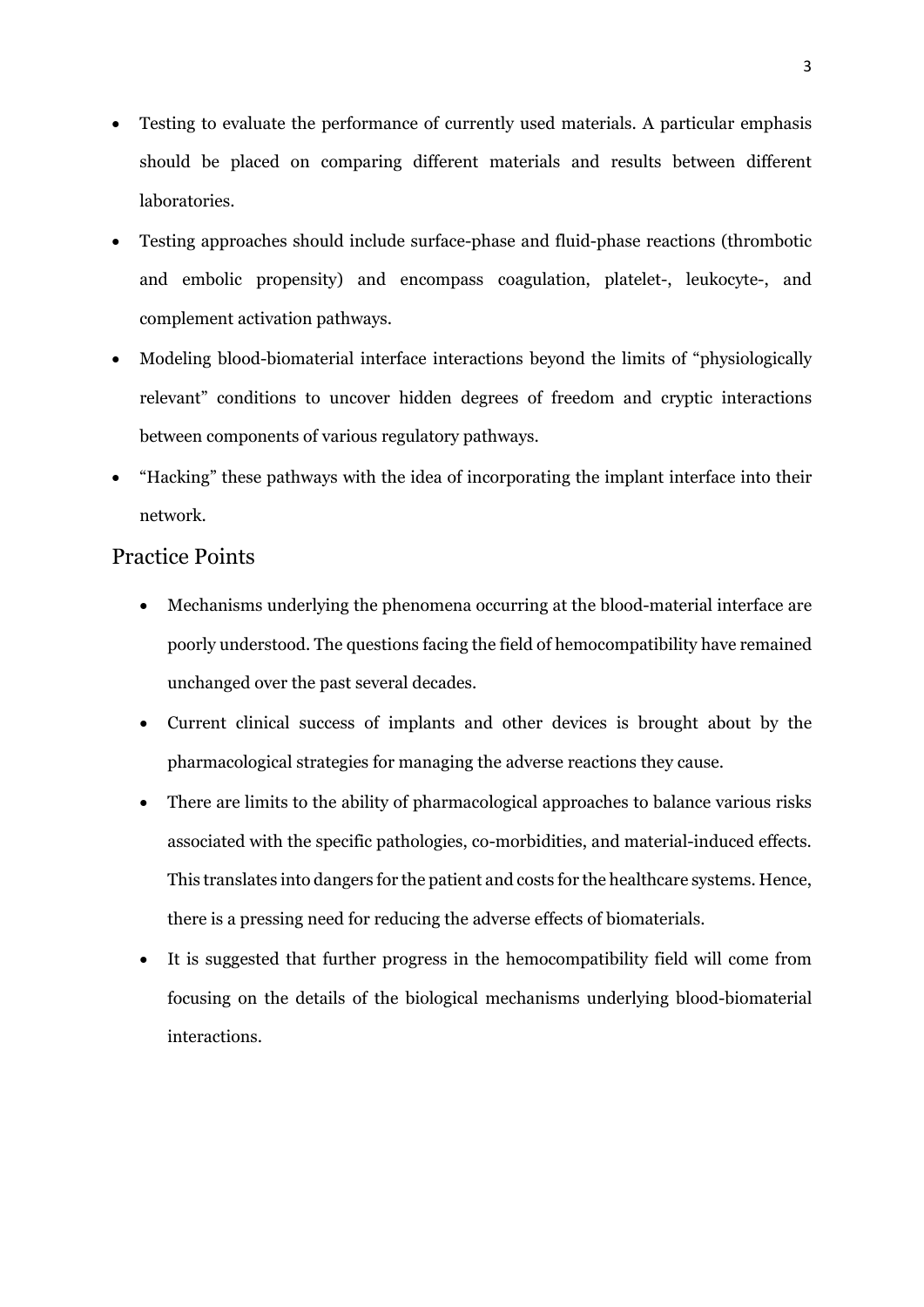### 1. Introduction: cardiovascular implants

The practice of modern medicine can hardly be envisaged without reliance on artificial materials in devices that substitute, or augment, the function of failing tissues and organs. In the context of blood-biomaterial interactions, examples of such devices include stents, mechanical heart valves, occluder systems, ventricular assist devices (VADs), synthetic vascular grafts, catheters, guidewires, as well as membranes of dialyzers, oxygenators, artificial heart-lung machines, and so on. Close to half a million cardiac stents are implanted in the US annually;<sup>1</sup> nearly three quarters of a million in Europe;<sup>2</sup> and around 100,000 in the UK.3 Although stent overuse continues to be discussed,4 it is clear that stenting is saving lives and improving the quality of life of millions of patients world-wide. Numbers for other implants are equally significant. In 2009, 90,000 heart valves were implanted in the US and 280,000 – world-wide.5 The use of LVADs has increased considerably (from 246 patients in 2007 to  $\sim$  2500 patients in 2014, according to the Interagency Registry for Mechanically Assisted Circulatory Support, or INTERMACS<sup>6</sup>), as mortality and complication rates decreased due to the design improvements; this success has generated some excitement in the clinical community.7-10 Millions of patients undergo procedures requiring cardiopulmonary bypass (CPB), while the heart is stopped, $11, 12$  thousands benefit from other forms of extracorporeal circulation, such as extracorporeal membrane oxygenation (ECMO), that is used particularly often in neonates.13 Close to half a million patients are receiving hemodialysis treatment for end-stage renal disease in the US.14 These devices involve contact between blood and artificial materials.

While native endothelium has naturally anticoagulant properties, the materials used in the artificial devices—metals and their oxides, polymers, pyrolytic and diamond-like carbon activate the body's natural defense systems: coagulation, inflammation, and complement.15, 16 Clinicians have become progressively better at managing the more severe of the resulting major adverse effects therapeutically through antiplatelet therapy (APT), anticoagulation therapy (ACT), or a combination of the two.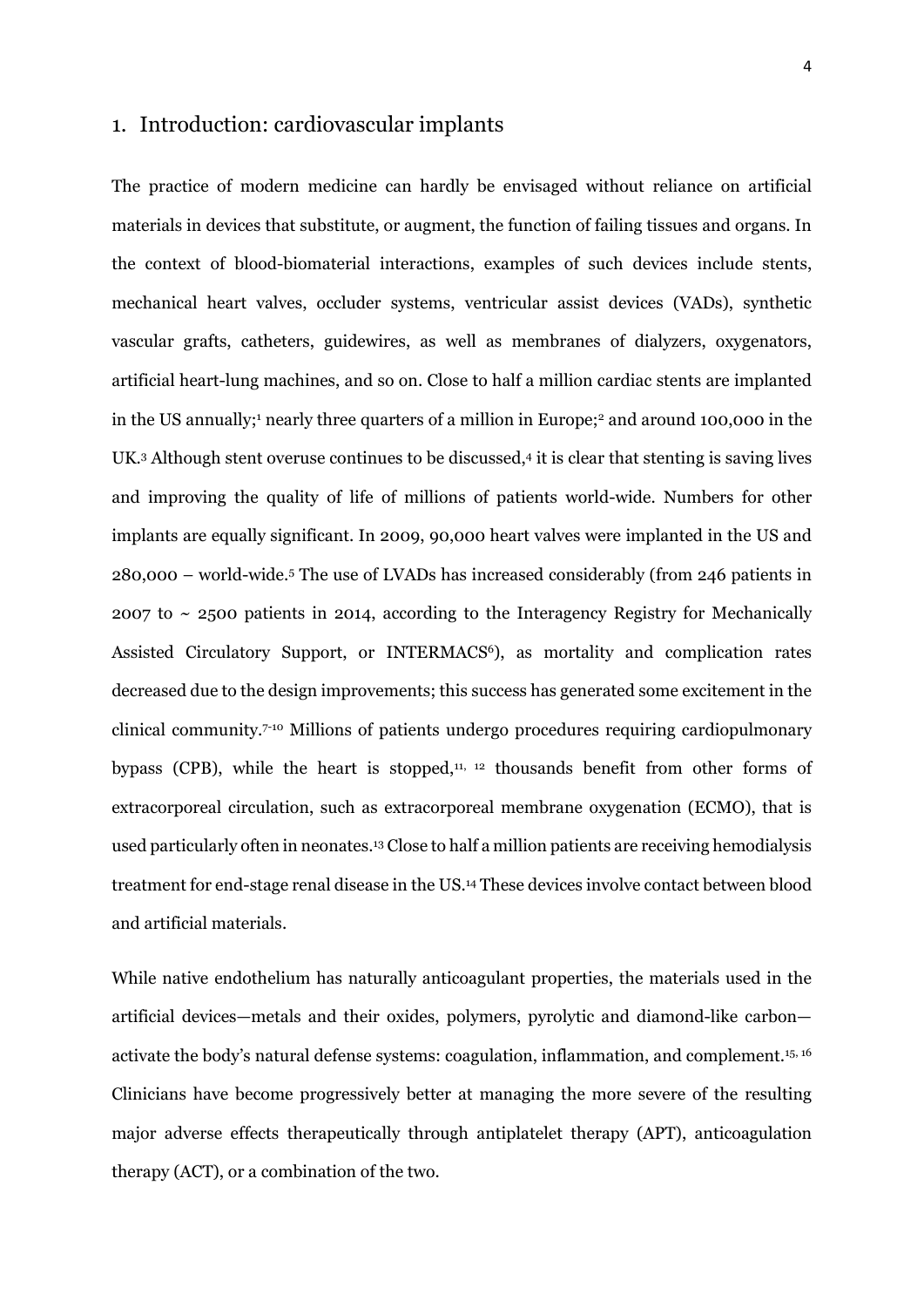ACT based on intravenous (systemic) heparin and the introduction of heparin while priming the circuit is used to manage patients on CPB ever since CPB was developed in the  $1950s$ ,<sup>11, 12,</sup> <sup>17</sup> ECMO patients,<sup>18</sup> and hemodialysis patients.<sup>19</sup> Of course, heparin is also the drug of choice for a wide variety of interventions, not only in the context of cardiovascular disorders. During percutaneous coronary intervention and stenting, it may be used together with antiplatelet agents such as abciximab, a GPIIb/IIIa antagonist.20 For managing mechanical heart valves and VADs, long-term ACT is based on agents such as warfarin, by itself or in combination with APT.21-24 VAD patient management also relies on heparin.25

Heparin causes serious complications, such as immune-mediated heparin-induced thrombocytopenia, in some patients.26 Alternatives are therefore needed, especially in longterm applications such as ECMO and hemodialysis. These are reviewed by Fisher et al.19 and include other thrombin inhibitors as well as regional citrate anticoagulation.<sup>27</sup> Most recent developments in this area are based on the recent understanding of the role contact activation plays in thrombosis vs. hemostasis and include factor XI and XII inhibitors that are being introduced into the clinic.28, 29

The breakthrough widely recognized as being transformative in catalyzing the wide-spread use of stents was the introduction in the 1990s of the aspirin-ticlopidine dual APT regimen (DAPT; ticlopidine was subsequently replaced by clopidogrel).30-35 DAPT considerably reduced the thromboembolic complications associated with stent placement. It was also superior to the combination of anticoagulation therapy (ACT, consisting of intravenous heparin or phenprocoumon) with aspirin.32 Further developments in the area of APT include the introduction of new P2Y12 and protease-activated receptor-1 antagonists into the clinical practice,36-38 although the former appear to suffer from increased bleeding risks.38 Finally, most recently, a dual-function agent (FXI inhibitor and GPIIb/IIIa antagonist) is being explored in animal studies for reducing stent thrombosis.39

Differences in the pharmacological strategies used to manage material-induced thrombosis induced by different devices are noteworthy. It is tempting to conclude that they reflect distinct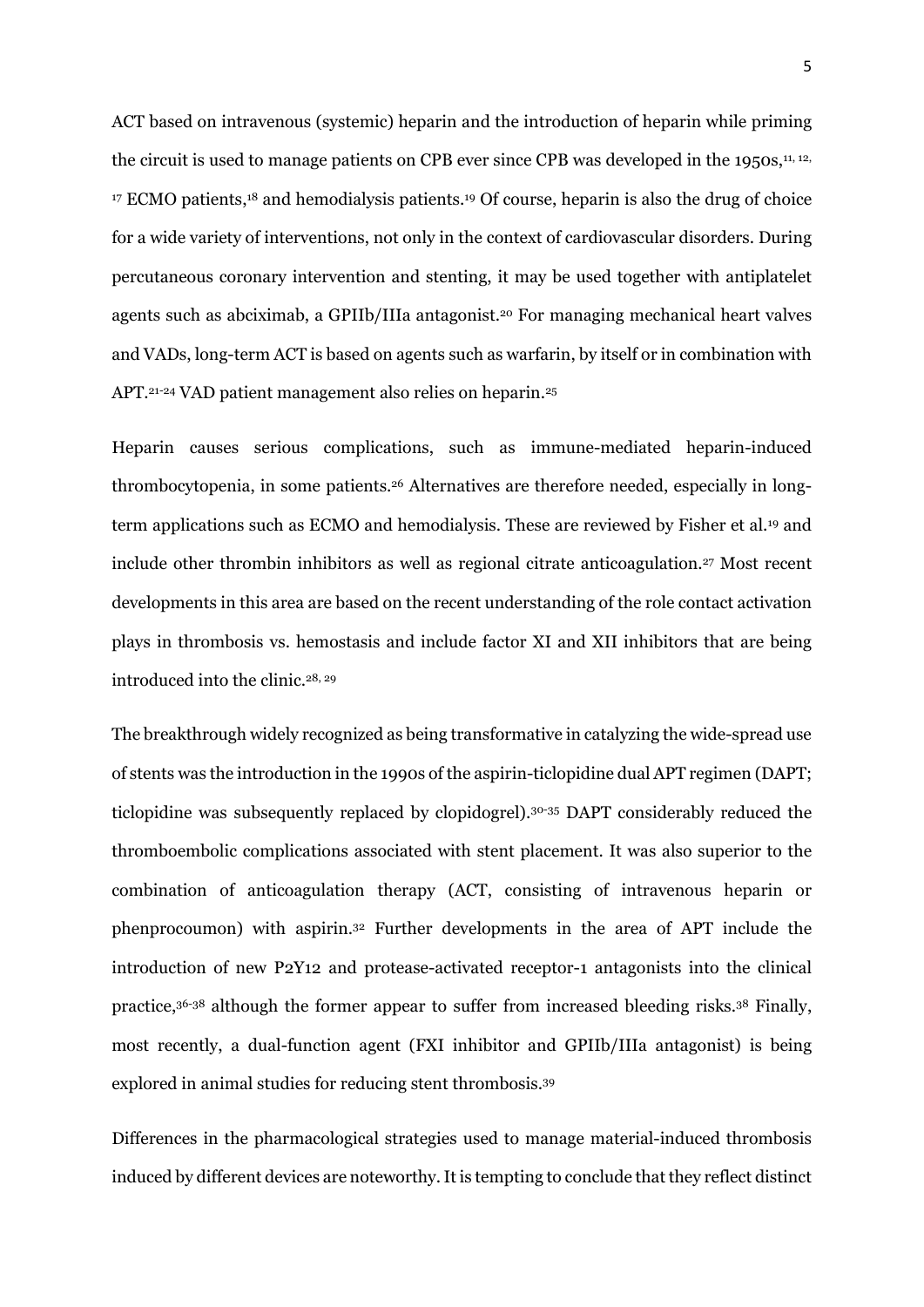activation mechanisms at play in these situations, but it is also possible that they reflect the scale of the adverse reactions: smallest in the case of the stents, greatest in the case of the CPB, ECMO, and hemodialysis.

As far as implants and devices themselves are concerned, the history of CPB development is discussed in detail in several reviews.<sup>11, 12, 17, 40</sup> The key problem was the design of the oxygenator; first the use of animal and human (live donor) lungs was attempted, then bubble and rotating disk oxygenators were designed, followed by steel plate design, and finally, membrane and hollow fiber oxygenators were developed, which are used today. Moving away from the blood/gas interface of the bubble and rotating disk oxygenators, and reducing the surface area, improved their performance in terms of thrombosis; so did the introduction of heparin-coated circuits reviewed in refs. 41 and 42. These are used in ECMO, CPB, and hemodialysis devices to date, but their use not abolished the need for systemic heparin.

The history of mechanical heart valve design has been reviewed by Gott et al.43 and Pibarot et al.5 Several different types of mechanical heart valve prosthetics have evolved since the original caged ball design, with some becoming obsolete. The most recent advance in this area is represented by aortic valves designed for minimally-invasive, trans-catheter replacement.44, 45 Similarly, VAD design went through two generations of improvements (with pulsatile and continuous flows).22, 46 The design of these implants benefited from advances in material science and other adjacent engineering fields: for example, replacing titanium with pyrolytic carbon in heart valves reduced failure rates,43 and fluid dynamics calculations that were combined with the understanding of platelet activation on non-physiological flow patterns improved the overall design.5, 22, 47-49 The performance of these devices, however, continues to be limited by thrombotic complications and bleeding events associated with their pharmacological management.

The history of stents begins with the introduction of the steel wire-mesh stent (bare metal stent, BMS) by Ulrich Sigwart in 1986.50 Since then, stent design and materials underwent one major change: Drug-eluting stents (DES), where the metal framework is coated with a polymer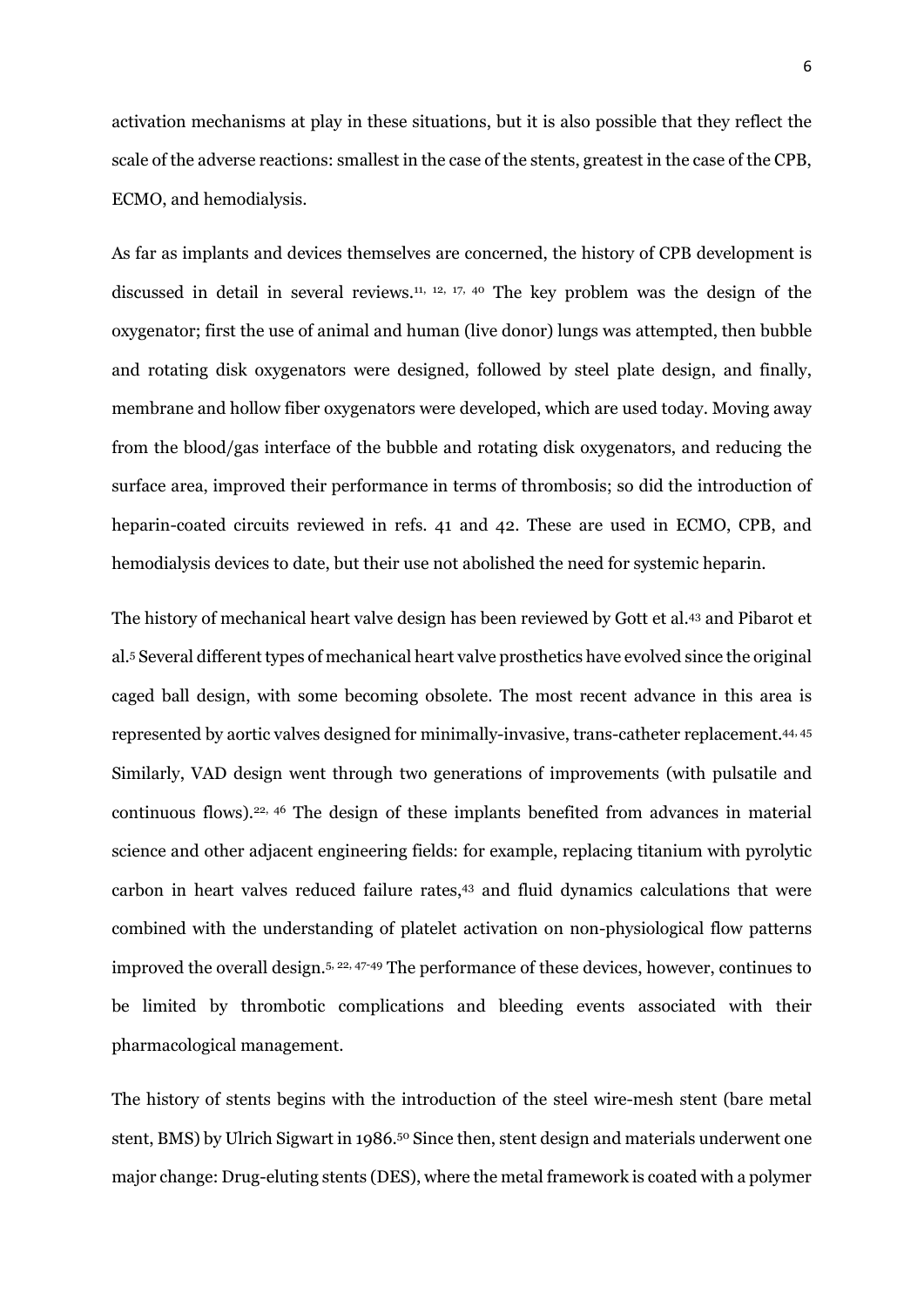matrix eluting anti-proliferative, anti-inflammatory, and immunosuppressive drugs, were developed to combat restenosis—the major complication of BMS. DES implantation in humans was first reported by several authors in 2001.<sup>51-54</sup> Their success in significantly reducing restenosis rates,35, 55 and therefore the need for repeated interventions, translated into wide acceptance: DES are recommended by the latest European guidelines,<sup>56</sup> with over 75 % of stent implantations currently using DES.1-3 However, studies have revealed that they suffer from late-stage thrombosis<sup>57</sup> noted as late as 5 years post-implantation,<sup>58</sup> necessitating the extension of the DAPT regimen  $(1 – 3$  month for BMS,  $6 – 12$  month for DES<sup>59</sup>). This is also underscored in the latest European guidelines.<sup>56</sup> To quote Helft,<sup>60</sup> this "became a real nightmare for cardiologists". Here, the crucial role of the antiplatelet therapy (APT) is further substantiated by the risks associated with discontinuing the DAPT too early. The optimal duration of DAPT is still very much a subject of debate,  $56, 60-62$  despite improvements associated with the second-generation DES<sup>63</sup> (see Mukherjee et al. for the list of first- and secondgeneration stents64). Montalescot et al. review the results of seven different trials illustrating non-inferiority of short-term  $(3 - 6$  month) as compared to long-term  $(1$  year) DAPT after DES implantation, but comment on the limitations of these studies, such as the short follow-up times limiting their ability to detect late stent thrombosis.<sup>65</sup> These authors also reviewed studies where DAPT duration was longer than one year. Their overall conclusion was that "safe interruption of DAPT after 6 month may be possible in selected patients".65 In one such longduration DAPT study, Marui et al.<sup>66</sup> reported a significant reduction of the risk of stent thrombosis and major adverse cardiac events (MACE) associated with the extension of DAPT for an additional 18 month beyond 1 year after implantation of a first- or a second-generation DES. However, this carried with itself a higher risk of bleeding. Surprisingly, there was also an elevated risk of stent thrombosis and myocardial infarction during 3 month after discontinuation of DAPT independently of its duration.<sup>66</sup>

The mechanisms underlying late stent thrombosis in DES have been discussed in detail by Luscher et al.<sup>57</sup> and by Finn et al.<sup>67</sup> Essentially, they involve a delayed healing response that is thought to be caused by factors such as polymer toxicity, drug interactions, and strut geometry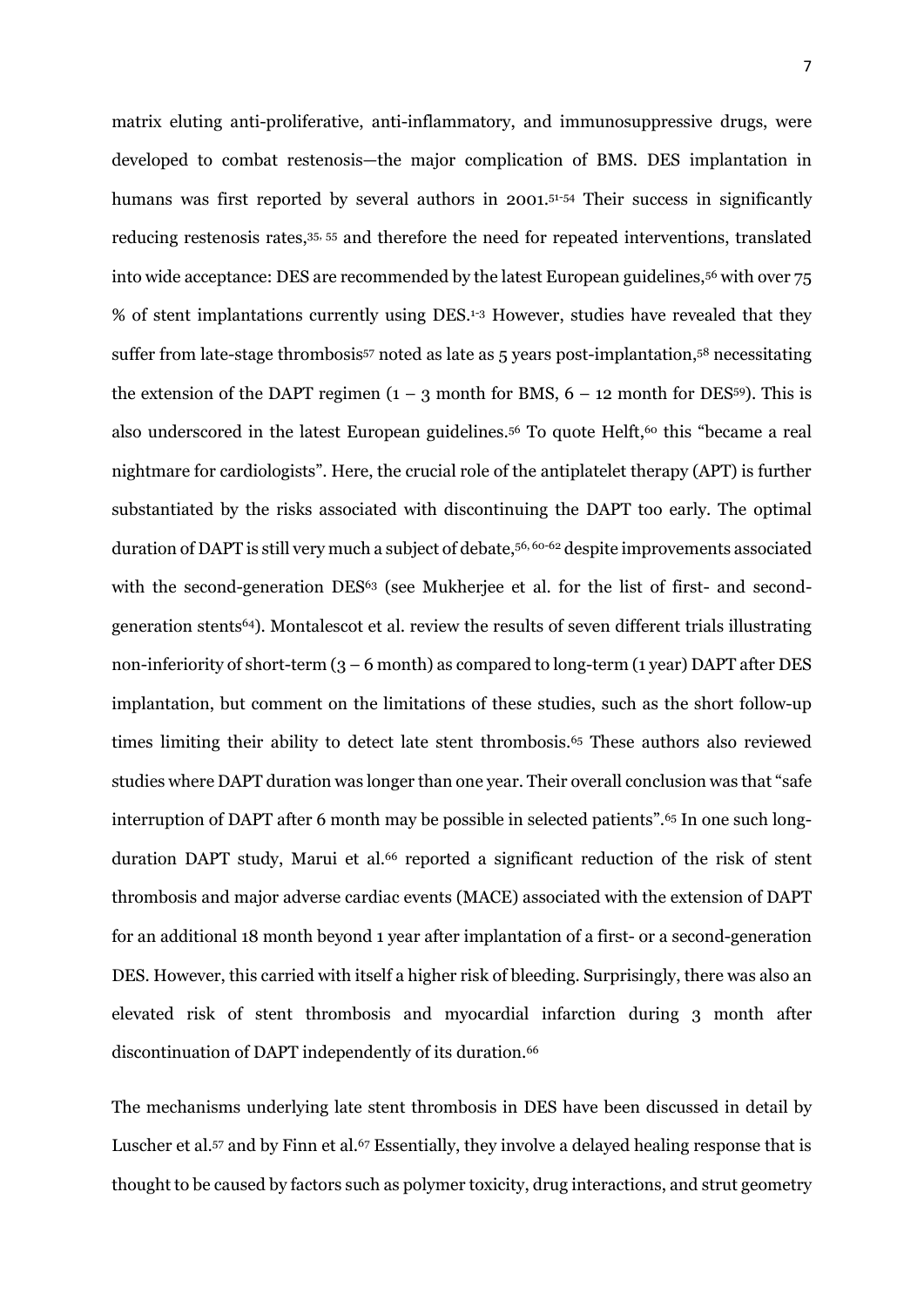that translate into excessive fibrin deposition on the strut surface, inflammation, and necrosis, contributing to the malapposition of the stent.58, 63, 67

Attempts to improve on the current state of affairs are proceeding in several directions. On one hand, there are the improvements to the DES design (thinner struts, different polymer coatings, and/or different drugs). Several authors reviewed the available clinical evidence for these second-generation DES stents pointing to improvements in safety while maintaining or improving their efficacy in terms of preventing restenosis.55, 64, 65, 68 Nevertheless, existing guidelines stipulating the need to extended DAPT apply to both the first- and the secondgeneration DES,  $56$  and both were included in the trials referred to above,  $65$ ,  $66$  reflecting the remaining limitations.69

On the other hand, the strategy of promoting wound healing and stent integration through endothelialisation is represented by the endothelial progenitor cell (EPC) capture stents.70 The first clinical investigation of these stents was reported by Aoki in 2005.<sup>71</sup> The results, however, were somewhat unconvincing,72 leading to a combined EPC + DES strategy (in the form of the COMBO stent). The latest 1–year clinical data for this approach have been recently published.73 The jury is still out on whether its performance will be superior to that of the DES stents, as discussed in a recent editorial by Mehran and Giustino.69 So far, the recommended DAPT duration or the COMBO stent is 6 – 12 month.73

The third strategy being explored is that of bioresorbable stents. The idea here is to remove the foreign material from circulation over a period of time. It is represented by DES with bioresorbable coatings, or stents that are entirely made of biodegradable materials. In a 2015 report of the task force on the evaluation of coronary stents in Europe, "...bioresorbable coronary stents were not represented ... due to absence of published evidence meeting the inclusion criteria at the time of the review."55 In other words, the clinical evidence available so far is severely limited. We refer the readers to the most recent review by Lindholm and James discussing the technology.74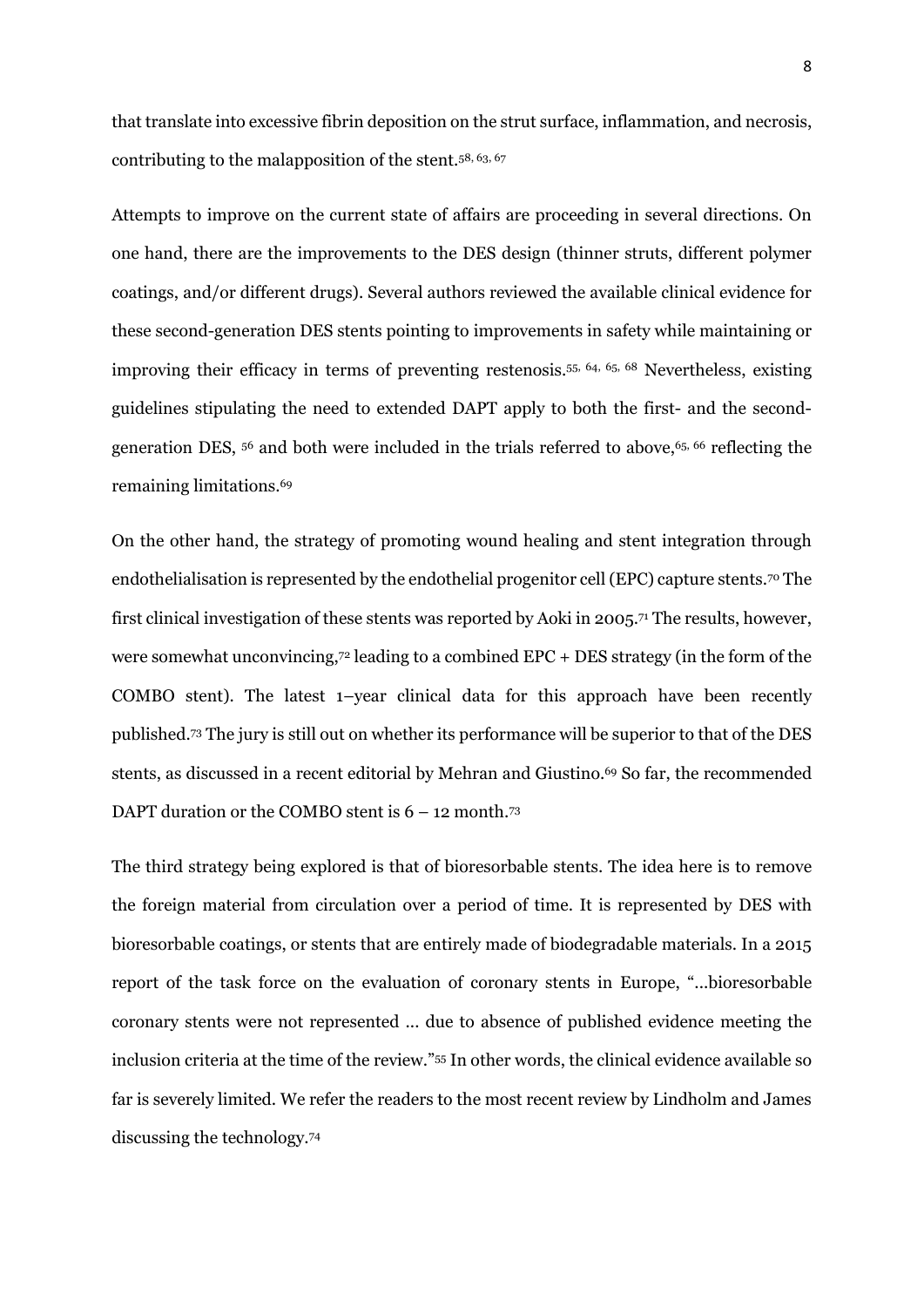It is noteworthy that passive (barrier) coatings were not found to be useful on their own,35 neither in stents, nor in other devices, although there is a stent design combining such a coating (based on phosphorylcholine) with drug elution (the Endeavor stent from Medtronics).68 The subject of passive barrier coatings is discussed in more detail below in the context of coatings that resist the non-specific adsorption of proteins. This failure could be taken to highlight the importance of specific, biological aspects of the blood-biomaterial interactions over the generic physicochemical ones.

In summary, significant advances in ACT and APT have been made by clinicians, enabling pharmacological management of thrombotic complications arising from artificial materials in vascular implants and blood-contacting devices. Advances in the design of the devices have also been made, but by and large they were restricted to the mechanical aspects of their performance, *because the mechanisms underlying the phenomena occurring at the bloodmaterial interface remain poorly understood*. In a nutshell, the factors, which need to be measured to evaluate material performance in blood, remain largely undefined. This underlies what Ratner had termed *the blood compatibility catastrophe*: the failure to deliver bloodcompatible materials and predictive *in vitro* hemocompatibility tests.15, 75

# 2. State-of-the-art in the area of blood-biomaterial interactions and testing

That research into blood-biomaterial interactions has failed to produce an adequate material or an accepted *in vitro* test for evaluating the performance of materials in blood is hardly news: several articles have been dedicated to the subject. Nothing illustrates the stagnation in this field better than a series of quotes from papers spanning the last sixty years. In 1987, Spaet,<sup>76</sup> looking back at a ten-year period of blood compatibility meetings on one hand, and to the future on the other, asked "*What does a surface have to be to be 'physiological', and can this actually be synthesized by other than the appropriate cell in vivo?*" This question can be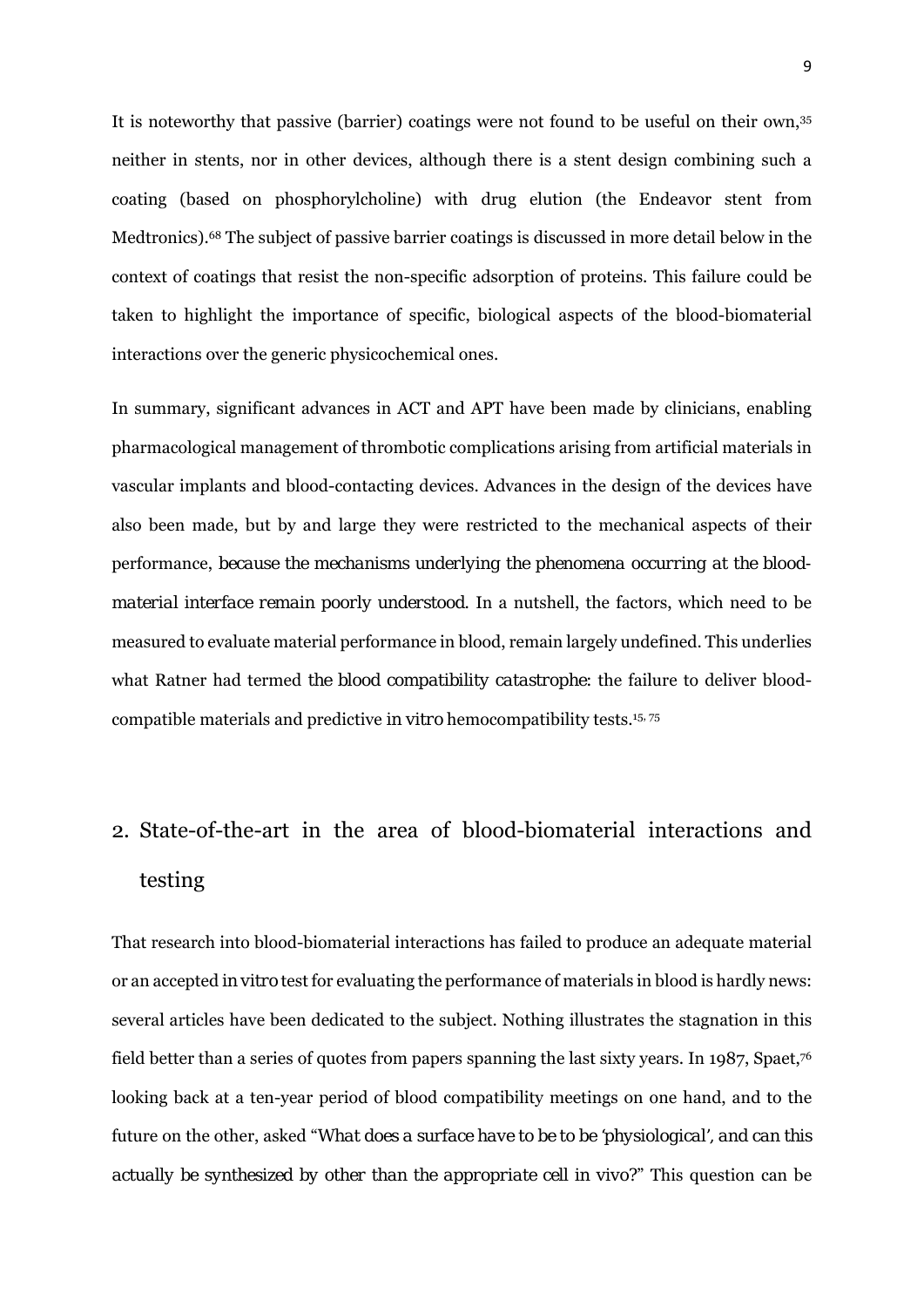traced back to the late 1800s / early 1900s, when (hydrophobic) vaseline and paraffin coatings on glass were shown to extend blood coagulation times.77, 78 It is also echoed in the two articles by Ratner15, 75 on the blood compatibility catastrophe published in 1993 and 2007. In 2016, we still don't have an answer.

In the same 1987 article, another question is raised: "*A topic that has never been suitably addressed is the relationship between in vitro and animal studies and the application of these studies to human disease*." This echoes a comment by Hastings (a onetime Chief of the Artificial Heart Program at NIH): "*To summarize my feeling about the evaluation of materials, there is no technique of evaluation that I know of which is entirely satisfactory*" in his 1971 paper that focuses mainly on the issues of funding blood compatibility studies, but illuminates some of the crucial scientific aspects of the problem.79 The lack of predictive *in vitro* hemocompatibility tests and the complexities of applying animal results to humans are discussed in both of the hemocompatibility catastrophe papers,<sup>15, 75</sup> as well as a number of other works.80-82

In a 1969 article Stoffey et al.<sup>83</sup> stated: "*It would be highly useful to prepare prostheses with the same shapes, using the different methods, and implanting them in the same locations in dogs to give a truly accurate comparison*" – an early expression of the need for standardizing biocompatibility measurements. Today, the topic of standardization remains very high on the list of things that still need to be done.<sup>81, 82</sup>

Some important lessons have nevertheless been learned. Among them is the need to evaluate both the thrombotic and the embolic propensity of the material, as put forward by Kusserov in his seminal 1972 paper.84 This refers to the need for evaluating processes occurring at the material surface as well as in the fluid phase, or markers that are indicative of both sets of processes (such as platelet consumption).85-89 Although this issue has been extensively discussed,15, 75 one continues to find in the literature erroneous parallels between platelet adhesion and material hemocompatibility.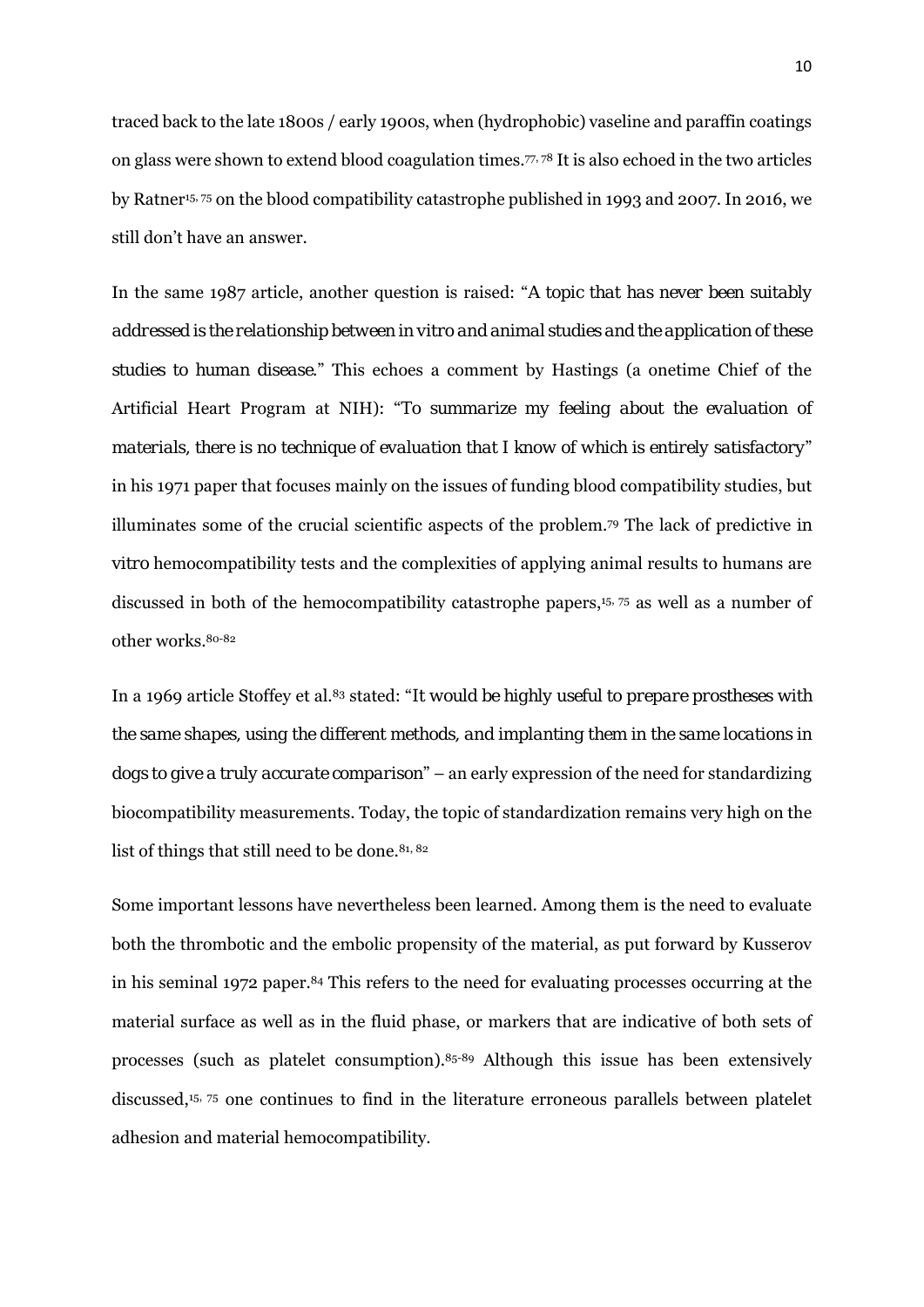Early on, platelets took the center stage. In retrospect, one could say this foreshadowed the tremendous impact of APT on the success of cardiovascular implants. Although they do not represent the whole story, platelets do occupy the point of intersection of multiple defense and regeneration pathways: thrombosis, adaptive and innate immunity, wound healing, etc. This subject has by now been extensively reviewed.<sup>16, 90-93</sup> Once again, fluid phase and surface measurements are needed to characterize platelet-surface interactions.80, 86, 89 Platelet activation at surfaces of different materials can be different and materials may be classified according to platelet reactions;<sup>86</sup> what that means in terms of thrombogenicity is not clear. This subject is revisited below.

Another conjecture that appears to have withstood the test of time is the improved performance of hydrophobic coatings/materials. Early observations of vaseline and paraffin coatings on glass extending coagulation time have already been mentioned.77, 78 Similar *in vitro* observations have been made with PTFE (Teflon)-coated stents evaluated against a panel of parameters.80 Indeed, perfluorinated polymers appear to top the list; this subject is discussed in some detail in Szott et al.94 Promising results were also obtained with stents coated with another perfluorinated polymer, poly[bis(trifluoroethoxy)phosphazene] (PTFEP), in *in vitro*<sup>95</sup> and animal studies<sup>96, 97</sup> that led to the first-in-man clinical trials.<sup>98, 99</sup> Limitations of the hydrophobicity conjecture should be kept in mind, however. On one hand, there is the limited success of passive barrier coatings. On the other hand, the relationship between surface wettability and hemocompatibility remains poorly defined, and one would expect it to be affected by coating stability, roughness, topography, and porosity. The mechanisms underlying the superior performance of perfluorinated materials are also not understood. Current hypotheses invoked to explain it center on another conjecture: the relationship between albumin/fibrinogen ratio in the adsorbed protein layer and material thrombogenicity.94, 100 It should be mentioned that some studies challenge the notion that PTFE is superior to other materials. In particular, Braune et al. demonstrated platelet adhesion and spreading on the surface of PTFE in an *in vitro* study, without, however, considering the state of their activation or surface embolization propensity.101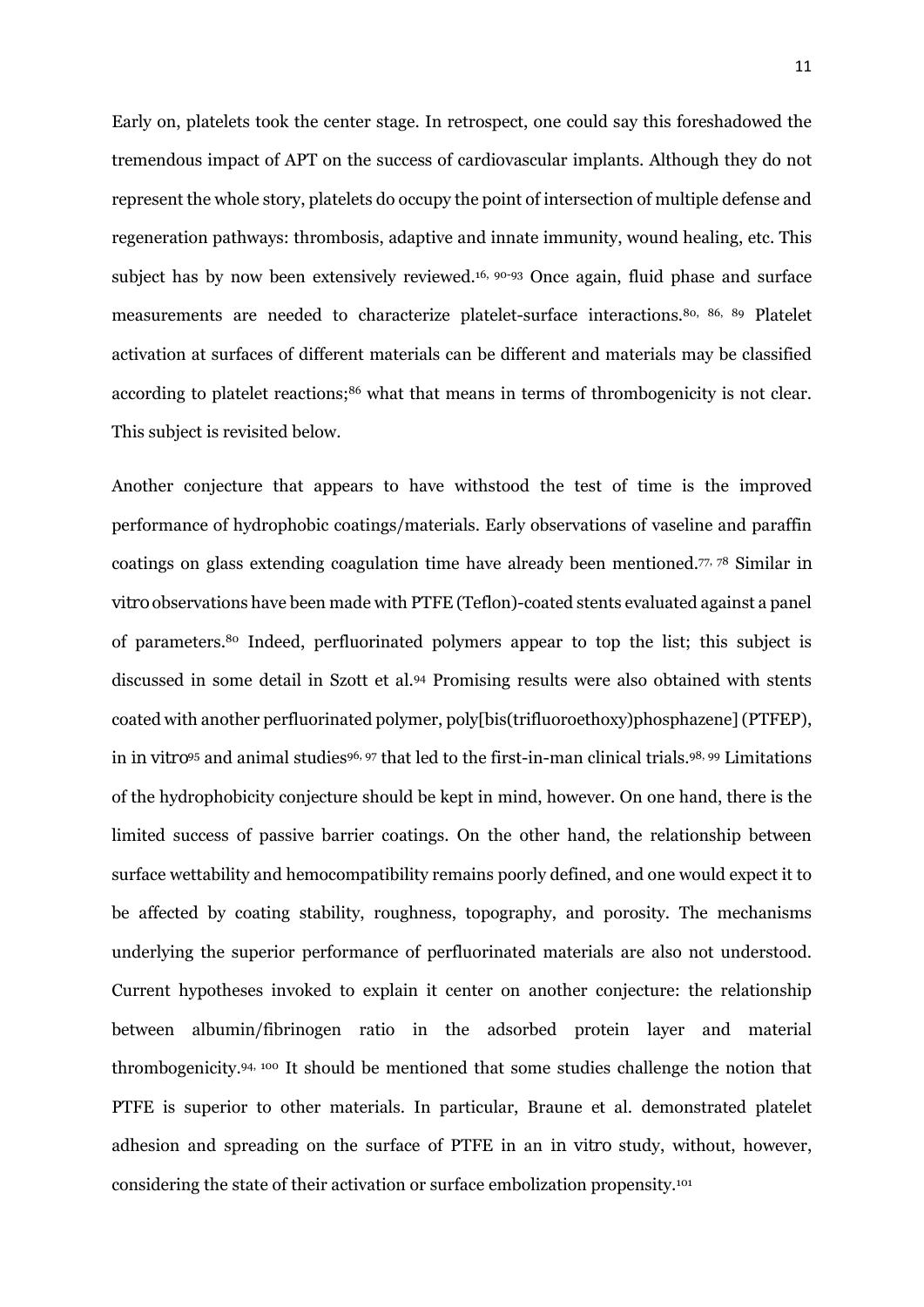These topics and questions were revisited at the 2014 *BloodSurf* meeting102, 103 that gave rise to this article. The consensus was that, although important lessons have been learned, we continue to have more questions than answers. The resulting stagnation has translated into loss of funding, declining interest from clinicians no longer expecting breakthroughs, and waning interest from adjacent disciplines, the contributions of which are sorely needed for progress to be made. It is the aim of this article to "shake things up" so that the field can start moving forward again.

# 3. Is there a need to improve the performance of artificial materials in contact with blood?

Given the existing and evolving therapeutic approaches for managing adverse reactions to biomaterials, is there any remaining need to improve material performance? Indeed, there is.

The key problem with the pharmacological management of material-induced thrombosis is the associated risk of bleeding. Balancing the two entails complex decisions concerning appropriate drug combinations, their dosage and duration, as well as issues of adherence and monitoring. These concerns should be viewed in the context of patient safety and quality of life, as well as sustainability of healthcare systems strained by the ageing populations.

The problem of balancing thrombosis vs. bleeding risks is particularly acute in patients requiring APT and ACT combinations (e.g., aspirin/clopidogrel/warfarin). This so-called triple therapy is used to manage stent-induced thrombosis and the risk of stroke arising from emboli caused by atrial fibrillation or from active cardiovascular implants such as mechanical heart valves and LVADs.<sup>21-23</sup> Holmes et al.<sup>21</sup>, Schömig et al.<sup>23</sup>, and Paikin et al.<sup>24</sup> discuss the relevant issues in some detail, illustrating the complexity of the decisions facing clinicians. Similar concerns arise when patients on DAPT need to undergo surgery (cardiac or other).<sup>104</sup> Further complexities are introduced by co-morbidities associated with hypercoagulable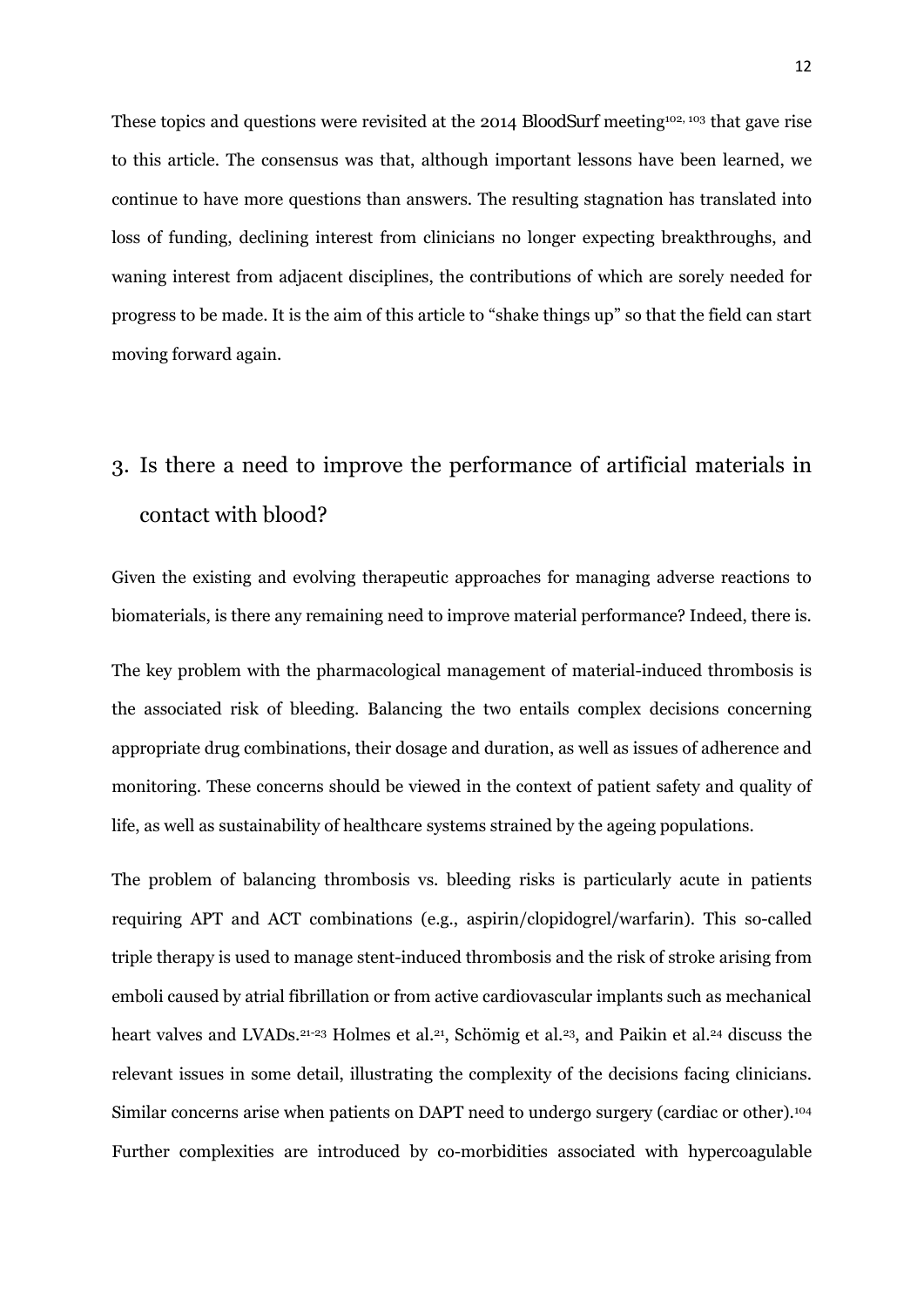and/or proinflammatory states such as diabetes mellitus, obesity, smoking, etc.<sup>56, 105-107</sup> Adherence issues are discussed in refs. 108 and 109. Disturbingly, 1 to 4% of patients appear to be resistant to APT, developing adverse thrombotic complications, due in part to the variability in responses to clopidogrel among patients.<sup>109-111</sup> This aspect has been recently reviewed.<sup>112</sup>

Heparin-based ACT has its own problems. The use of heparin-coated circuits in CPB, ECMO, and hemodialysis did not alleviate the need for systemic heparin.18 Complications that are associated with the use of heparin, such as heparin-induced thrombocytopenia,<sup>26</sup> are nothing if not catastrophic, in part because of the scarcity of alternative strategies<sup>19, 113</sup> (although there are new anticoagulants in the pipeline, as discussed earlier.28, 29, 39)

Furthermore, there are inflammatory complications of artificial materials that are not alleviated by the existing therapeutic strategies. The so-called systemic inflammatory response syndrome in patients after CPB or ECMO is a problem that still awaits a management strategy or, indeed, adequate, systematic investigation.40, 114, 115.

Last but not least, designing small diameter  $( $5 \text{ mm}$ )$  vascular grafts that remain patent following implantation remains a challenge despite the available therapeutic options.<sup>83, 116</sup>

In other words, the performance of blood-contacting devices continues to be limited by thrombotic and inflammatory complications arising from the blood-biomaterial interactions or bleeding complications arising from their therapeutic management. There is plenty to do, and given the scope, seriousness, and significance of the problem, the stakes are high.

## 4. Solution strategies

Three strategies are proposed below to address the recognized clinical need for minimizing adverse reactions occurring at the blood-biomaterial interface. Their focus is on the specific, biological aspects of the blood-biomaterial interactions. They aim to satisfy two goals: clinicians' immediate need for information about existing materials on one hand, and the long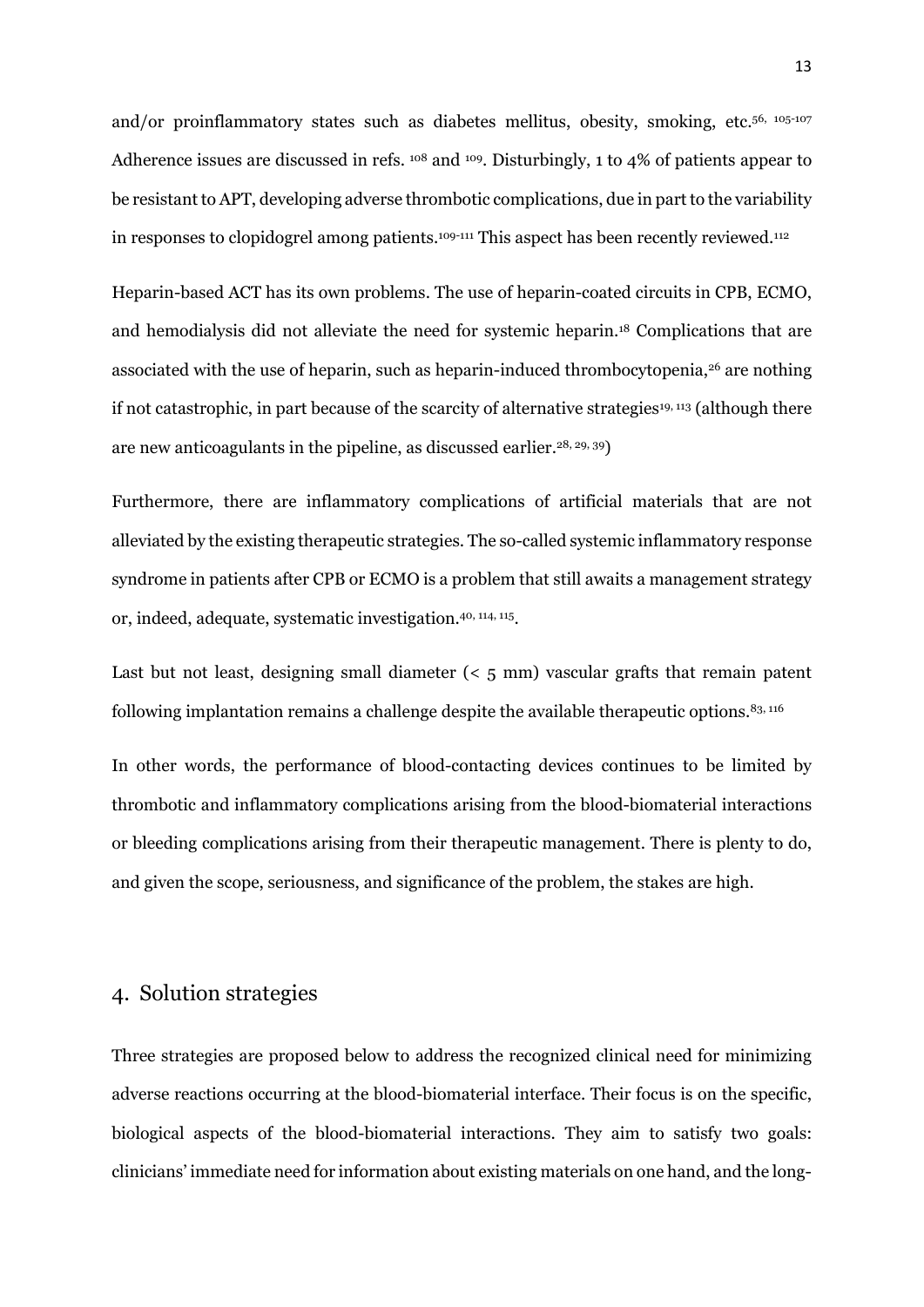term goal of developing systems (material + pharmacological regimen) that minimize the severity and duration of adverse effects on the other. These strategies encompass testing the reaction of blood to biomaterials ("testing"), developing reductionist models for unravelling molecular mechanisms underlying these reactions ("modeling"), and hacking into the cellular communication pathways of the wound healing process with the notion of integrating the implant into them ("hacking").

#### *4.1 Testing*

The strategy referred to as "testing" consists of taking existing or newly synthesized materials and evaluating their performance in contact with blood *in vitro*. In the past, this approach focused on a search for the elusive "hemocompatible material". However, since the concept of hemocompatibility has never been properly defined, various surrogate metrics have been adopted in different contexts for evaluating material performance. Most common examples of such metrics included the ability of materials or coatings to resist non-specific protein adsorption and platelet adhesion, or reduce the level of platelet activation in solution in contact with these materials. The relationship between these metrics and the *in vivo* performance of materials remains obscure at best, or, at worst, is entirely lacking. Therefore, echoing several strongly sounded calls,15, 117 we believe that the wide-spread practice of misidentifying materials as "biocompatible" or "hemocompatible" according to these various arbitrary metrics should stop, because it has led nowhere.

Instead of a search for the elusive "hemocompatible material", we propose to focus testing strategies on uncovering correlations and, subsequently, causal, mechanistic relationships between material properties and the reactions they induce. Recognizing that none of the existing materials are hemocompatible, materials that are currently used in the clinic are a good place to start. Emphasis should be placed on comparing responses between different materials and results between different laboratories. Clinicians will appreciate hard data on what the implant/material is doing mechanistically: is it activating adhering and/or nonadhering platelets, fracturing coagulation cascade proteins at its surface, or giving rise to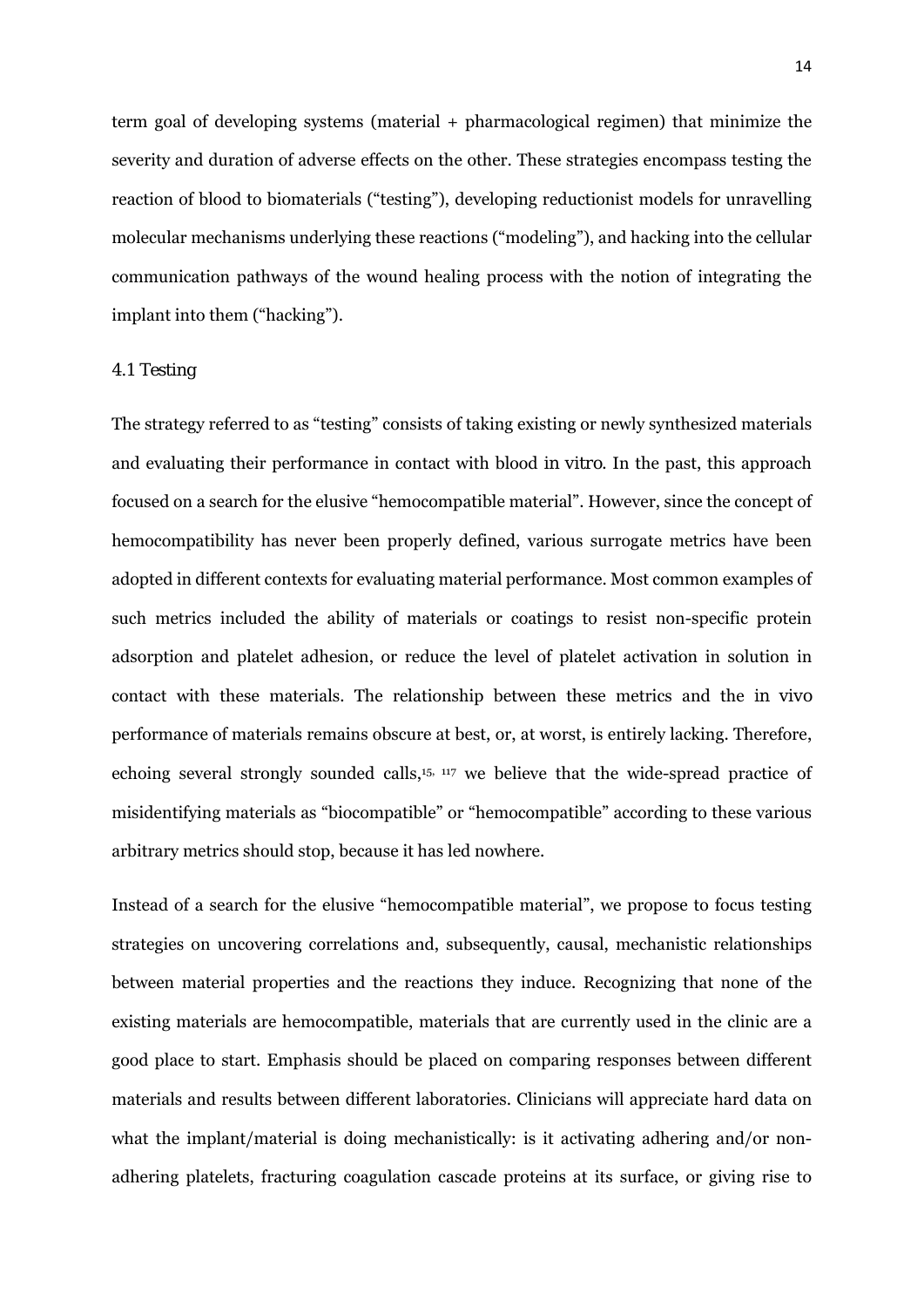complement activation? All three sets of pathways will lead to thrombosis and inflammation, because these systems are linked,16, 118-120 but the efficiency of the different management strategies might be different depending on which of the systems is activated to which extent, and how antiplatelet agents affect activation levels. Systematic studies addressing these questions are sparse to say the least; they are also often out of reach of any one laboratory and require collaborations between several groups with different capabilities.

Which parameters should be measured *in vitro* to enable meaningful conclusions to be drawn about the performance of different materials in contact with blood? There is currently no *in vitro* test predictive of the material's *in vivo* performance. Therefore, the answer to this question is at the moment partial at best. However, meaningful progress towards a predictive panel of *in vitro* tests can be made by recognizing that (i) these tests have to encompass both the surface phase and the fluid phase reactions; (ii) parameters directly related to thrombogenesis, platelet-, leukocyte-, and complement activation processes need to be measured; and (iii) controls allowing meaningful comparisons between measurements performed in different laboratories and with different materials need to be included. The ISO10993-4121, 122 gives a starting point with tests for hemolysis, coagulation, platelet, complement, and leukocyte activation; a far more exhaustive discussion can be found in the recent perspective by Braune et al.<sup>81</sup> and a review by Jung et al.<sup>80</sup> that bring into focus the analysis of surface-adsorbed proteins, appropriate controls, blood-drawing procedures, anticoagulant choices, and a well-defined starting point for the testing achieved by characterizing the blood with which the tests are to be performed. Without an adequate characterization of the level of activation of the blood (components) at the outset, a meaningful comparison between results from different laboratories, or even the same laboratory at different times, cannot be made.

Which markers of coagulation, complement, and leukocyte activation should be measured, and under which conditions? There is a relatively well-established set of ELISA assays for measuring thrombin-anti-thrombin (TAT) complex concentration for quantifying thrombin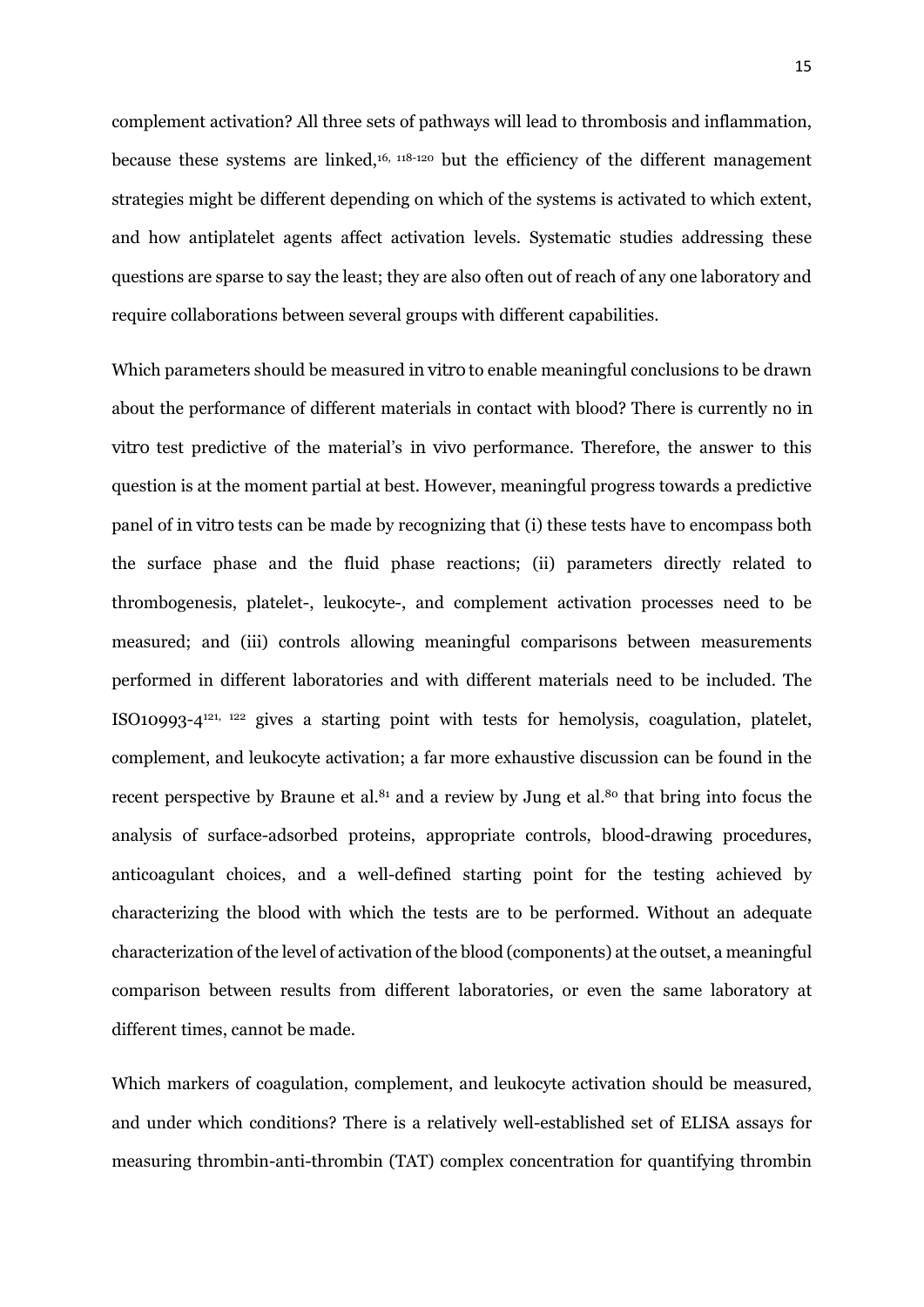production, fibrin concentration for quantifying protease activity, β-thromboglobulin (β-TG) and serotonin levels for quantifying the release reactions accompanying platelet activation, PMN elastase for quantifying leukocyte activation, and SC3b and SC5b-9 complexes for quantifying complement activation*.* <sup>121</sup> They are sensitive, validated, and report the outcomes of both surface and fluid phase processes, without, however, distinguishing between the two. On the other hand, they suffer from long processing times and require relatively large blood volumes. Reducing these takes us into less well charted territory of direct thrombin generation assays<sup>123</sup> and flow cytometry analysis of platelet and leukocyte activation.<sup>124-127</sup> On one hand, these still need to be validated. On the other hand, given recent advances in bead-based flow cytometry analysis of cytokines<sup>128</sup> and the role of platelets in non-hemostatic processes,<sup>91, 93,</sup> 120, 129 it may be worth the extra effort and provide a new dimension to the evaluation of platelet activation at biomaterial surfaces. Several studies also point to the importance of quantifying platelet-leukocyte aggregation as a sensitive measure of platelet activation.130-133 An important note should also be made concerning the flow cytometric detection of microparticles. First, conventional flow cytometers detect  $\sim 1\%$  of the circulating microparticles.<sup>134</sup> Second, caution should be exercised when using colloidal particles to define size-gates for microparticle detection due to the differences in refractive indexes between microparticles and the colloids.135 These aspects are reviewed by Shantsila et al.136 Appropriate combinations of parameters are more likely to provide comprehensive answers than any one of them.

Concerning measurement conditions, several recent reviews discuss different models, without, however, reaching a consensus—except to say that whole blood studies should be performed under shear, if nothing else than to avoid cell sedimentation.80, 82, 137 The jury is still out as to whether there is one suitable model system. Geometry is important: circular channel cross-section mimics the *in vivo* flow conditions and is more likely to reflect physiological distribution of cells in the flowing blood with the platelets pushed to the periphery.<sup>138-140</sup> The future is most likely with microfluidic systems—because of the small blood volumes used, control, relative ease of standardization, and unmatched possibilities for in situ observation of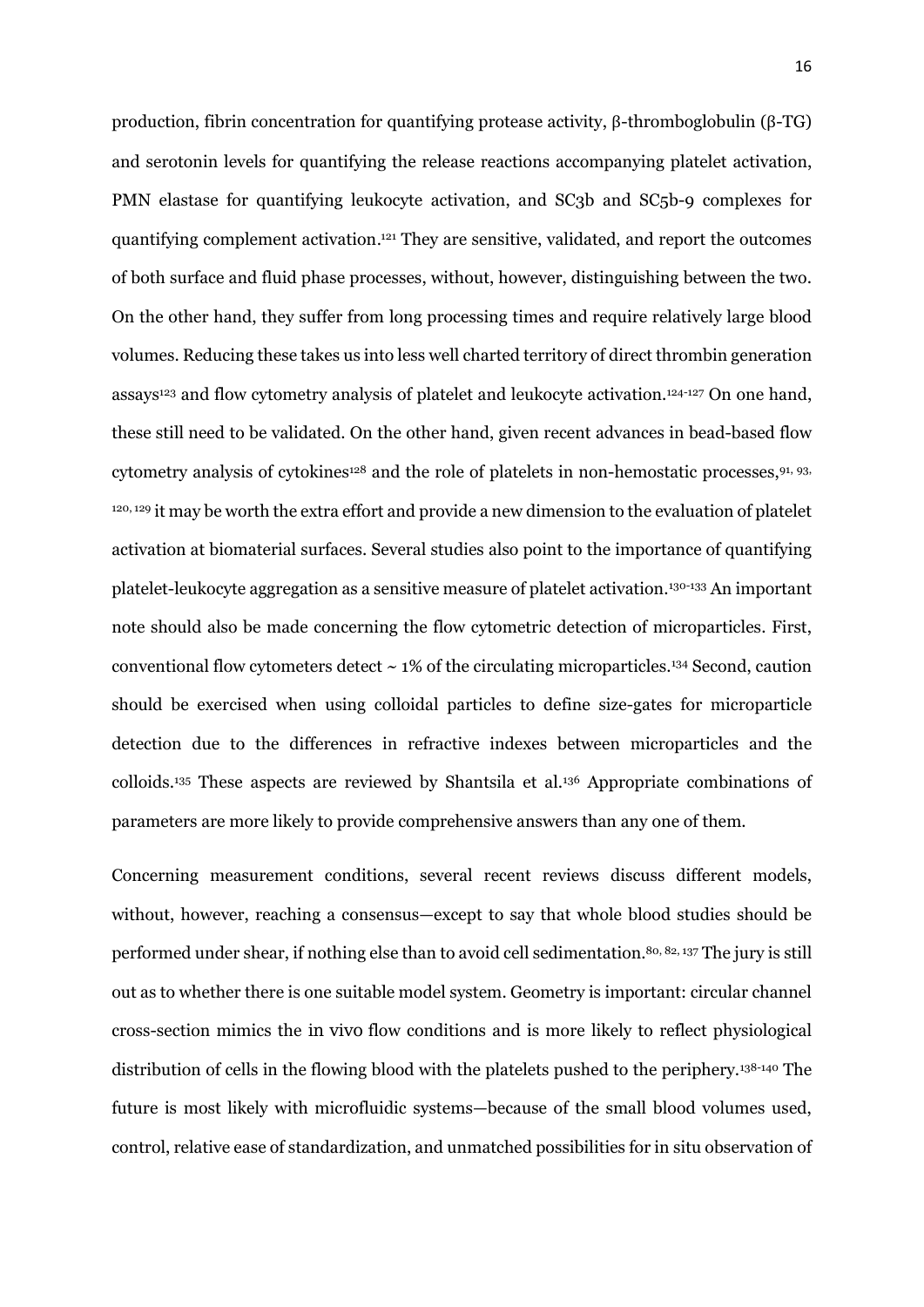adsorption, adhesion, aggregation, and coagulation events. Some information on the subject can be found in recent reviews141, 142 and several interesting technical papers.139, 143, 144 One drawback of the microfluidic systems is an increased surface area-to-volume ratio.80 As of yet, microfluidic technologies have not been tried in the context of biomaterial testing. Of course, for active devices (such as VADs and heart valves), the geometry is specified at the outset.

Finally, materials to be tested also need to be characterized. The need for appropriate surface characterization has been pointed out some time ago.75 Whereas surface chemistry has traditionally attracted the most attention, it is now clear that topography and surface mechanical properties also play important roles. Specific effects of surface topography and stiffness on cell differentiation have been revealed in a variety of studies: see, for example, reviews by Guilak et al.145 and von der Mark et al.146 Particularly noteworthy are recent reports of topography effects on platelet adhesion and activation,147 on macrophage phenotype switching,<sup>148</sup> and on endothelialisation.<sup>149</sup> In the context of testing, this means that the topography as well as chemistry of the materials tested should be characterized.150

Apart from the surface characterization, care should be taken to evaluate the stability of the interface in physiological environments before such a significant investment of effort (see the discussion in ref.97). In particular, relatively rapid (months) degradation of poly(ethylene glycol)-based coatings by cultured cells has been reported in the literature.151 Long-term applications of coatings need to explicitly address the issue of stability, keeping in mind that the internal environment of our bodies is rather aggressive, containing both non-specific and targeted degradation agents such as reactive oxygen species and various enzymes (e.g., proteases) produced in the course of the immune response.

The above discussion should make it clear, that proper *in vitro* testing of biomaterials entails a significant effort that draws on concepts from clinical sciences, natural sciences, and engineering. It also highlights aspects of *in vitro* testing studies that are crucial to maximizing the impact of this arborous effort. It is important to support multi-center or otherwise interdisciplinary studies that incorporate these aspects. This is all the more so since the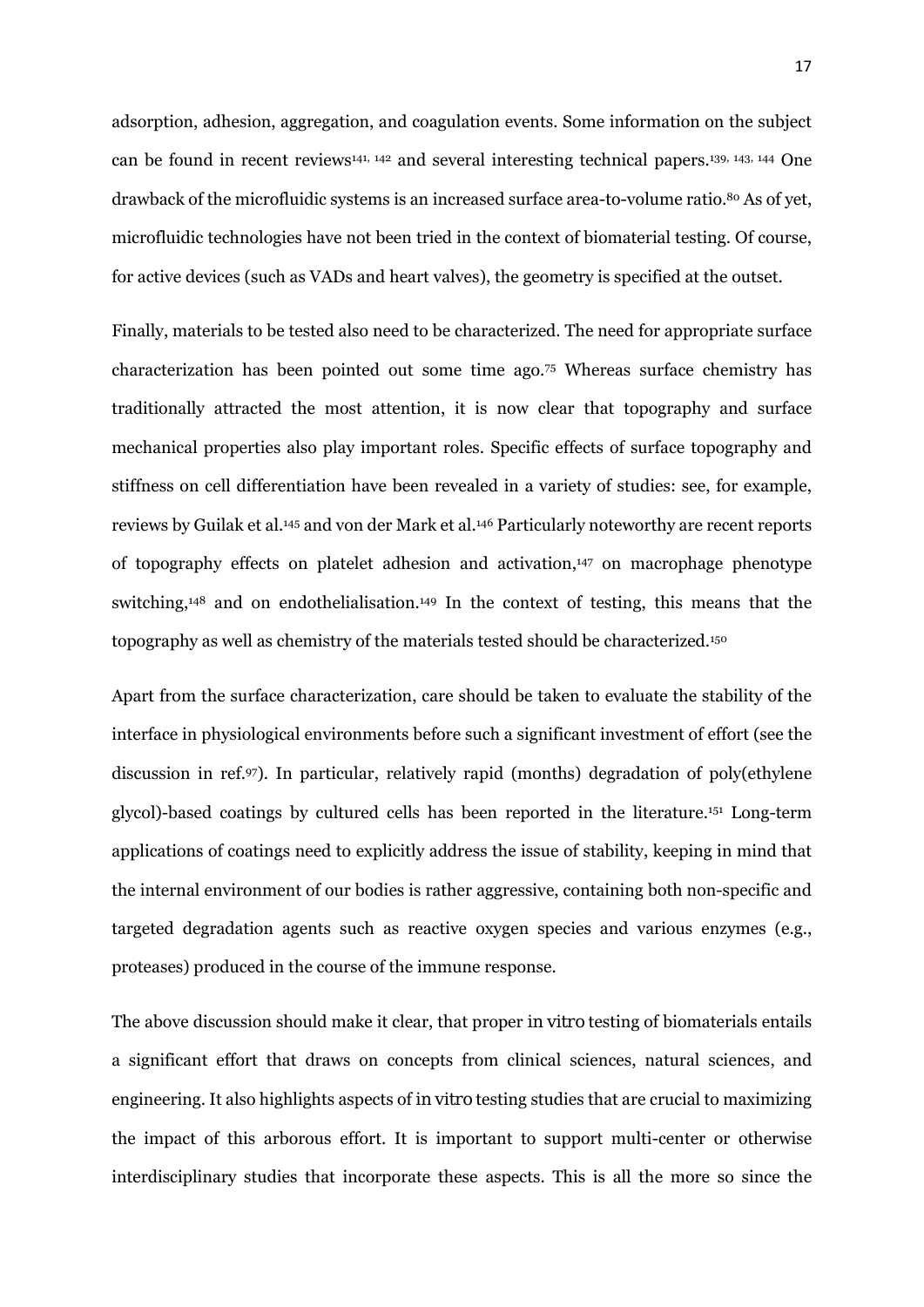cardiovascular implant industry does not appear to be interested in standardization or publically available comparative analysis of implant performance.

Several examples of rigorous *in vitro* hemocompatibility studies can be highlighted.<sup>86, 95, 137, 152,</sup> 153 These studies share certain traits: explicit characterization of the starting blood; surface and/or microscopic characterization of the materials; coating stability analysis where relevant; inclusion of fluid-phase and surface-phase reactions as well as testing for multiple pathways (thrombosis, platelet, leukocyte, and complement activation); inclusion of controls. Adherence to the ISO 10993-4 is apparent in the more recent works. Among the drawbacks are limited starting blood and surface characterization in some of the studies, and different controls. However, by and large, there is sufficient information to repeat the studies, provided that identical controls are included.

Stang et al.152 distinguish between material-induced and pyrogen contaminant-induced reactions, Brubert et al.<sup>153</sup> examine new styrene copolymers with and without heparin coating, as compared to PTFE and bovine pericardium, van Oeveren et al.137 compare different dynamic testing systems, Mrowietz et al. compare the PTFEP-coated stent with the uncoated stainless steel BMS,95 while the i*n vitro* study of Haycox et al.86 is notable both because of the classification of platelet reactions to the different materials and a correlation between their *in vitro* results and *in vivo* observations in a baboon shunt model.

Finally, it has to be mentioned that there is so far no clear way of translating the results of the *in vitro* tests described above to thrombotic failure of a device in the clinic. Ex vivo tests (e.g., the baboon shunt model85, 154) fare somewhat better than the *in vitro* tests despite the limited test duration, when evaluated against *in vivo* animal studies.<sup>85</sup> In the end, animal studies remain a necessity. Here, the seminal work by Kusserow (where the evaluation of thrombotic and embolic potential of several polymeric materials is presented) can once again be highlighted.84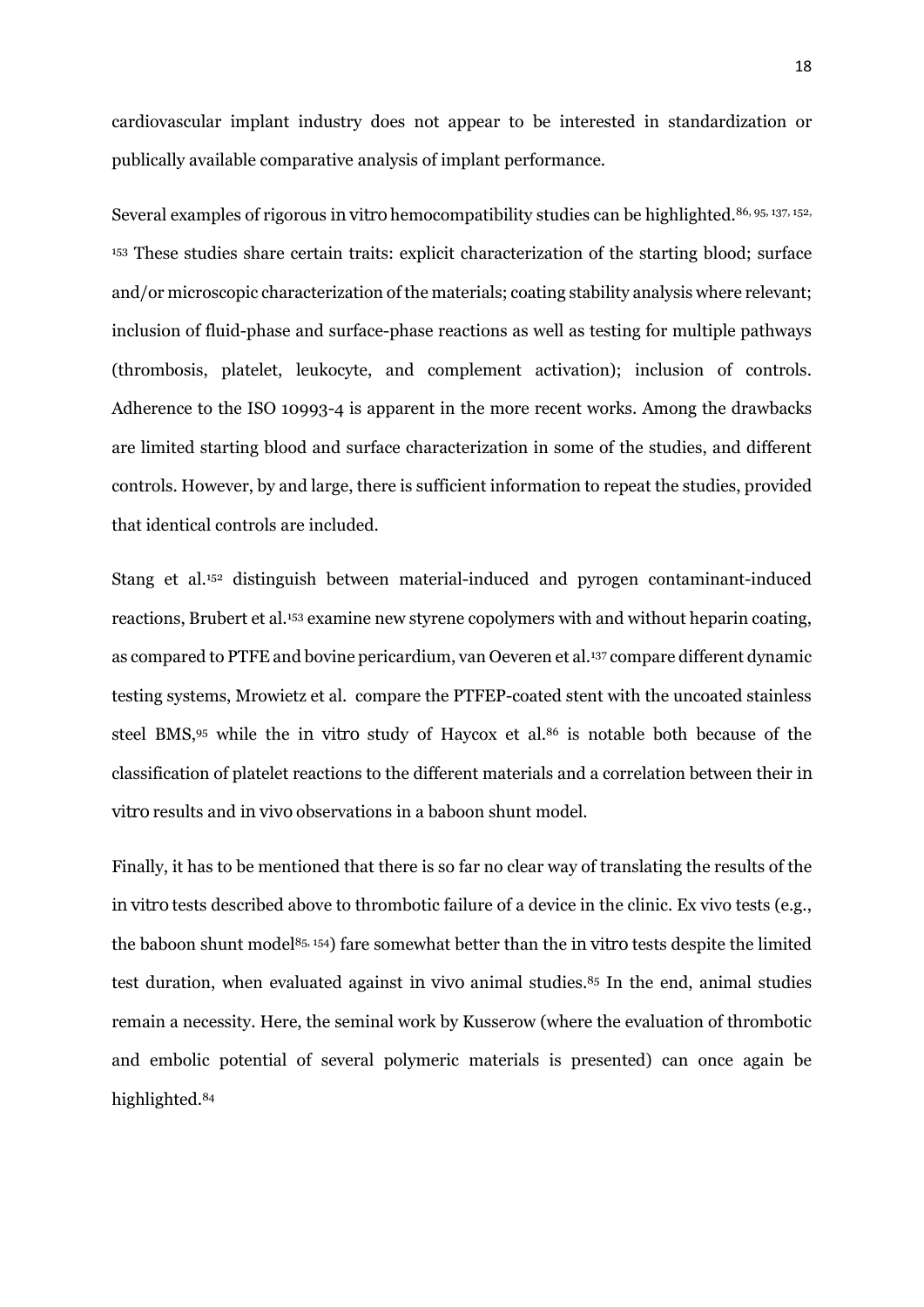Animal models have their problems related to the differences between humans and animals in terms of coagulation, inflammation, and wound healing pathways. These include receptor identities, cell counts, and the reactivity of the various pathway components, including in terms of their interactions with material surfaces.155-161 More subtle effects relate to the different rates of the healing processes in animals and humans and to the fact that animal tests are performed on young, healthy adult animals—a model that may not be suitable for ageing patients whose arteries are affected by atherosclerosis. These issues are discussed in ref. 162 Another interesting review examining various animal models in *in vivo* evaluation of stent performance is that of de Prado et al.,163 while Carney et al.164 present an illuminating discussion of animal models for pediatric circulatory support devices.

It would appear that the gamut of currently available tests (*in vitro*, *ex vivo*, or *in vivo*) is better suited for (i) predicting early responses; and (ii) serving a gatekeeper function: failure in these tests is a sign of clinical problems, while the opposite does not guarantee success. This is yet another reason to shift the focus of the testing from the search for the ultimate hemocompatible material to the more basic goal of evaluating physiological responses.

#### *4.2 Modeling*

With respect to understanding the mechanisms underlying blood reactions to biomaterials, attempting to emulate physiological conditions becomes a fatal flaw. Such attempts to resolve complexity by emulation result in dogmatic recipes concerning what is and what is not considered to be "physiologically relevant". In particular, whole-blood studies performed under flow are considered to yield physiologically relevant information, while static or quasistatic study conditions applied to blood or individual blood components are not. This division is both artificial and illogical. There are several reasons for that. Static and quasi-static conditions are common in model studies with blood components, to which we return further below. It should also be remembered, however, that static conditions characterize aneurysms, areas behind venous valves, and the left atrial appendage of the heart. All of these are known thrombi formation and embolization sites (up to 90% of the emboli leading to cerebral strokes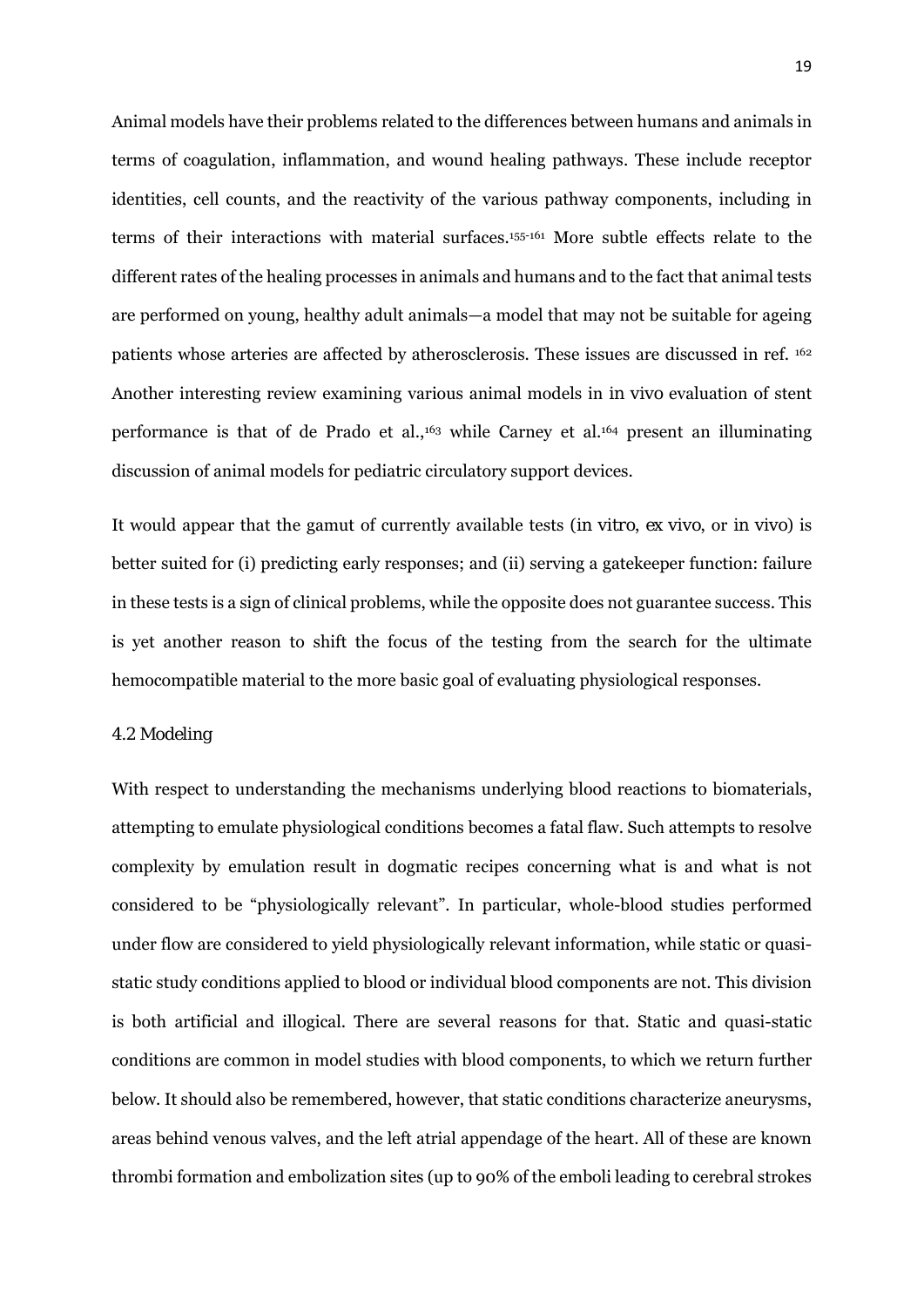in atrial fibrillation patients are thought to originate in the left atrial appendage; reviewed in ref.165). This alone demonstrates the value of static tests. A similar argument applies to wound sites and to interactions with biomaterials in the context of dental- and osteoprosthetics. These implants also come into contact with blood, commonly under stagnant (and hypoxic) conditions. The interactions occurring at their interface with blood influence subsequent integration (or, more commonly, lack thereof) of the device into the wound healing process. While the physiological environments at the different sites are clearly different, the blood components are same.

The second, and perhaps more important, point is that no current *in vitro* measurement mimics physiological conditions for the very simple reason that blood extracted from the body will coagulate if left to its own devices, and very quickly at that. Anticoagulants are used to combat this problem. Different anticoagulants block the coagulation pathways at different points, all the while the action of the other pathways continues unhindered. Case in point: platelets will become activated during storage even in the presence of a citrate anticoagulant over a period of hours,126, 166-169 while quiescent platelet lifetime in the body is on the order of days. Compounding the problem is the issue of platelet age; a blood sample will contain platelets of different ages, with the associated effects of different activation kinetics and platelet death.170 Any *in vitro* test is therefore a competition between at least two sets of processes: one set that is related to the material under investigation, and another set that is spontaneous and is a consequence of the removal of blood from its physiological environment. Although it may be supposed that the origin of spontaneous activation of hemostasis is the cessation of the endothelial anticoagulant activity upon extraction, this issue has never been systematically investigated. In part, this is because there is currently no way in which we could collect the blood without inducing material-dependent effects (recall that blood is always collected into a tube, that is also made of a foreign material activating blood components); even cultured endothelial cells may be thrombogenic, as discussed by McGuigan and Sefton<sup>171</sup> in some detail. As a result, the field lacks one of the most important things of all: a negative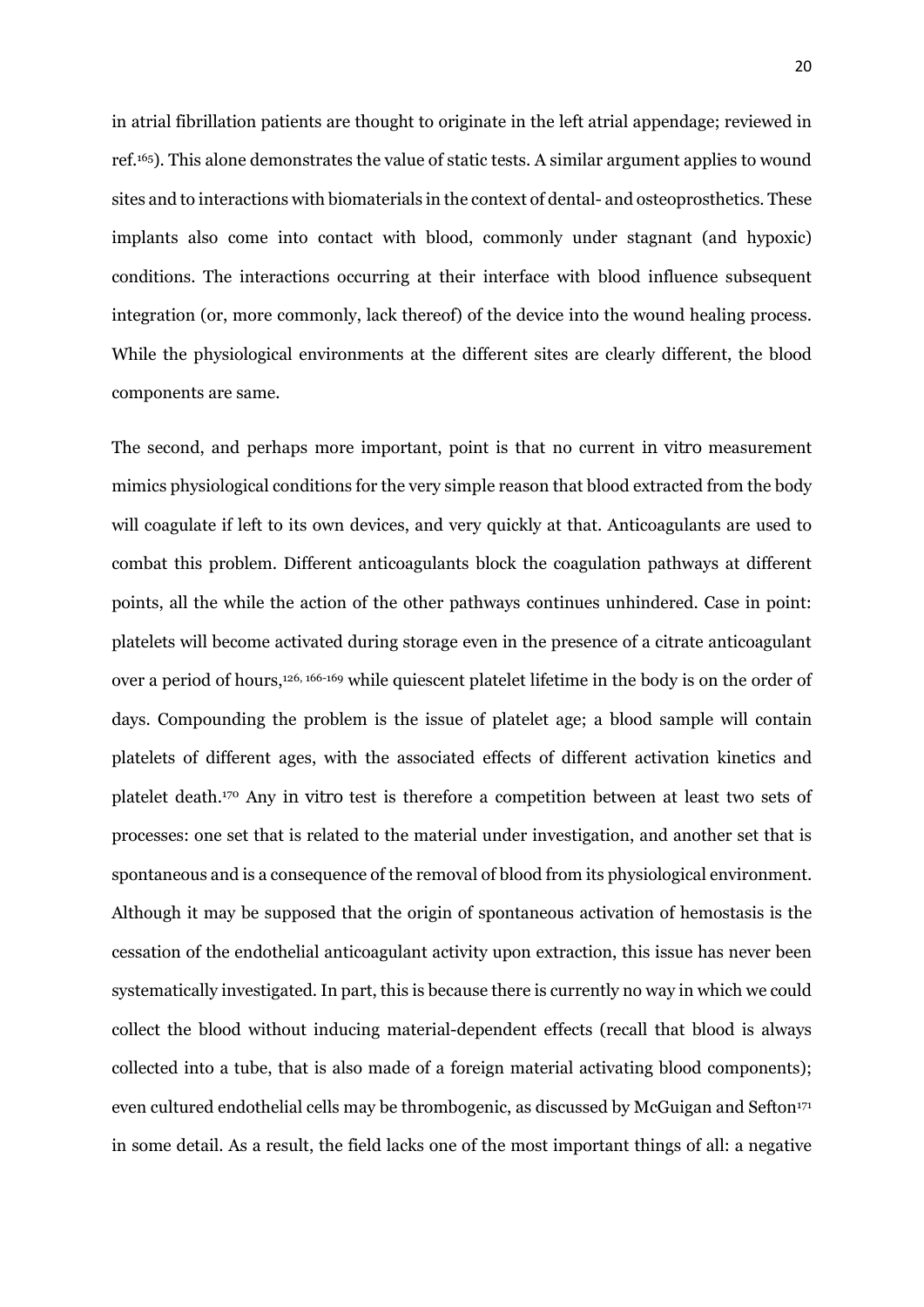control. Despite a significant need, research towards identifying appropriate controls remains underappreciated, because it is often viewed through the prism of the "physiological" recipes.

The third point is that, since blood and its components are only useful for a very short period of time outside the body, *in vitro* tests can only be performed over time periods of minutes to hours. Yet, these tests need to predict the behavior of materials and devices over time periods of months to years. On the other hand, short-term (minutes) exposure of materials to concentrated protein solutions (such as plasma) renders them non-interactive—this is the basis for blocking reactive surfaces with concentrated albumin solutions used in molecular and cell biology assays. The apparent paradox may be resolved by considering the timescales on which the remodeling and chemical modification of the adsorbed protein layers exposed to complex protein mixtures occurs. This, once again, is an area which remains largely unstudied.

Finally, physiological and pathophysiological conditions differ from each other. For example, it was shown in a recent study that using platelets from patients suffering from coronary artery disease vs. platelets from healthy subjects in a static thrombogenicity tests system led to significantly different results in platelet adherence and activation.<sup>101</sup>

The path out of these woods may be found through model studies that entail basic physics and physical chemistry experiments applied to blood (or blood components) under controlled conditions. They should take into account the relevant time- and length scales, and are aimed at identifying *minimal sets of elementary events and their rates that are capable of describing various phenomena observed in practice*. The relevant phenomena include spontaneous coagulation of blood outside the body and the way the rate of this process depends on time, temperature, and protein adsorption to the surface of the container; differences in platelet activation by different surfaces; the relationship between platelet activation and spreading; the relationship between adsorbed protein conformation and platelet activation; etc. These model studies require certain levels of abstraction, reducing complex phenomena to sets of elementary components and interactions between them. Therefore, the question asked of these studies should not be whether they do or do not emulate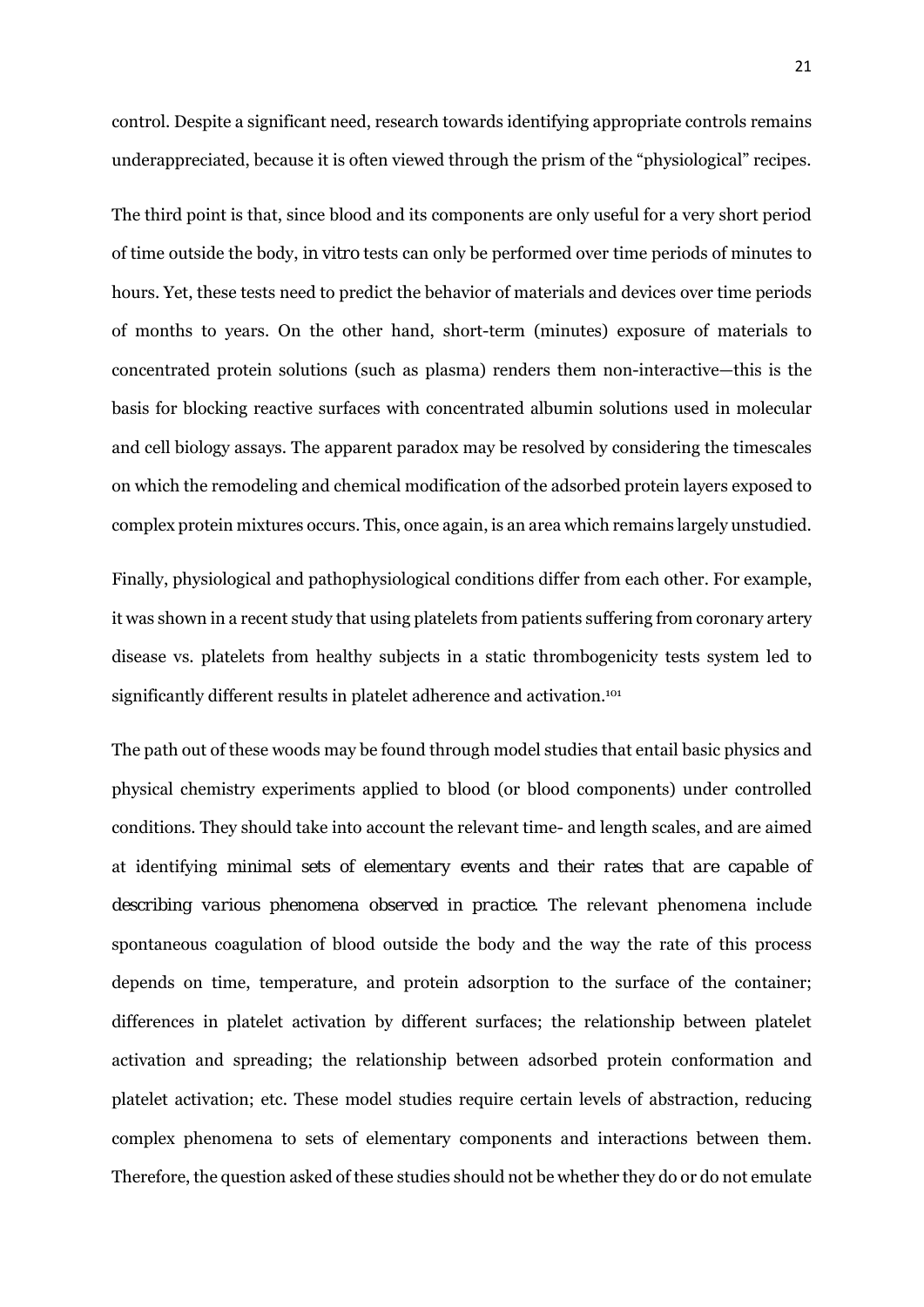a physiological situation, but whether they have identified, in a causal manner, mechanisms underlying particular aspects of the behavior of the system (material + blood (components)). Physiological relevance should then be established by examining the manifestations of these mechanisms in the appropriate *in vivo* or *ex vivo* systems.

A discussion of modeling physiological phenomena would be incomplete without mentioning the limitations of the reductionist approach applied to complex systems.172, 173 Indeed, coagulation, inflammation, and complement, are examples of interconnected biological networks ripe for systems biology approaches.174, 175 In this context, we see the objective of the modelling studies not in identifying any one particular factor responsible for adverse reactions to biomaterials, but in revealing hidden interactions and degrees of freedom at the bloodbiomaterial interfaces by examining them under (apparently) unusual sets of conditions. These degrees of freedom may be hidden because they occur on inaccessible timescales under physiological conditions, or because we do not yet know what their physiological roles are. Dismissing these degrees of freedom as artifacts limits our ability to discover new physiological and pathophysiological phenomena and understand their mechanisms. This serves no-one—not the scientist and not the patient.

One example of such model systems is "purified" platelets. Separated from the protein-rich matrix of the blood plasma, purified platelets are clearly as far as one can get from a physiological situation of whole blood while retaining the basic structure of the platelets themselves. As such, observations with purified platelets tend to be viewed with suspicion. One should recall, however, that several important signaling cascades in the platelets incorporate plasmatic components that mediate platelet-platelet interactions. The most common example is that of ADP-stimulated platelets: stimulation leads to aggregation that leads to thromboxane production. Thromboxane triggers other platelet responses typically associated with platelet activation, such as dense granule secretion, irreversible aggregation, etc.176-178 Purified platelets therefore allow platelet signaling pathways to be investigated independently of the plasmatic feedback loops, revealing sets of responses that are controlled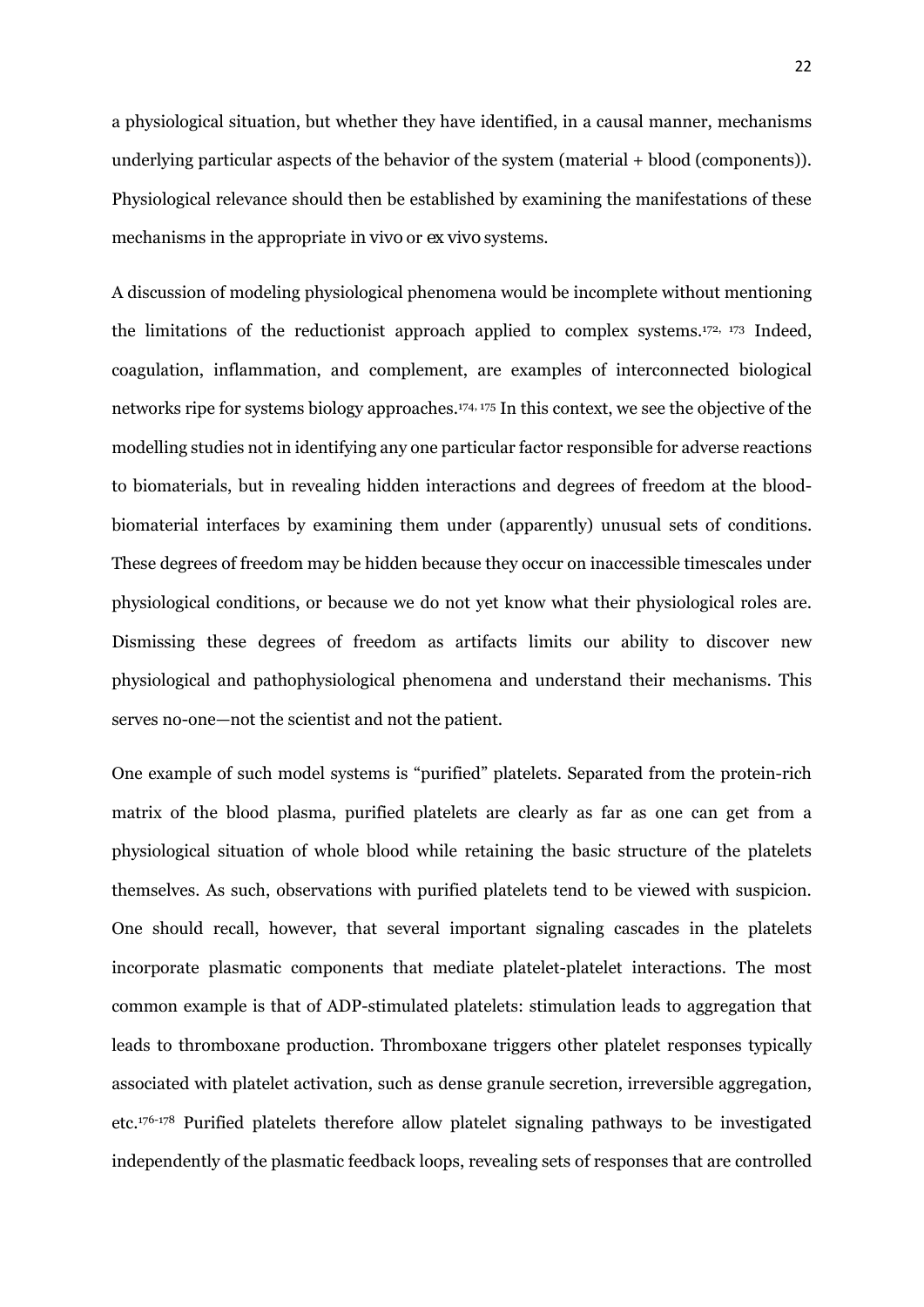independently. In the same vein, adsorbing purified platelets on glass immediately reveals the existence of subpopulations with respect to the expression of phosphatidyl serine and the activated form of GPIIb/IIIa.179 These subpopulations appear similar to the ones identified *in vivo* by intravital microscopy and *in vitro* by flow cytometry,<sup>180</sup> offering a way to study platelets in these subpopulations separately. Moreover, experiments with purified platelets reveal differences in the way surfaces activate platelets,<sup>181, 182</sup> as do experiment with platelet-rich plasma,<sup>183, 184</sup> and whole blood<sup>86</sup>—once again showing that claims of the "non-physiological" nature of static experiments with purified platelets do not stand up to scrutiny.

Another example where models offer a unique insight into the mechanism underlying complex biointerfacial phenomena concerns the effect of adsorbed protein conformation on surfaceplatelet interactions. It has been known for some time that adsorbed protein conformations depend on protein concentration in solution during adsorption.185 Specific deviations in the secondary structure of, e.g., fibrinogen upon adsorption have been revealed by circular dichroism relatively recently: the structure of the adsorbed protein is near-native (mostly  $\alpha$ helical) when it is allowed to adsorb at a high protein concentration but deviates significantly (becoming predominantly β-sheet) when it is allowed to adsorb at a low protein concentration; the degree of adsorption-induced unfolding (as measured by % loss in  $\alpha$ -helicity) was found to correlate with increased platelet adhesion.<sup>186</sup> It would be very interesting to examine how these changes in protein conformation are related to platelet activation profiles, which are now known to be different on different surfaces and under different conditions, and to examine the nature of the structural elements responsible for the observed effects. Without a doubt this will offer new ways of regulating platelet-surface interactions, possibly even leading to the identification of new drug targets on the platelet surface. In the context of the earlier discussion on timescales, there is evidence that these short time (minutes) experiments offer a glimpse of what will happen with proteins and platelets at material surfaces over months, with the potential occurrence of aging-induced conformational changes of the adsorbed proteins leading to a time-dependent platelet response.187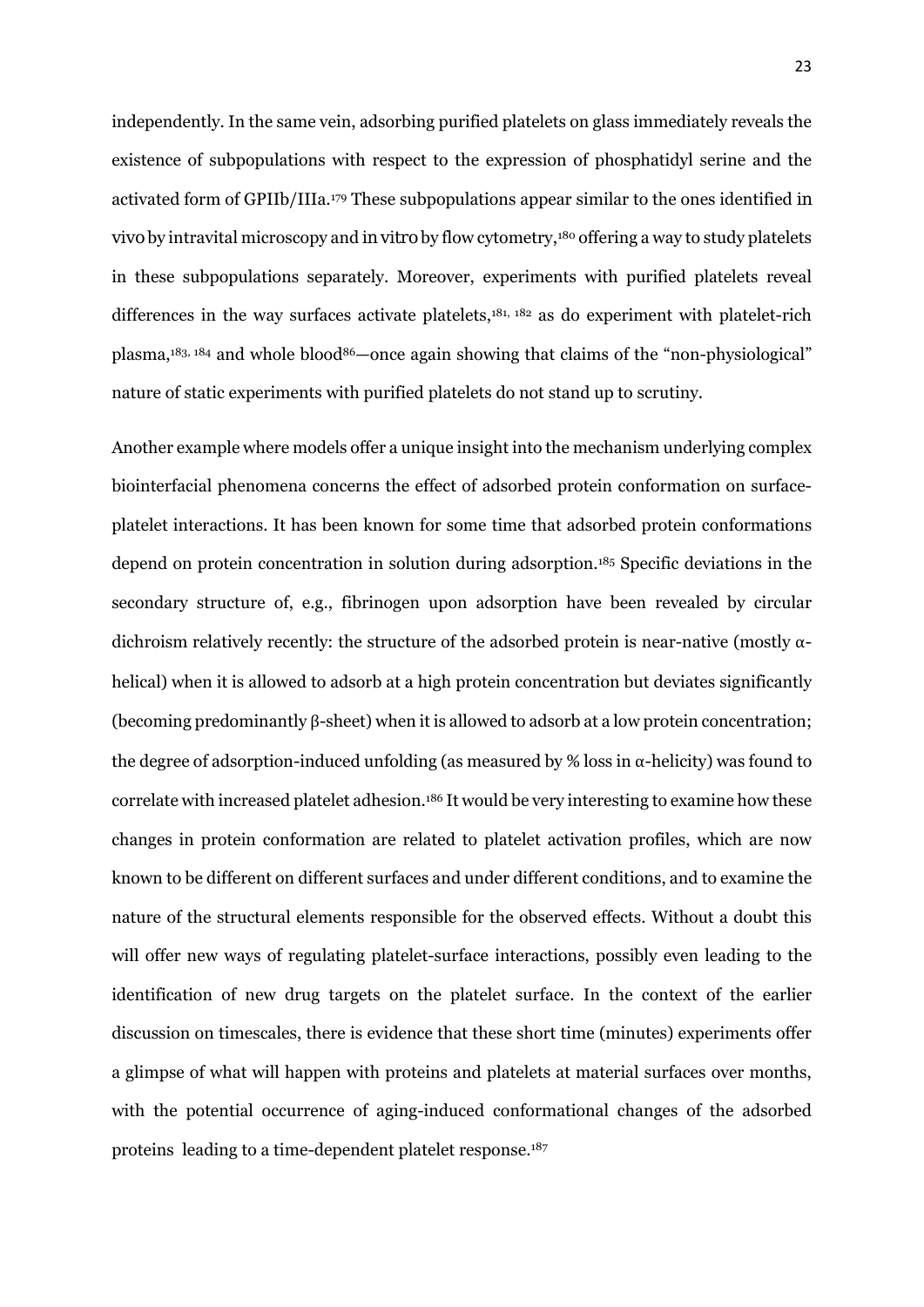Although these insights into adsorbed protein conformational changes and their effects are relatively recent, it has been widely observed and is well established that the composition of the protein layers adsorbed from blood directs subsequent cellular reactions to foreign materials.16, 42, 188-191 A protein layer covers the surface of a blood-contacting material within seconds, unless the surface is purposely designed to prevent protein adsorption. Resistance to protein adsorption is imparted on surfaces by modifying them with hydrophilic species such as poly(ethylene glycol),<sup>192</sup> zwitterionic species such as phosphorylcholine<sup>193</sup> or sulfobetaine,<sup>194</sup> or, more recently, omniphobic tethered liquid perfluorocarbon coatings.195 Long-standing efforts in this direction have yielded approaches for knowledge-based design of interfaces with specifically engineered properties<sup>196-198</sup>-a feat impossible without reducing non-specific adsorption. These efforts have also greatly benefited other fields.199, 200 Perhaps the recently introduced materials could aid in the design of short-term devices (catheters and CPB circuit components) by alleviating the limitations of the previous approaches to achieve protein resistance.201, 202 However, it should be recalled that vessel endothelium has multiple mechanisms for keeping coagulation and inflammation in check. Attempts to design interfaces mimicking these multiple mechanisms have appeared in the literature.42, 196, 198 Indeed, given past experience, the non-specific barrier approach that favors lack of interaction at the blood/biomaterial interface over active integration or participation in the inhibitory pathways, may not be the right direction for improving the hemocompatibility of long-term implants.<sup>87,</sup> 88, 203

An equally well-established notion is the dynamic nature of adsorbed protein layers.<sup>204, 205</sup> On the other hand, the effect of surface chemistry on the composition adsorbed protein layers remains obscure, and this is another area where model studies can yield essential insights.206, 207 Given that certain proteins are believed to be desirable (e.g. albumin as a passivating element) and others undesirable (e.g. fibrinogen as a platelet-reactive element),<sup>100</sup> interface design based on knowledge of adsorbed protein layer properties and how they influence biological functions may be a fruitful approach. However, the efficient exploration of this approach depends on having much deeper knowledge of the relationship between surface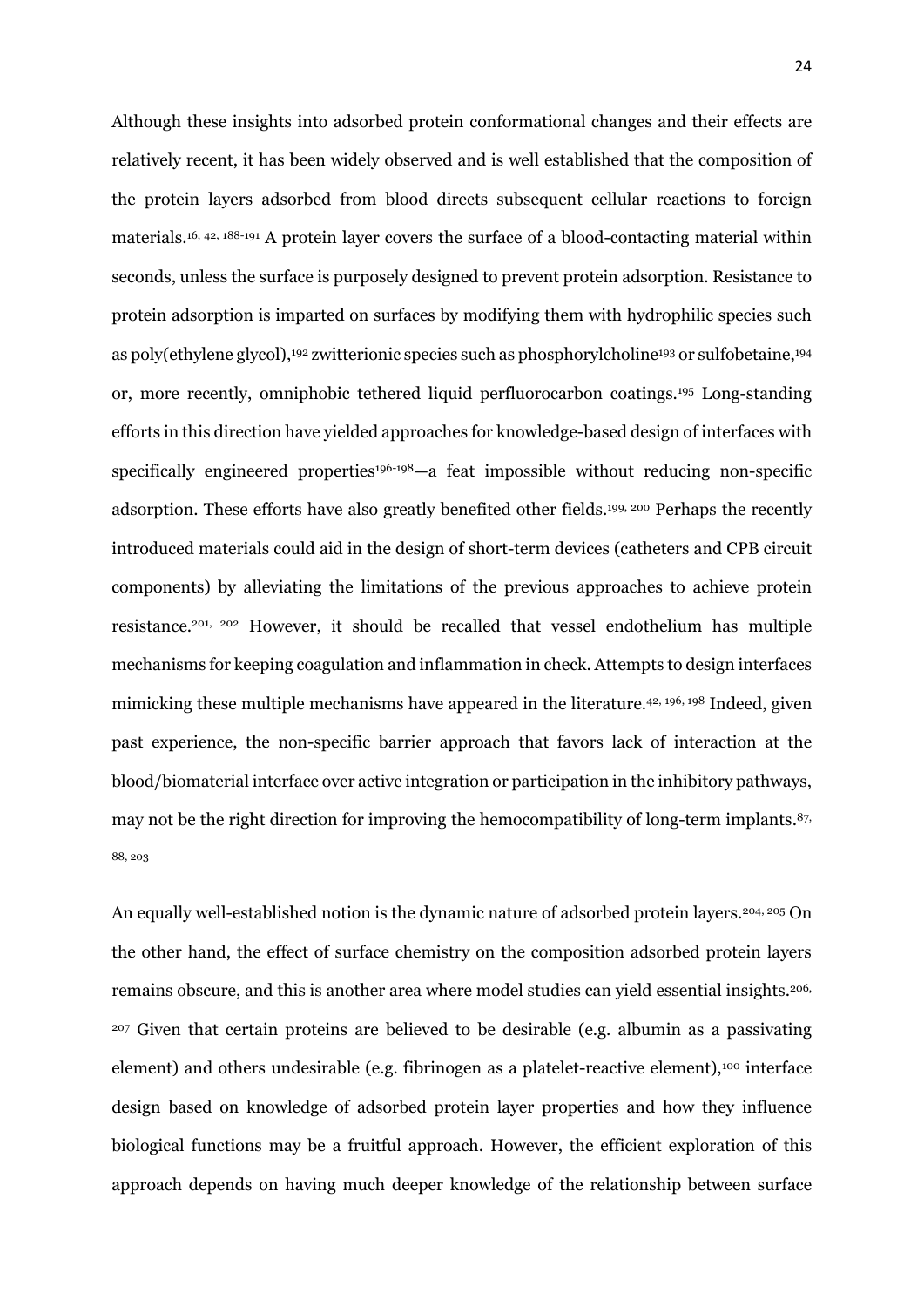properties, adsorbed protein layer properties, and subsequent adverse events than is currently available. Here, studies of nanoparticles in contact with blood or plasma, where a so-called "protein corona" is formed, are beginning to generate extensive detailed data on the composition of the corona.208-210 In this context Chan et al. have called for the development of a database "…for nanoparticle-serum protein interactions" to allow correlations between material properties and biological response, remarking that "A concerted global effort is required to build this database."211 This would be an equally laudable goal for the blood compatibility community.

The above examples illustrate how model studies can reveal phenomena hidden by the complexities of the real systems. This aspect is out of the reach of attempts to emulate the complexities of the pathological or physiological situations in the most exact way without considering the underlying mechanisms. While *in vivo* studies are essential for evaluating the performance of specific design concepts, *in vivo* conditions are so complex that it may be impossible to ascertain the cause of an observed response or to identify directions to be taken for improving a system. In contrast, controlled *in vitro* studies, by virtue of the simplified conditions, allow specific cause-and-effect relationships to be elucidated and the underlying mechanisms unraveled. Both approaches have their value and their place.

#### *4.3 Hacking*

The above discussion of hidden degrees of freedom brings us to the last of the three strategies proposed as the way out of the blood compatibility catastrophe. Its essence is that cells "talk", and we should learn to "listen". Hemostasis and inflammation are defense systems that evolved to maintain the integrity and functionality of the organism. Under normal physiological conditions, initial hemostatic and inflammatory responses are taken over by regenerative mechanisms orchestrated and carried out by the same players: platelets, leukocytes, and their regulatory mediators. The ultimate goal of blood compatibility studies should then be to harness these innate regenerative mechanisms and integrate the implants into their regulatory circuits. Here, the regenerative functions of platelets come to mind,91, 212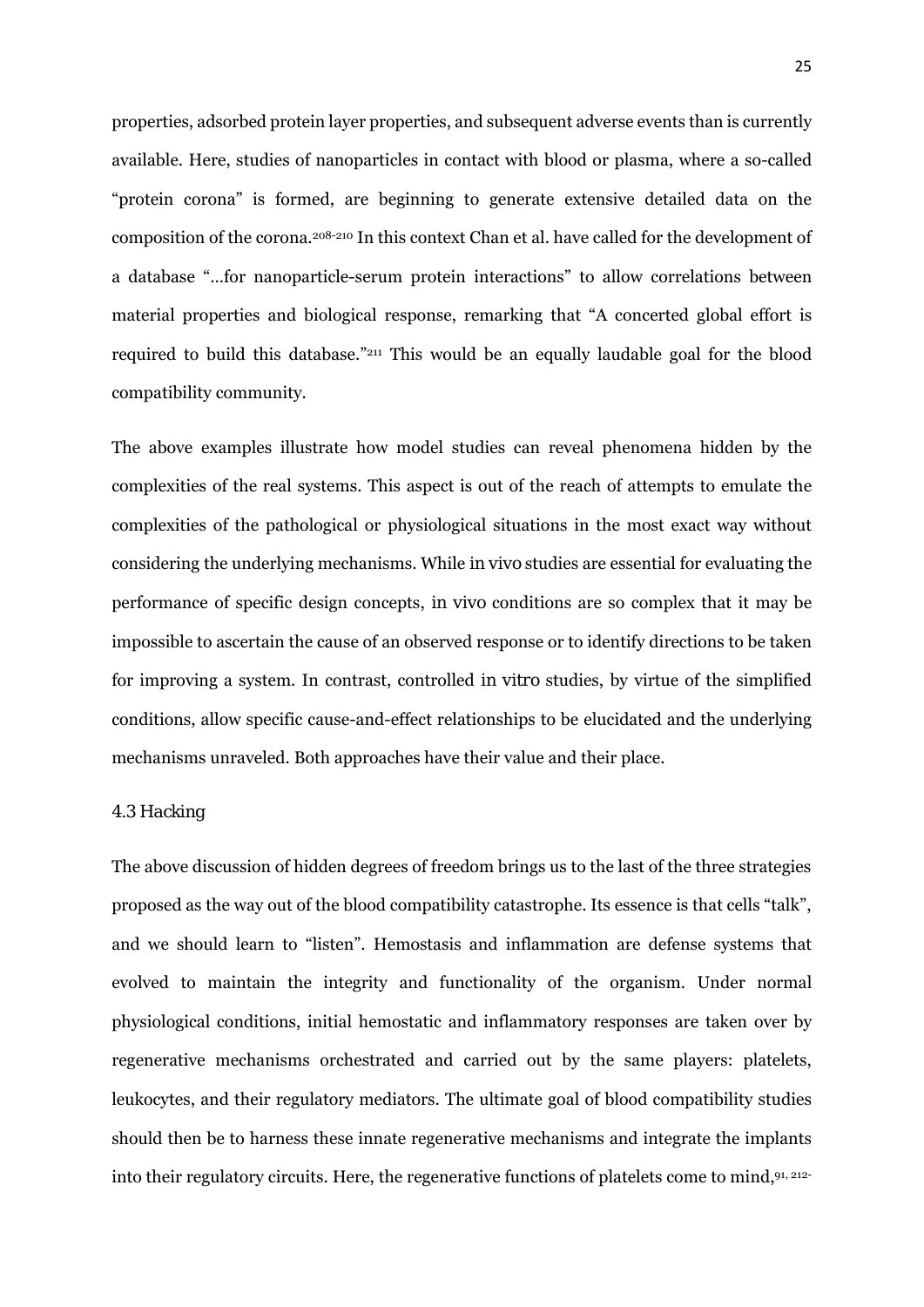<sup>215</sup> as well as the broader context of the fibrinolytic system, leukocytes, fibroblasts, and endothelial (progenitor) cells. Moreover, while the idea itself is not altogether new—it has been known for a very long time that humans have a limited ability to endothelialize implants<sup>83, 216,</sup> 217—recent advances in understanding cell signaling, the knowledge that cell fate can be controlled by surface geometry<sup>148, 218</sup> and other material factors,<sup>219</sup> may allow a fresh look at this old problem. It is becoming more and more clear that successful implant surfaces will be dynamic, capable of reorganizing or regenerating on some timescale—at a minimum, the timescale sufficient for endothelialisation. On medium time scales (hours to days), an appropriate response can be engineered into an interface by combining resistance to nonspecific protein adsorption with specific desirable reactions.<sup>196-198</sup> The notion that the next breakthrough is likely to come from the understanding of the molecular repair mechanisms, and how they are affected by an implant, has been recognized by scientists working at the bio/non-bio interface.189, 220 This territory continues to remain largely uncharted and presents ample opportunities for innovation.

## 5. Conclusions

The take-home message from this discussion is that we need to take a step back in order to move forward; to shift the focus from chasing the holy grail of finding a perfectly hemocompatible biomaterial to the basic biological questions surrounding blood-biomaterial interactions that remained unanswered for many years. It is suggested here that this could be achieved through a combination of the existing testing approaches with appropriately designed reductionist models, provided these are conscious of the relevant biological (signaling) context. The focus on these questions will lead to the generation of falsifiable or verifiable hypotheses concerning factors that make surfaces hemocompatible. There are past examples of systematic studies doing exactly that in the literature. This approach has a chance of leading to successful bioengineering solutions, while the usefulness of indiscriminant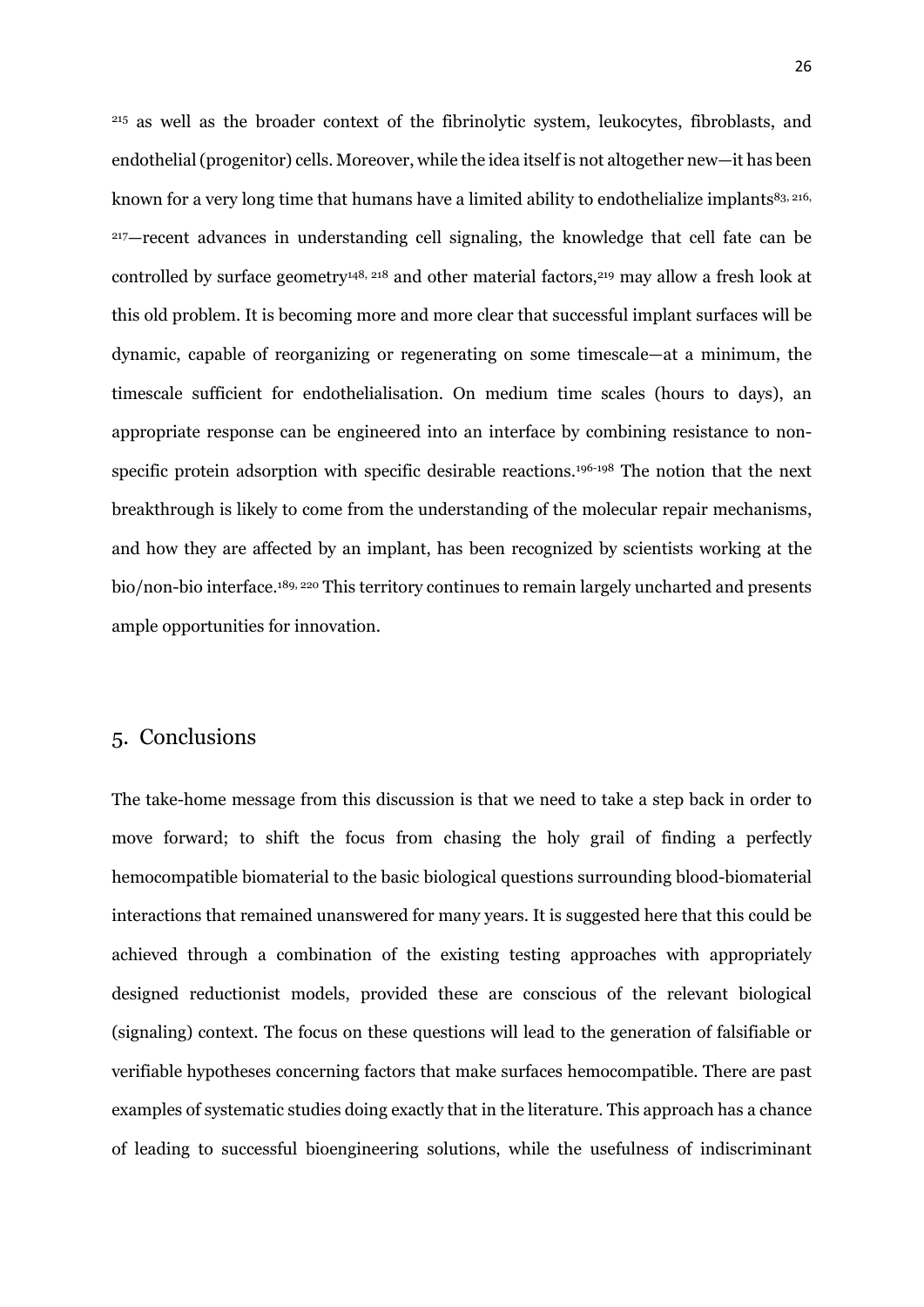testing of materials against poorly defined metrics is limited. In the meantime, researchers should aim to provide to clinicians tangible results in terms of the mechanisms that are at work at the implant surface. This will aid in the improvement of the existing and the design of new therapeutic regimens.

#### Conflict of interest statement

None.

# Acknowledgements

This article stems from the discussions that took place at the  $2014$   $74<sup>th</sup>$  IUVSTA workshop *Surface Analysis Meets Blood Compatibility* (*BloodSurf*). The authors wish to thank other conference participants and sponsors (the complete list appears on the conference website<sup>102</sup>), as well as prof. Michael Grunze (University of Heidelberg, Germany) and Dr. Andreas Straub (University of Tübingen, Germany) for insightful discussions. IR would like to thank Marta Gallego, M.Sc. (CIC biomaGUNE, San Sebastian, Spain) for critically reading the manuscript and the Biointerfaces in Technology and Medicine (BIF-TM) program of the Helmholtz Association for financial support. JLB thanks the Natural Sciences and Engineering Research Council of Canada (NSERC) for financial support.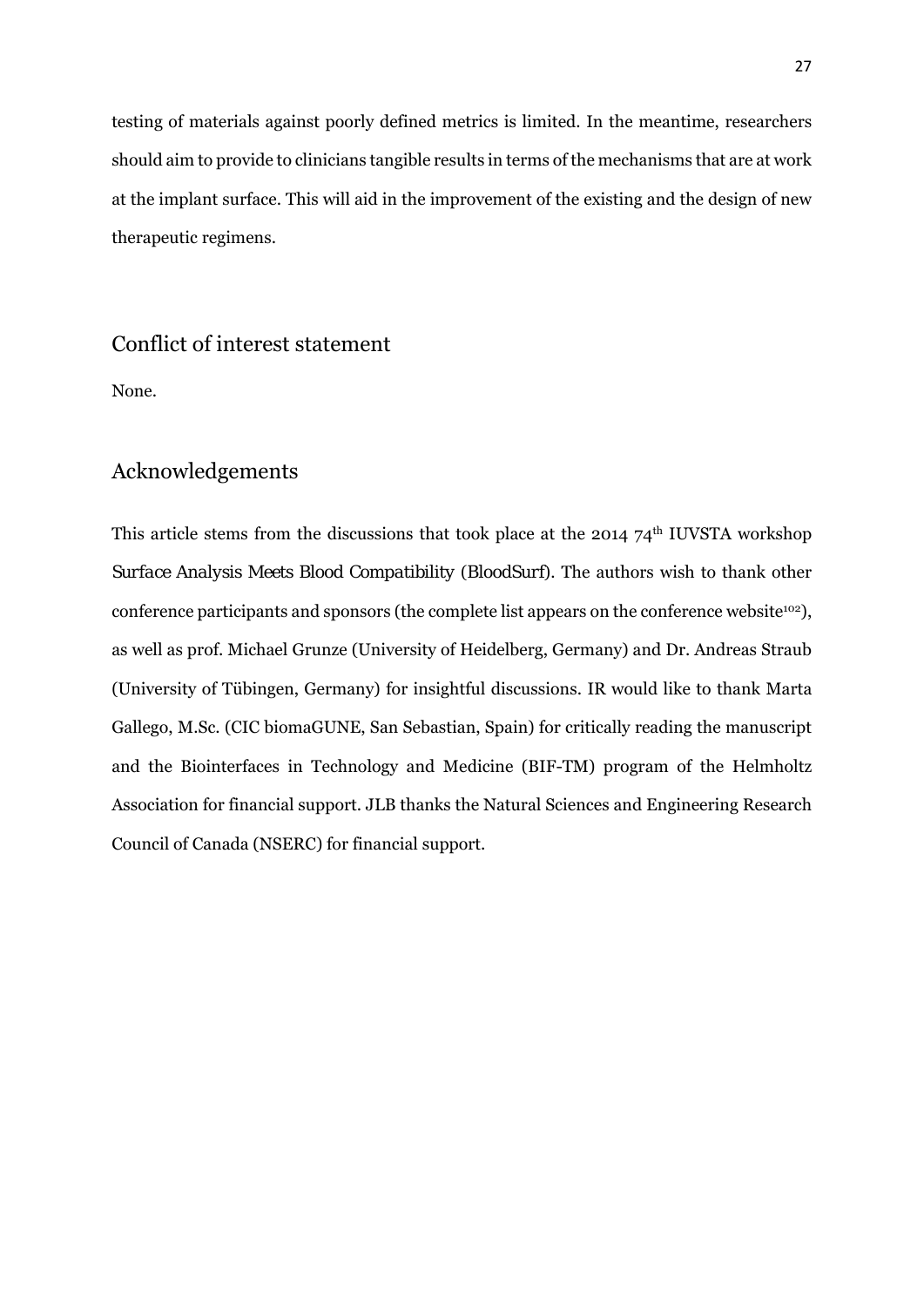### References

1. Go AS, Mozaffarian D, Roger VL, Benjamin EJ, Berry JD, Blaha MJ, et al. Heart disease and stroke statistics--2014 update: a report from the American Heart Association. Circulation. 2014;129:e28-e292.

2. Cook S, Walker A, Hugli O, Togni M, Meier B. Percutaneous coronary interventions in Europe: prevalence, numerical estimates, and projections based on data up to 2004. Clin REs Cardiol. 2007;96:375-82.

3. Ludman PF, O'Neill D, Whittaker T, Donald A. British Cardiovascular Intervention Society National Audit of Percutaneous Coronary Interventional Procedures. The British Cardiovascular Intervention Society; 2014.

4. Rogers L. Overuse of stents in cardiology Stents are life-savers in critical patients but are they used excessively in other situations. Eur Heart J. 2012;33:552-3.

5. Pibarot P, Dumesnil JG. Prosthetic heart valves: selection of the optimal prosthesis and long-term management. Circulation. 2009;119:1034-48.

6. INTERMACS Quarterly Report - 2015 Q1; www.uab.edu/medicine/intermacs/. 2015.

7. Lampropulos JF, Kim N, Wang Y, Desai MM, Barreto-Filho JAS, Dodson JA, et al. Trends in left ventricular assist device use and outcomes among Medicare beneficiaries, 2004–2011. Open Heart. 2014;1.

8. Mancini D, Colombo PC. Left Ventricular Assist Devices: A Rapidly Evolving Alternative to Transplant. J Am Coll Cardiol. 2015;65:2542-55.

9. Pozzi M, Giraud R, Tozzi P, Bendjelid K, Robin J, Meyer P, et al. Long-term continuous-flow left ventricular assist devices (LVAD) as bridge to heart transplantation. J Thorac Dis. 2015;7:532-42.

10. Krabatsch T, Knosalla C, Potapov E, Hetzer R. Should LVAD Implantation Be the New Gold Standard for Terminal Heart Disease? ISHLT links. 2013;4.

11. Punjabi PP, Taylor KM. The science and practice of cardiopulmonary bypass: From cross circulation to ECMO and SIRS. Glob Cardiol Sci Pract. 2013;2013:249-60.

12. Edmunds LH. The evolution of cardiopulmonary bypass: lessons to be learned. Perfusion. 2002;17:243-51.

13. ECLS Registry Report International Summary. https://www.elso.org/Registry/Statistics/InternationalSummary.aspx. Extracorporeal Life Support Organization; 2016.

14. National Kidney Foundation Fast Facts. https://www.kidney.org/news/newsroom/factsheets/FastFacts#Ref. Accessed July 2016. 2016.

15. Ratner BD. The catastrophe revisited: Blood compatibility in the 21st century. Biomaterials. 2007;28:5144-7.

16. Gorbet MB, Sefton MV. Biomaterial-associated thrombosis: roles of coagulation factors, complement, platelets and leukocytes. Biomaterials. 2004;25:5681-703.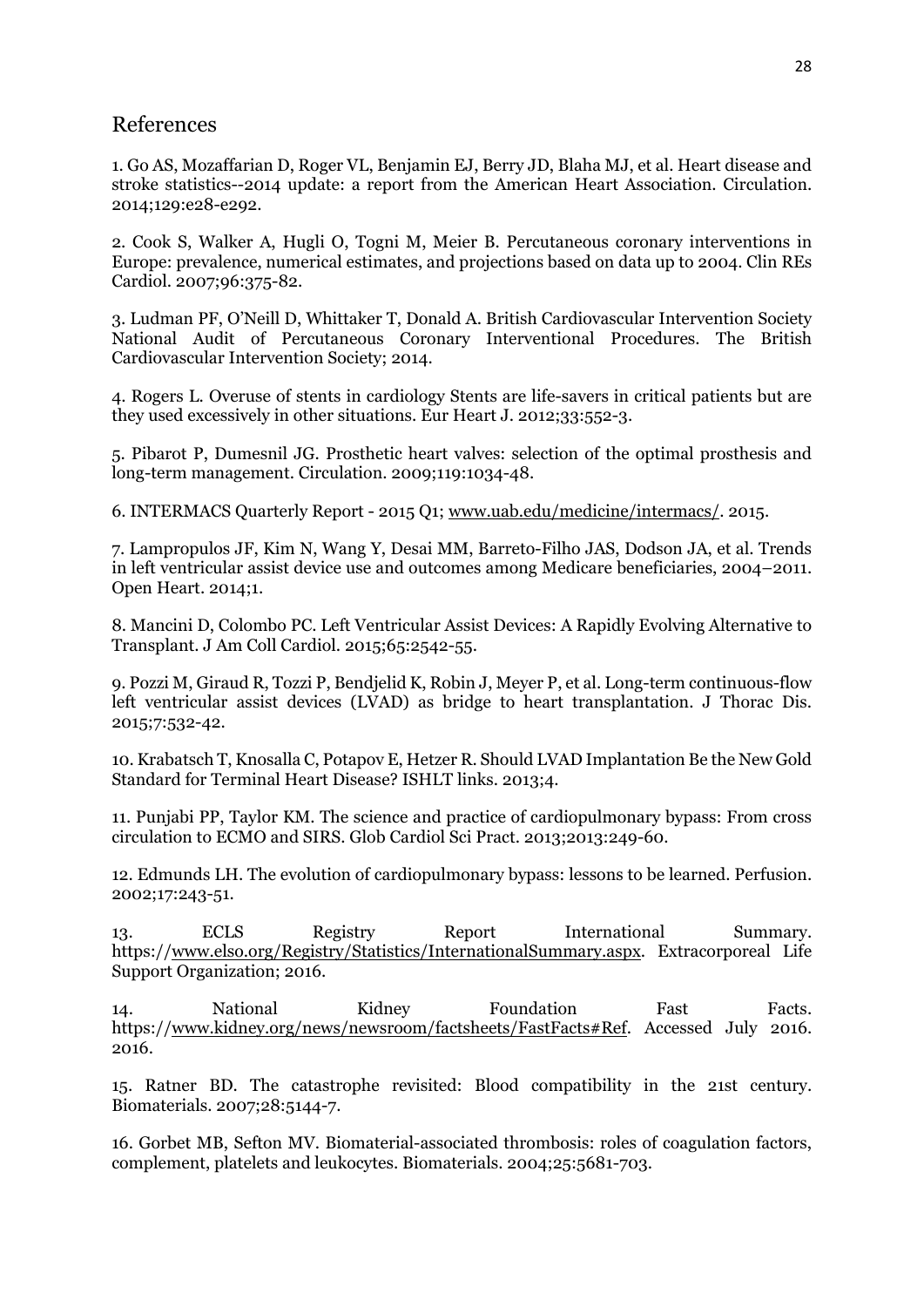17. Stoney WS. Evolution of Cardiopulmonary Bypass. Circulation. 2009;119:2844-53.

18. Bembea MM, Annich G, Rycus P, Oldenburg G, Berkowitz I, Pronovost P. Variability in anticoagulation management of patients on extracorporeal membrane oxygenation: an international survey. Pediatr Crit Care Med. 2013;14:e77-e.

19. Fischer K-G. Essentials of anticoagulation in hemodialysis. Hemodialysis Int. 2007;11:178- 89.

20. Gu YL, Fokkema ML, Kampinga MA, de Smet BJ, Tan ES, van den Heuvel AF, et al. Intracoronary versus intravenous abciximab in ST-segment elevation myocardial infarction: rationale and design of the CICERO trial in patients undergoing primary percutaneous coronary intervention with thrombus aspiration. Trials. 2009;10:90.

21. Holmes DR, Jr., Kereiakes DJ, Kleiman NS, Moliterno DJ, Patti G, Grines CL. Combining antiplatelet and anticoagulant therapies. J Am Coll Cardiol. 2009;54:95-109.

22. Susen S, Rauch A, Van Belle E, Vincentelli A, Lenting PJ. Circulatory support devices: fundamental aspects and clinical management of bleeding and thrombosis. J Thromb Haemost. 2015;13:1757-67.

23. Schomig A, Sarafoff N, Seyfarth M. Triple antithrombotic management after stent implantation: when and how? Heart. 2009;95:1280-5.

24. Paikin JS, Wright DS, Eikelboom JW. Effectiveness and safety of combined antiplatelet and anticoagulant therapy: A critical review of the evidence from randomized controlled trials. Blood Rev. 2011;25:123-9.

25. Rossi M, Serraino GF, Jiritano F, Renzulli A. What is the optimal anticoagulation in patients with a left ventricular assist device? Interact Cardiovas Thorac Surg. 2012;15:733-40.

26. Greinacher A, Warkentin TE, Chong BH. Heparin-Induced Thrombocytopenia. In: Michelson AD, editor. Platelets. London: Academic Press; 2013.

27. Apsner R, Buchmayer H, Lang T, Unver B, Speiser W, Sunder-Plassmann G, et al. Simplified citrate anticoagulation for high-flux hemodialysis. Am J Kidney Dis. 2001;38.

28. Kenna E, Renne T. Factor XII: a drug target for safe interference with thrombosis and inflammation. Drug Discov Today. 2014;19:1459-64.

29. Bane CE, Jr., Gailani D. Factor XI as a target for antithrombotic therapy. Drug Discov Today. 2014;19:1454-8.

30. Colombo A, Hall P, Nakamura S, Almagor Y, Maiello L, Martini G, et al. Intracoronary Stenting Without Anticoagulation Accomplished With Intravascular Ultrasound Guidance. Circulation. 1995;91:1676-88.

31. Vanbelle E, McFadden EP, Lablanche JM, Bauters C, Hamon M, Bertrand ME. 2-pronged antiplatelet therapy with aspirin and ticlopidine without systemic anticoagulation - an alternative therapeutic strategy after bailout stent implantation. Coron Artery Dis. 1995;6:341- 5.

32. Schomig A, Neumann FJ, Kastrati A, Schuhlen H, Blasini R, Hadamitzky M, et al. A randomized comparison of antiplatelet and anticoagulant therapy after the placement of coronary-artery stents. N Engl J Med. 1996;334:1084-9.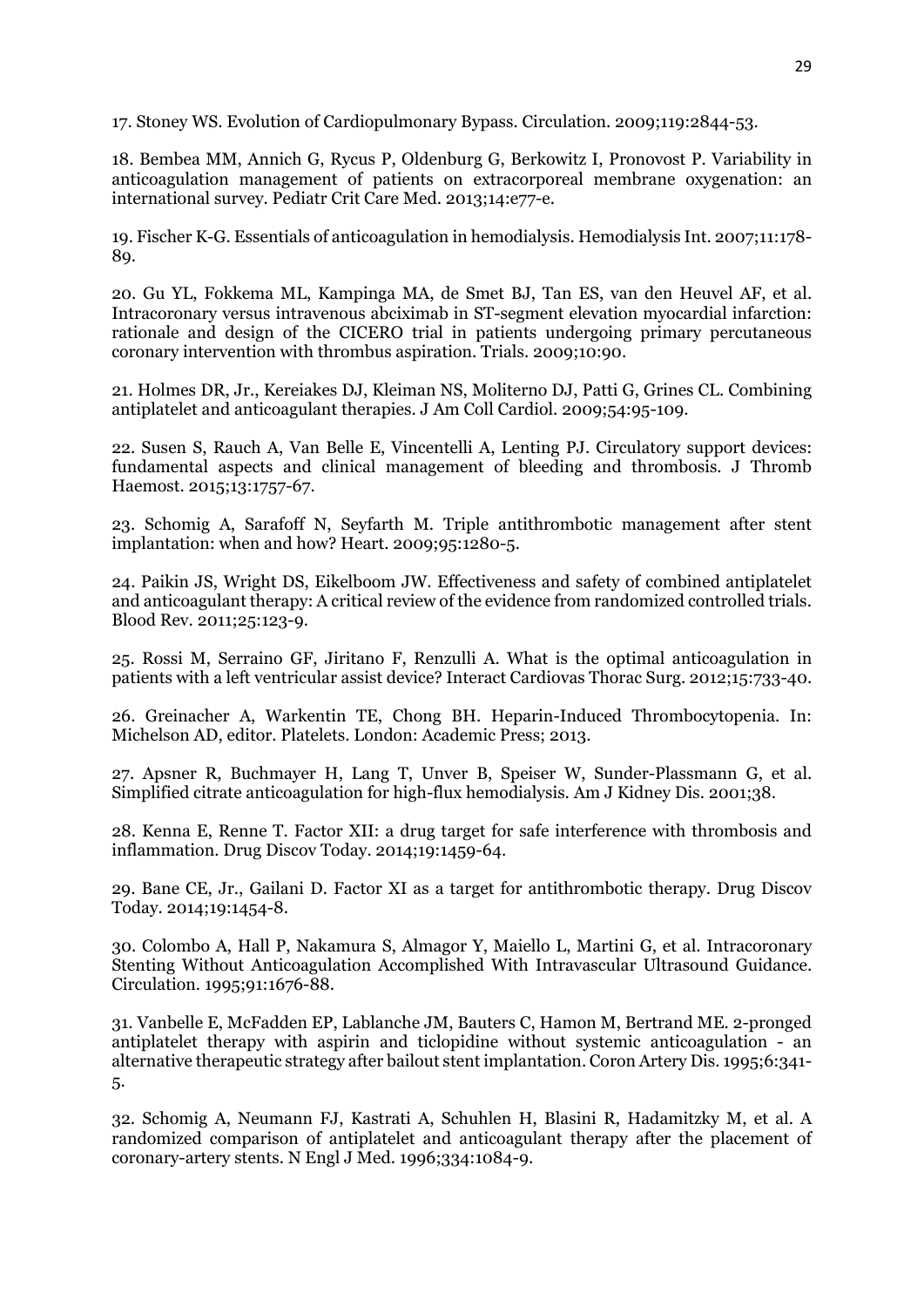33. Barragan P, Sainsous J, Silvestri M, Bouvier JL, Comet B, Siméoni JB, et al. Ticlopidine and subcutaneous heparin as an alternative regimen following coronary stenting. Catether Cardiovasc Interv. 1994;32:133-8.

34. Jackson SP, Schoenwaelder SM. Antiplatelet therapy: in search of the 'magic bullet'. Nat Rev Drug Discov. 2003;2:775-89.

35. Serruys PW, Kutryk MJ, Ong AT. Coronary-artery stents. N Engl J Med. 2006;354:483- 95.

36. Motovska Z, Ondrakova M, Bednar F, Knot J, Ulman J, Maly M. Selection of P2Y(12) antagonist, treatment initiation, and predictors of high on-treatment platelet reactivity in a "Real World" registry. Thromb Res. 2015;135:1093-9.

37. Moschonas IC, Goudevenos JA, Tselepis AD. Protease-activated receptor-1 antagonists in long-term antiplatelet therapy. Current state of evidence and future perspectives. Int J Cardiol. 2015;185:9-18.

38. Laine M, Paganelli F, Bonello L. P2Y12-ADP receptor antagonists: Days of future and past. World J Cardiol. 2016;8:327-32.

39. Maurel B, Chai F, Maton M, Blanchemain N, Haulon S. In stent restenosis and thrombosis assessment after EP224283 injection in a rat model. Atherosclerosis. 2013;229:462-8.

40. Edmunds LH. Blood-Surface Interactions During Cardiopulmonary Bypass. J Card Surg. 1993;8:404-10.

41. Hsu L-C. Principles of heparin-coating techniques. Perfusion. 1991;6:209-19.

42. Liu X, Yuan L, Li D, Tang Z, Wang Y, Chen G, et al. Blood compatible materials: state of the art. J Mater Chem B. 2014;2:5718-38.

43. Gott VL, Alejo DE, Cameron DE. Mechanical heart valves: 50 years of evolution. Ann Thorac Surg. 2003;76:S2230-9.

44. Webb JG, Wood DA. Current Status of Transcatheter Aortic Valve Replacement. J Am Coll Cardiol. 2012;60:483-92.

45. Petronio AS, Capranzano P, Barbato E, Piazza N, Baumbach A, Haude M, et al. Current status of transcatheter valve therapy in Europe: results from an EAPCI survey. EuroIntervention. 2016;12:Ahead of print.

46. Givertz MM. Ventricular Assist Devices: Important Information for Patients and Families. Circulation. 2011;124:e305-e11.

47. Dasi LP, Simon HA, Sucosky P, Yoganathan AP. Fluid mechanics of artificial heart valves. Clin Exp Pharmacol Physiol. 2009;36:225-37.

48. Bluestein D. Research approaches for studying flow-induced thromboembolic complications in blood recirculating devices. Expert Rev Med Devices. 2004;1:65-80.

49. Alemu Y, Bluestein D. Flow-induced platelet activation and damage accumulation in a mechanical heart valve: numerical studies. Artif Organs. 2007;31:677-88.

50. Sigwart U, Puel J, Mirkovitch V, Joffre F, Kappenberger L. Intravascular stents to prevent occlusion and restenosis after transluminal angioplasty. N Engl J Med. 1987;316:701-6.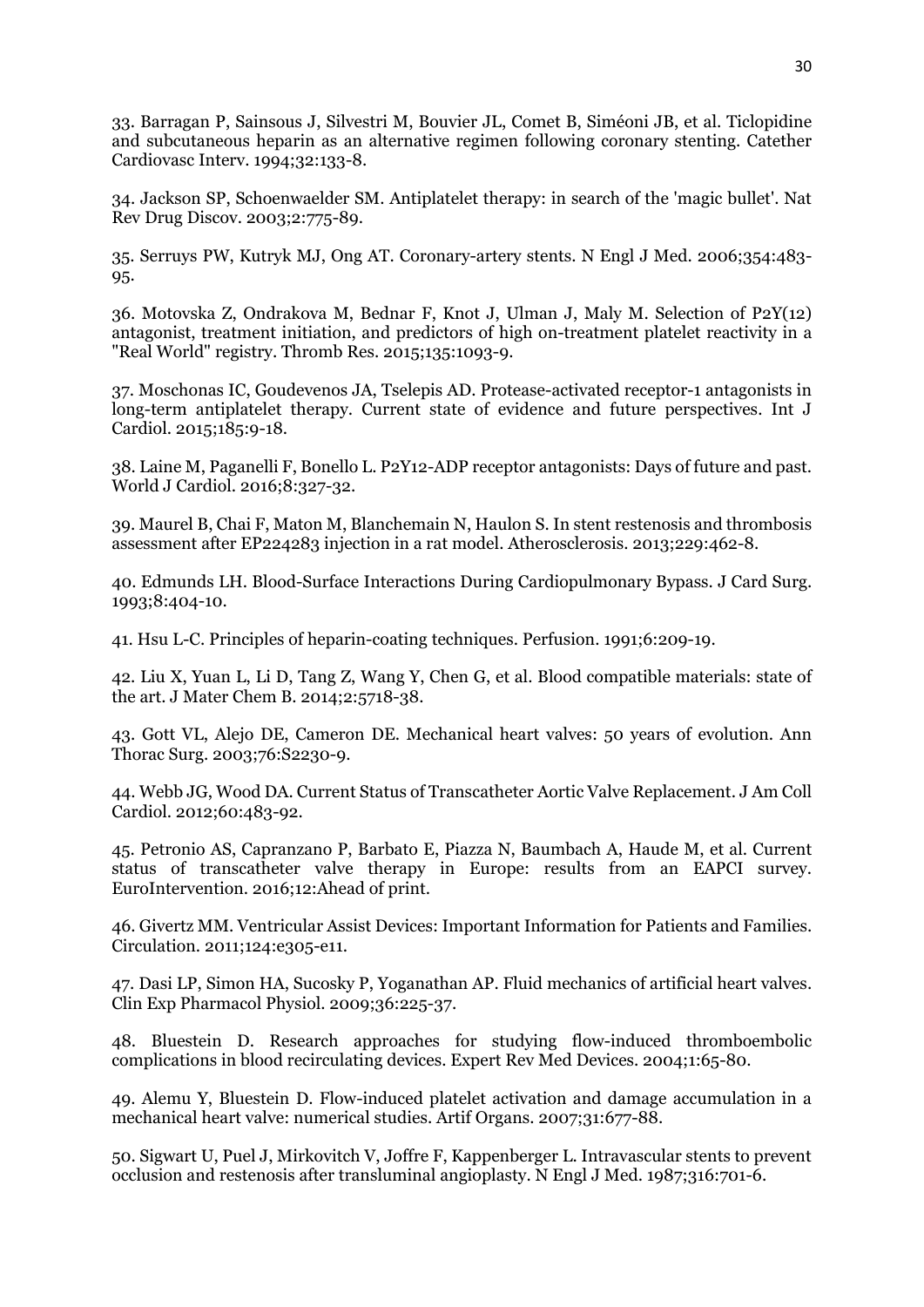51. Sousa JE, Costa MA, Abizaid A, Abizaid AS, Feres F, Pinto IMF, et al. Lack of Neointimal Proliferation After Implantation of Sirolimus-Coated Stents in Human Coronary Arteries: A Quantitative Coronary Angiography and Three-Dimensional Intravascular Ultrasound Study. Circulation. 2001;103:192-5.

52. Honda Y, Grube E, de la Fuente LM, Yock PG, Stertzer SH, Fitzgerald PJ. Novel Drug-Delivery Stent: Intravascular Ultrasound Observations From the First Human Experience With the QP2-Eluting Polymer Stent System. Circulation. 2001;104:380-3.

53. Rensing BJ, Vos J, Smits PC, Foley DP, van den Brand MJBM, van der Giessen WJ, et al. Coronary restenosis elimination with a sirolimus eluting stent; First European human experience with 6-month angiographic and intravascular ultrasonic follow-up. Eur Heart J. 2001;22:2125-30.

54. de la Fuente LM, Miano J, Mrad J, Penaloza E, Yeung AC, Eury R, et al. Initial results of the quanam drug eluting stent (QuaDS-QP-2) registry (BARDDS) in human subjects. Catheter Cardiovasc Interv. 2001;53:480-8.

55. Byrne RA, Serruys PW, Baumbach A, Escaned J, Fajadet J, James S, et al. Report of a European Society of Cardiology-European Association of Percutaneous Cardiovascular Interventions task force on the evaluation of coronary stents in Europe: executive summary. Eur Heart J. 2015;36:2608-20.

56. Windecker S, Kolh P, Alfonso F, Collet J-P, Cremer J, Falk V, et al. 2014 ESC/EACTS Guidelines on myocardial revascularization. The Task Force on Myocardial Revascularization of the European Society of Cardiology (ESC) and the European Association for Cardio-Thoracic Surgery (EACTS). 2014.

57. Luscher TF, Steffel J, Eberli FR, Joner M, Nakazawa G, Tanner FC, et al. Drug-eluting stent and coronary thrombosis - Biological mechanisms and clinical implications. Circulation. 2007;115:1051-8.

58. Nakazawa G, Finn AV, Vorpahl M, Ladich ER, Kolodgie FD, Virmani R. Coronary Responses and Differential Mechanisms of Late Stent Thrombosis Attributed to First-Generation Sirolimus- and Paclitaxel-Eluting Stents. J Am Coll Cardiol. 2011;57:390-8.

59. Garratt KN. Duration of Dual Anti-Platelet Therapy Post-Percutaneous Intervention: Is There A Correct Amount of Time? Prog Cardiovasc Dis. 2015;58:285-98.

60. Helft G. The saga of the duration of dual antiplatelet therapy after drug-eluting stent placement. Arch Cardiovasc Dis. 2015;108:469-71.

61. Giustino G, Baber U, Sartori S, Mehran R, Mastoris I, Kini AS, et al. Duration of Dual Antiplatelet Therapy After Drug-Eluting Stent Implantation A Systematic Review and Meta-Analysis of Randomized Controlled Trials. J Am Coll Cardiol. 2015;65:1298-310.

62. Palmerini T, Stone GW. Optimal duration of dual antiplatelet therapy after drug-eluting stent implantation: conceptual evolution based on emerging evidence. Eur Heart J. 2016;37:353-64.

63. Byrne RA, Kastrati A, Tiroch K, Schulz S, Pache J, Pinieck S, et al. 2-Year Clinical and Angiographic Outcomes From a Randomized Trial of Polymer-Free Dual Drug-Eluting Stents Versus Polymer-Based Cypher and Endeavor, Drug-Eluting Stents. J Am Coll Cardiol. 2010;55:2536-43.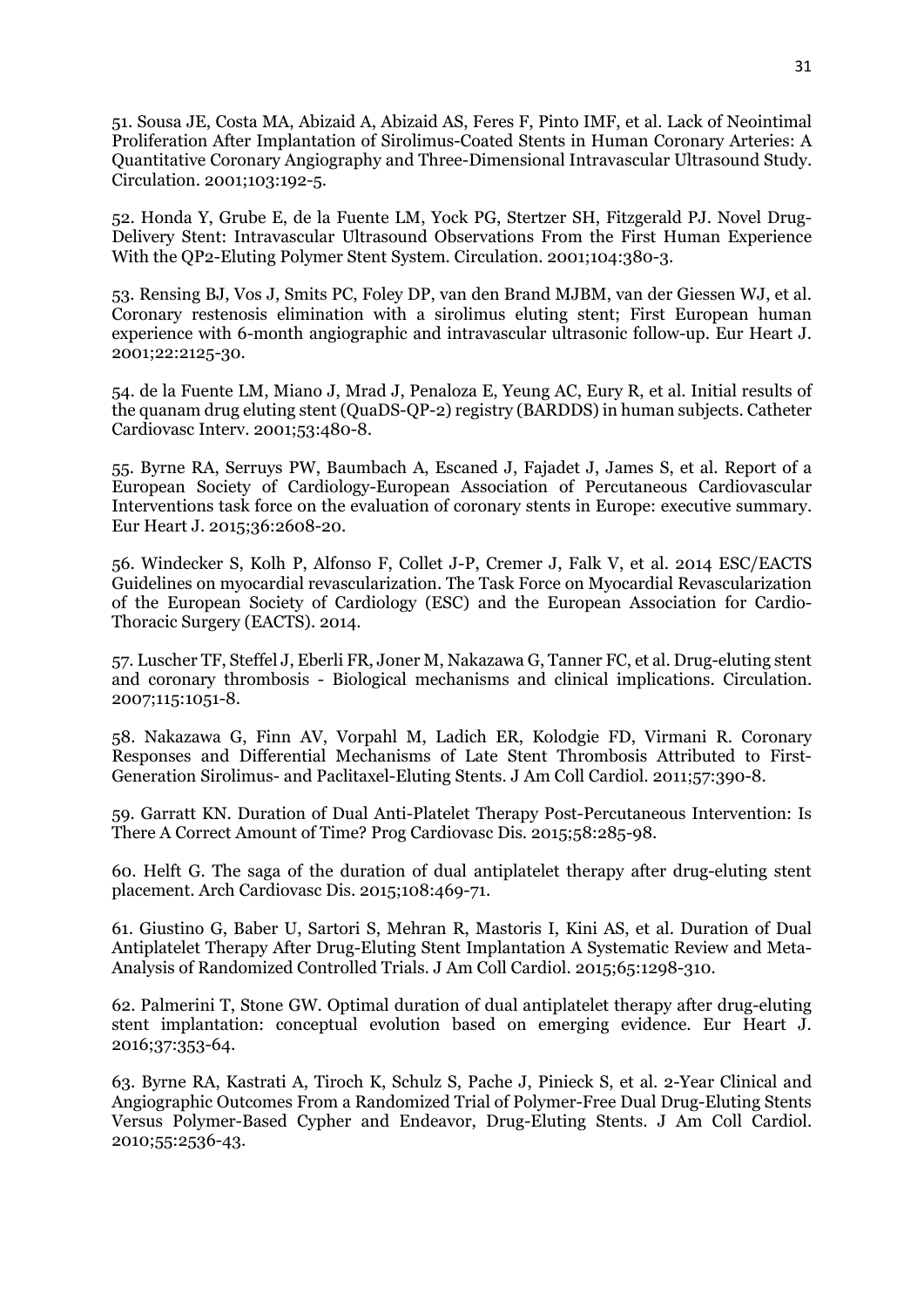64. Mukherjee D, Moliterno DJ. Second-Generation Drug-Eluting Stents and the Continuous Need for Rapidly Available Real-World Data. JACC: Cardiovascular Interventions. 2009;2:1236-9.

65. Montalescot G, Brieger D, Dalby AJ, Park SJ, Mehran R. Duration of Dual Antiplatelet Therapy After Coronary Stenting: A Review of the Evidence. J Am Coll Cardiol. 2015;66:832- 47.

66. Mauri L, Kereiakes DJ, Yeh RW, Driscoll-Shempp P, Cutlip DE, Steg PG, et al. Twelve or 30 Months of Dual Antiplatelet Therapy after Drug-Eluting Stents. New Engl J Med. 2014;371:2155-66.

67. Finn AV, Nakazawa G, Joner M, Kolodgie FD, Mont EK, Gold HK, et al. Vascular responses to drug eluting stents: importance of delayed healing. Arterioscler Thromb Vasc Biol. 2007;27:1500-10.

68. Navarese EP, Kowalewski M, Kandzari D, Lansky A, Górny B, Kołtowski Ł, et al. Firstgeneration versus second-generation drug-eluting stents in current clinical practice: updated evidence from a comprehensive meta-analysis of randomised clinical trials comprising 31 379 patients. Open Heart. 2014;1.

69. Mehran R, Giustino G. "Capturing" the Benefits of Dual-Therapy Stent Technology: Is This a Promise or Reality?. JACC: Cardiovascular Interventions. 2016;9:1135-7.

70. Kutryk MJB, Kuliszewski MA. In vivo endothelial progenitor cell seeding for the accelerated endothelialization of endovascular devices. Am J Cardiol. 2003;92:94L-5L.

71. Aoki J, Serruys PW, van Beusekom H, Ong ATL, McFadden EP, Sianos G, et al. Endothelial Progenitor Cell Capture by Stents Coated With Antibody Against CD34: The HEALING-FIM (Healthy Endothelial Accelerated Lining Inhibits Neointimal Growth-First In Man) Registry. J Am Coll Cardiol. 2005;45:1574-9.

72. Leopold JA. Prohealing Endothelial Progenitor Cell Capture Stents: Do the Cells Captured Explain the Clinical Outcomes? Cir Cardiovasc Interv. 2013;6:494-5.

73. Woudstra P, Kalkman DN, den Heijer P, Menown IBA, Erglis A, Suryapranata H, et al. 1- Year Results of the REMEDEE Registry: Clinical Outcomes After Deployment of the Abluminal Sirolimus-Coated Bioengineered (Combo) Stent in a Multicenter, Prospective All-Comers Registry. JACC: Cardiovascular Interv. 2016;9:1127-34.

74. Lindholm D, James S. Bioresorbable Stents in PCI. Curr Cardiol Rep. 2016;18:74.

75. Ratner BD. The Blood Compatibility Catastrophe. J Biomed Mater Res. 1993;27:283-7.

76. Spaet TH. Blood in contact with artificial surfaces: where have we been and where are we going? A modest proposal. Ann N Y Acad Sci. 1987;516:1-4.

77. Freund E. Über die Ursahe der Blutgerrinnung. Med Jahrb Wien. 1985;3:259.

78. Bordet J, Gengou O. Recherches sur la coagulation du sang. Ann Inst Pasteur. 1903;17:882.

79. Hastings FW. Criteria for financial support of studies evaluating blood compatibility. Bull N Y Acad Med. 1972;48:326-30.

80. Jung F, Braune S, Lendlein A. Haemocompatibility testing of biomaterials using human platelets. Clin Hemorheol Microcirc. 2013;53:97-115.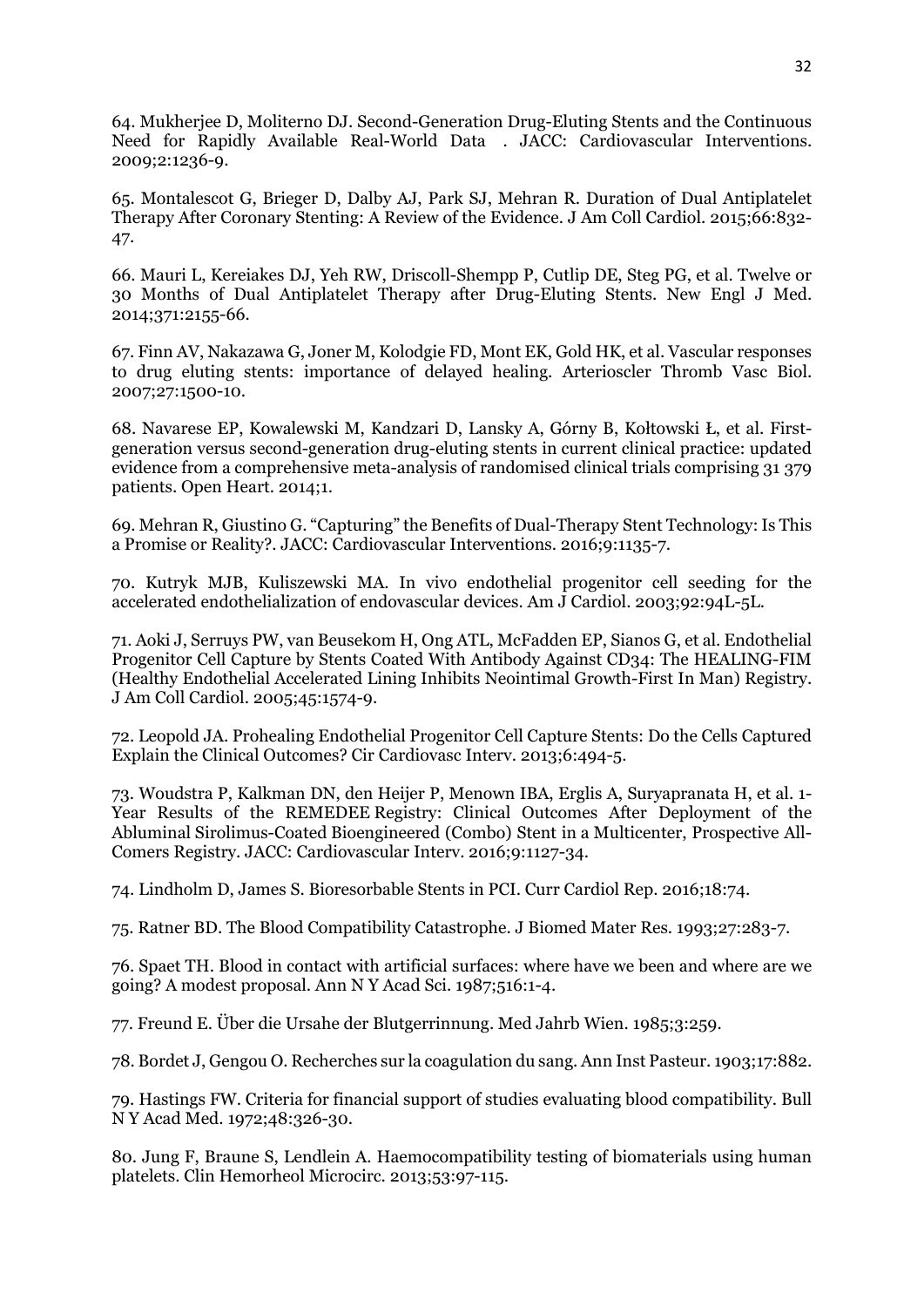81. Braune S, Grunze M, Straub A, Jung F. Are there sufficient standards for the in vitro hemocompatibility testing of biomaterials? Biointerphases. 2013;8:33.

82. van Oeveren W. Obstacles in Haemocompatibility Testing. Scientifica. 2013;2013:392584.

83. Stoffey DG, Lee H, Stone W. Nonthrombogenic Surfacing of Biological Membranes - a Review. J Macromol Sci Chem. 1969;A 3:119-&.

84. Kusserow BK. The use of pathologic techniques in the evaluation of emboli from prosthetic devices. Bull N Y Acad Med. 1972;48:468-81.

85. Ratner BD, Hoffman AS, Hanson SR, Harker LA, Whiffen JD. Blood-compatibility-watercontent relationships for radiation-grafted hydrogels. J Polym Sci Polym Symp. 1979;66:363- 75.

86. Haycox CL, Ratner BD. In-Vitro Platelet Interactions in Whole Human Blood Exposed to Biomaterial Surfaces - Insights on Blood Compatibility. J Biomed Mater Res. 1993;27:1181- 93.

87. Ip WF, Sefton MV. Platelet consumption by polyvinyl alcohol coated tubing in canines. J Biomed Mater Res. 1991;25:875-87.

88. Llanos GR, Sefton MV. Immobilization of poly(ethylene glycol) onto a poly(vinyl alcohol) hydrogel: 2. Evaluation of thrombogenicity. J Biomed Mater Res. 1993;27:1383-91.

89. Godo MN, Sefton MV. Characterization of transient platelet contacts on a polyvinyl alcohol hydrogel by video microscopy. Biomaterials. 1999;20:1117-26.

90. Leslie M. Beyond Clotting: The Powers of Platelets. Science. 2010;328:562-4.

91. Nurden AT. Platelets, inflammation and tissue regeneration. Thromb Haemost. 2011;105 Suppl 1:S13-33.

92. Reviakine I. New horizons in platelet research: Understanding and harnessing platelet functional diversity. Clin Hemorheol Microcirc. 2015;60:133-52.

93. Golebiewska EM, Poole AW. Platelet secretion: From haemostasis to wound healing and beyond. Blood Rev. 2015;29:153-62.

94. Szott LM, Irvin CA, Trollsas M, Hossainy S, Ratner BD. Blood compatibility assessment of polymers used in drug eluting stent coatings. Biointerphases. 2016;11:029806.

95. Mrowietz C, Franke RP, Seyfert UT, Park JW, Jung F. Haemocompatibility of polymercoated stainless steel stents as compared to uncoated stents. Clin Hemorheol Microcirc. 2005;32:89-103.

96. Satzl S, Henn C, Christoph P, Kurz P, Stampfl U, Stampfl S, et al. The efficacy of nanoscale poly[bis(trifluoroethoxy) phosphazene] (PTFEP) coatings in reducing thrombogenicity and late in-stent stenosis in a porcine coronary artery model. Invest Radiol. 2007;42:303-11.

97. Richter GM, Stampfl U, Stampfl S, Rehnitz C, Holler S, Schnabel P, et al. A new polymer concept for coating of vascular stents using PTFEP (poly(bis(trifluoroethoxy)phosphazene) to reduce thrombogenicity and late in-stent stenosis. Invest Radiol. 2005;40:210-8.

98. Tamburino C, La Manna A, Di Salvo ME, Sacchetta G, Capodanno D, Mehran R, et al. First-in-Man 18-Month Clinical Outcomes of the CATANIA (TM) Coronary STent System With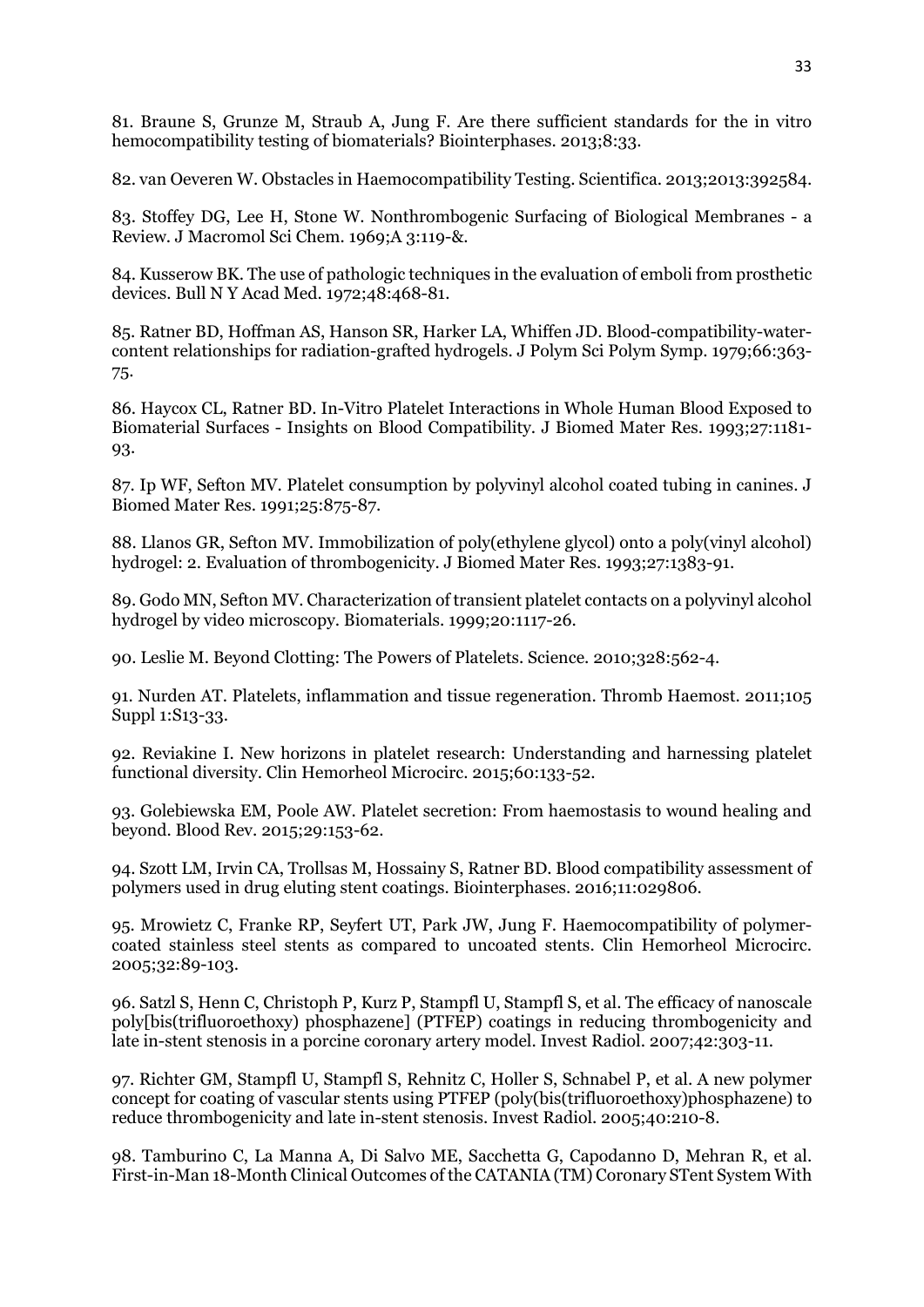NanoThin Polyzene-F in De Novo Native Coronary Artery Lesions: Assessment of The LAtest Non-Thrombogenic ANgioplasty Stent (ATLANTA) Trial. J Am Coll Cardiol. 2009;53:A371-A.

99. Tamburino C, La Manna A, Di Salvo ME, Sacchetta G, Capodanno D, Mehran R, et al. Firstin-Man 1-Year Clinical Outcomes of the Catania Coronary Stent System With Nanothin Polyzene-F in De Novo Native Coronary Artery Lesions The ATLANTA (Assessment of The Latest Non-Thrombogenic Angioplasty stent) Trial. JACC Cardiovas Interv. 2009;2:197-204.

100. Lyman DJ, Metcalf LC, Albo D, Richards KF, Lamb J. Effect of chemical-structure and surface properties of synthetic-polymers on coagulation of blood .3. In vivo adsorption of proteins on polymer surfaces. Trans Am Soc Artif Intern Organs. 1974;B 20:474-8.

101. Braune S, Gross M, Walter M, Zhou S, Dietze S, Rutschow S, et al. Adhesion and activation of platelets from subjects with coronary artery disease and apparently healthy individuals on biomaterials. J Biomed Mater Res B Appl Biomater. 2016;104:210-7.

102. Reviakine I, Galtayries A, Ceccone G, Manso M, Alexander M. 74th International IUVSTA Workshop on Blood-Biomaterial Interactions: Surface Analysis meets Blood Compatibility. http://www.vide.org/bloodsurf/. Fréjus 2014.

103. Reviakine I, Braune S, editors. In-Focus: Blood Biomaterial Interactions. [Special issue] Biointerphases, 11(2), 2016.

104. Patni R, Nawaz MA, Macys A, Chan KM, Punjabi P. Assessment of platelet function in patients on antiplatelet therapy undergoing cardiac surgery: a review. Heart Lung Circ. 2012;21:455-62.

105. Carr ME. Diabetes mellitus: a hypercoagulable state. J Diabetes Complications. 2001;15:44-54.

106. Lip GYH, Blann AD. Does Hypertension Confer a Prothrombotic State?: Virchow's Triad Revisited. Circulation. 2000;101:218-20.

107. Nielsen VG, Hafner DT, Steinbrenner EB. Tobacco smoke-induced hypercoagulation in human plasma: role of carbon monoxide. Blood Coagul Fibrinolysis. 2013;24:405 - 10.

108. Biondi-Zoccai G, Frati G, Abbate A. Noncompliance and Cessation of Dual Antiplatelet Therapy After Coronary Stenting: Looking at the Speck Rather Than Noticing the Log?∗. JACC Cardiovas Interv. 2015;8:411-3.

109. Frelinger AL, Bhatt DL, Lee RD, Mulford DJ, Wu JT, Nudurupati S, et al. Clopidogrel Pharmacokinetics and Pharmacodynamics Vary Widely Despite Exclusion or Control of Polymorphisms (CYP2C19, ABCB1, PON1), Non-Compliance, Diet, Smoking, Co-Medications (including Proton Pump Inhibitors), and Pre-Existent Variability in Platelet Function. Blood. 2012;120:872-9.

110. Gurbel PA, Tantry US. Drug insight: Clopidogrel nonresponsiveness. Nat Clin Pract Cardiovas Med. 2006;3:387-95.

111. Gurbel PA, Bliden KP, Hiatt BL, O'Connor CM. Clopidogrel for coronary stenting: response variability, drug resistance, and the effect of pretreatment platelet reactivity. Circulation. 2003;107:2908-13.

112. Godschalk TC, Hackeng CM, Ten Berg JM. Towards personalized medicine based on platelet function testing for stent thrombosis patients. Thrombosis. 2012;2012:617098.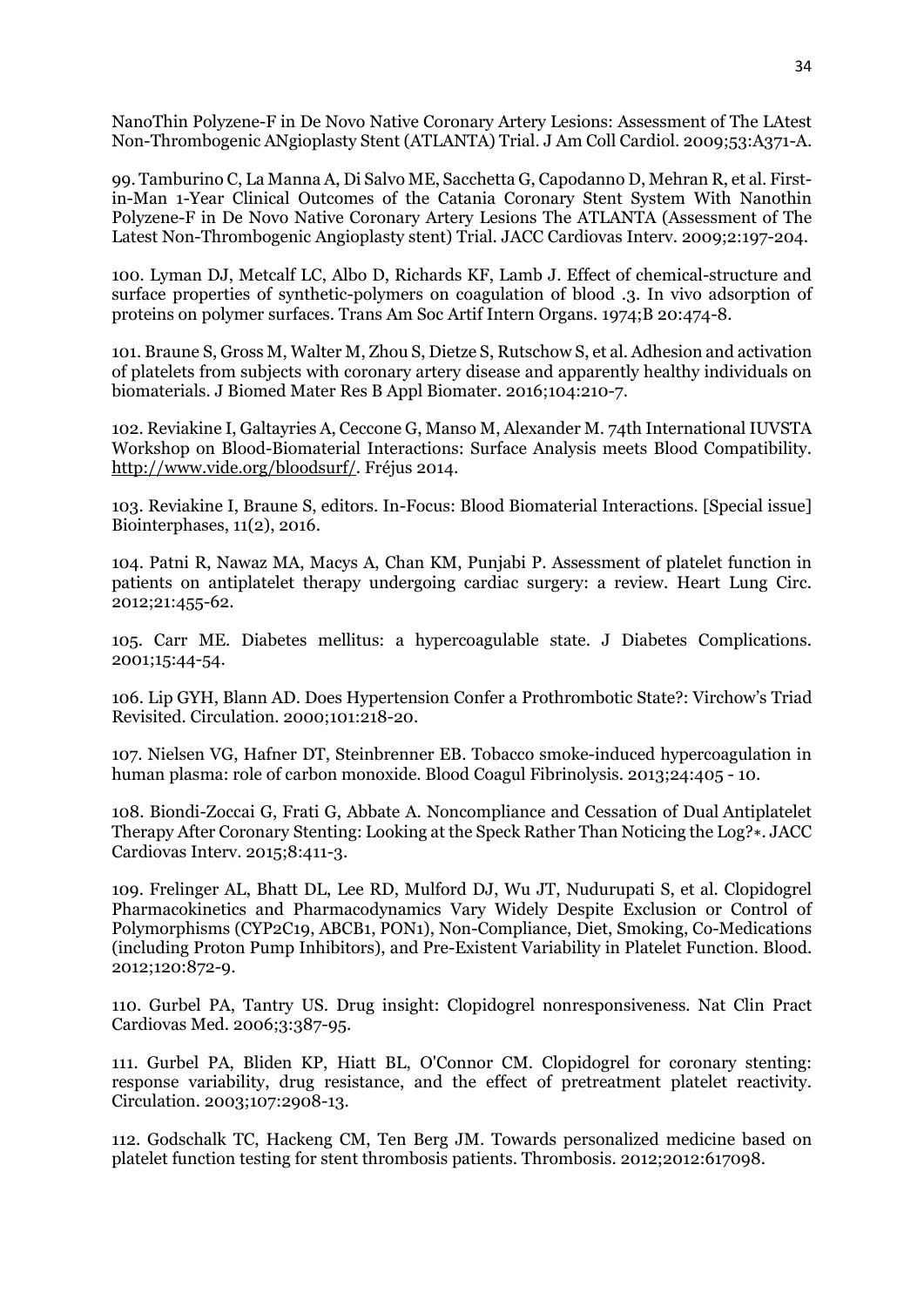113. Singer RF, Williams O, Mercado C, Chen B, Talaulikar G, Walters G, et al. Regional citrate anticoagulation in hemodialysis: an observational study of safety, efficacy, and effect on calcium balance during routine care. Can J Kidney Health Dis. 2016;3:1-10.

114. Smith BR, Rinder HM. Cariopulmanory Bypass. In: Michelson AD, editor. Platelets. Third ed. London: Academic Press; 2012. p. 1075-96.

115. Peek GJ, Firmin RK. The inflammatory and coagulative response to prolonged extracorporeal membrane oxygenation. ASAIO J. 1999;45:250-63.

116. Walpoth BH, Bowlin GL. The daunting quest for a small diameter vascular graft. Expert Rev Med Devices. 2005;2:647-51.

117. Williams DF. There is no such thing as a biocompatible material. Biomaterials. 2014;35:10009-14.

118. Peerschke EI, Yin W, Ghebrehiwet B. Complement activation on platelets: implications for vascular inflammation and thrombosis. Mol Immunol. 2010;47:2170-5.

119. Markiewski MM, Nilsson B, Ekdahl KN, Mollnes TE, Lambris JD. Complement and coagulation: strangers or partners in crime? Trends Immunol. 2007;28:184-92.

120. Semple JW, Italiano JE, Jr., Freedman J. Platelets and the immune continuum. Nat Rev Immunol. 2011;11:264-74.

121. ISO 10993-4 DIS, future replacement for ISO 10993-4 (2002; Amended 2006), Biological evaluation of medical devices - Part 4: Selection of tests for interactions with blood. Association for the Advancement of Medical Instrumentation. 2015.

122. Wolf MF, Anderson JM. Blood Compatibility Assessment in Medical Devices: Considerations and Standards. In: Boutrand J-P, editor. Biocompatibility and Performance in Medical Devices: Woodhead Publishing Inc.; 2012. p. 159-200.

123. Chandler WL, Roshal M. Optimization of Plasma Fluorogenic Thrombin-Generation Assays. Am J Clin Pathol. 2009;132:169-79.

124. van Velzen JF, Laros-van Gorkom BA, Pop GA, van Heerde WL. Multicolor flow cytometry for evaluation of platelet surface antigens and activation markers. Thromb Res. 2012;130:92- 8.

125. Michelson AD, Barnard MR, Krueger LA, Frelinger AL, 3rd, Furman MI. Evaluation of platelet function by flow cytometry. Methods. 2000;21:259-70.

126. Hagberg IA, Lyberg T. Blood platelet activation evaluated by flow cytometry: optimised methods for clinical studies. Platelets. 2000;11:137-50.

127. Tarnok A, Mahnke A, Muller M, Zotz RJ. Rapid in vitro biocompatibility assay of endovascular stents by flow cytometry using platelet activation and platelet-leukocyte aggregation. Cytometry. 1999;38:30-9.

128. Krishhan VV, Khan IH, Luciw PA. Multiplexed microbead immunoassays by flow cytometry for molecular profiling: Basic concepts and proteomics applications. Crit Rev Biotechnol. 2009;29:29-43.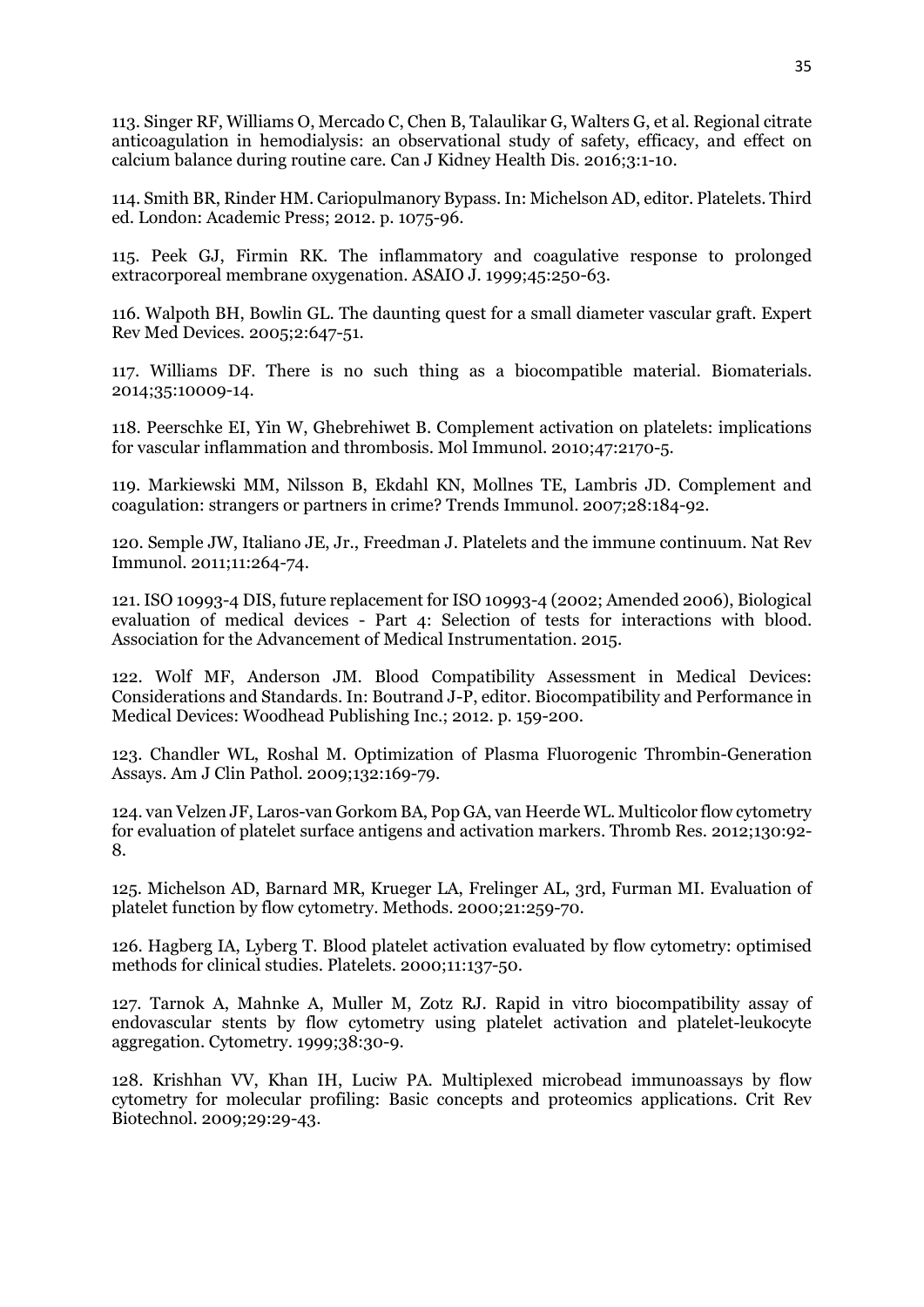129. Vieira-de-Abreu A, Campbell RA, Weyrich AS, Zimmerman GA. Platelets: versatile effector cells in hemostasis, inflammation, and the immune continuum. Semin Immunopathol. 2012;34:5-30.

130. Furman MI, Benoit SE, Barnard MR, Valeri CR, Borbone ML, Becker RC, et al. Increased platelet reactivity and circulating monocyte-platelet aggregates in patients with stable coronary artery disease. J Am Coll Cardiol. 1998;31:352-8.

131. Michelson AD, Barnard MR, Krueger LA, Valeri CR, Furman MI. Circulating monocyteplatelet aggregates are a more sensitive marker of in vivo platelet activation than platelet surface P-selectin: studies in baboons, human coronary intervention, and human acute myocardial infarction. Circulation. 2001;104:1533-7.

132. Freedman JE, Loscalzo J. Platelet–Monocyte Aggregates: Bridging Thrombosis and Inflammation. Circulation. 2002;105:2130-2.

133. Sarma J, Laan CA, Alam S, Jha A, Fox KA, Dransfield I. Increased platelet binding to circulating monocytes in acute coronary syndromes. Circulation. 2002;105:2166-71.

134. Arraud N, Linares R, Tan S, Gounou C, Pasquet JM, Mornet S, et al. Extracellular vesicles from blood plasma: determination of their morphology, size, phenotype and concentration. J Thromb Haemost. 2014;12:614-27.

135. Chandler WL, Yeung W, Tait JF. A new microparticle size calibration standard for use in measuring smaller microparticles using a new flow cytometer. J Thromb Haemost. 2011;9:1216-24.

136. Shantsila E, Montoro-Garcia S, Gallego P, Lip GY. Circulating microparticles: challenges and perspectives of flow cytometric assessment. Thromb Haemost. 2014;111:1009-14.

137. van Oeveren W, Tielliu IF, de Hart J. Comparison of modified chandler, roller pump, and ball valve circulation models for in vitro testing in high blood flow conditions: application in thrombogenicity testing of different materials for vascular applications. Int J Biomater. 2012;2012:673163.

138. Aarts PA, van den Broek SA, Prins GW, Kuiken GD, Sixma JJ, Heethaar RM. Blood platelets are concentrated near the wall and red blood cells, in the center in flowing blood. Arteriosclerosis. 1988;8:819-24.

139. Fitzgibbon S, Cowman J, Ricco AJ, Kenny D, Shaqfeh ES. Examining platelet adhesion via Stokes flow simulations and microfluidic experiments. Soft Matter. 2015;11:355-67.

140. Kroll MH, Hellums JD, McIntire LV, Schafer AI, Moake JL. Platelets and shear stress. Blood. 1996;88:1525-41.

141. Branchford BR, Ng CJ, Neeves KB, Di Paola J. Microfluidic technology as an emerging clinical tool to evaluate thrombosis and hemostasis. Thromb Res. 2015;136:13-9.

142. Westein E, de Witt S, Lamers M, Cosemans J, Heemskerk JWM. Monitoring in vitro thrombus formation with novel microfluidic devices. Platelets. 2012;23:501-9.

143. Gutierrez E, Petrich BG, Shattil SJ, Ginsberg MH, Groisman A, Kasirer-Friede A. Microfluidic devices for studies of shear-dependent platelet adhesion. Lab Chip. 2008;8:1486- 95.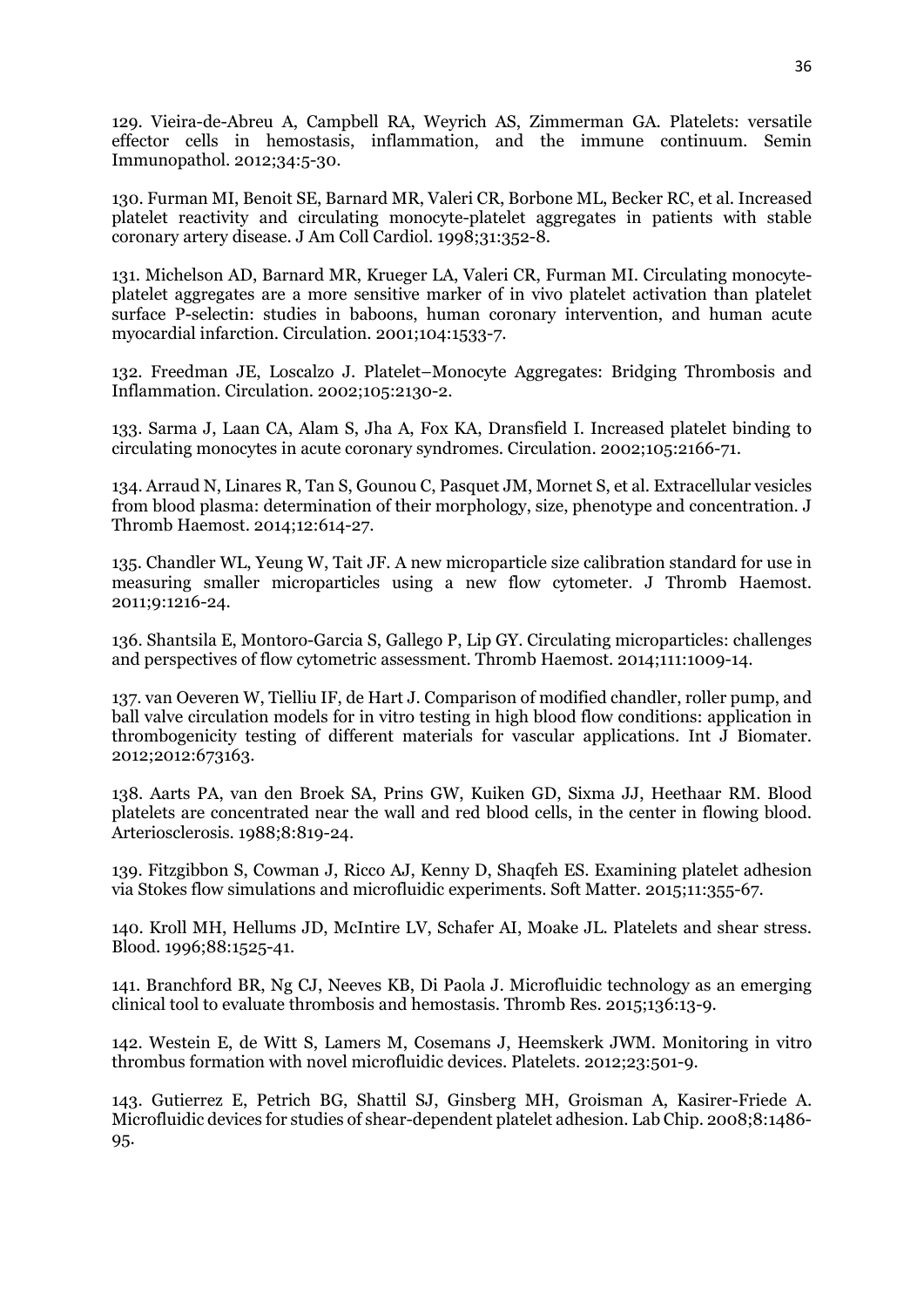144. Westein E, van der Meer AD, Kuijpers MJE, Frimat JP, van den Berg A, Heemskerk JWM. Atherosclerotic geometries exacerbate pathological thrombus formation poststenosis in a von Willebrand factor-dependent manner. Proc Natl Acad Sci U S A. 2013;110:1357-62.

145. Guilak F, Cohen DM, Estes BT, Gimble JM, Liedtke W, Chen CS. Control of Stem Cell Fate by Physical Interactions with the Extracellular Matrix. Cell Stem Cell. 2009;5:17-26.

146. von der Mark K, Park J, Bauer S, Schmuki P. Nanoscale engineering of biomimetic surfaces: cues from the extracellular matrix. Cell Tissue Res. 2010;339:131-53.

147. Chen L, Han D, Jiang L. On improving blood compatibility: From bioinspired to synthetic design and fabrication of biointerfacial topography at micro/nano scales. Colloids Surf B Biointerfaces. 2011;85:2-7.

148. Sussman EM, Halpin MC, Muster J, Moon RT, Ratner BD. Porous Implants Modulate Healing and Induce Shifts in Local Macrophage Polarization in the Foreign Body Reaction. Ann Biomed Eng. 2014;42:1508-16.

149. Lutter C, Nothhaft M, Rzany A, Garlichs CD, Cicha I. Effect of specific surface microstructures on substrate endothelialisation and thrombogenicity: Importance for stent design. Clin Hemorheol Microcirc. 2015;59:219-33.

150. Wieland M, Textor M, Spencer ND, Brunette DM. Wavelength-dependent roughness: A quantitative approach to characterizing the topography of rough titanium surfaces. Int J Oral Maxillofac Implants. 2001;16:163-81.

151. Branch DW, Wheeler BC, Brewer GJ, Leckband DE. Long-term stability of grafted polyethylene glycol surfaces for use with microstamped substrates in neuronal cell culture. Biomaterials. 2001;22:1035-47.

152. Stang K, Krajewski S, Neumann B, Kurz J, Post M, Stoppelkamp S, et al. Hemocompatibility testing according to ISO 10993-4: Discrimination between pyrogen- and device-induced hemostatic activation. Mater Sci Eng C-Mater Biol Appl. 2014;42:422-8.

153. Brubert J, Krajewski S, Wendel HP, Nair S, Stasiak J, Moggridge GD. Hemocompatibility of styrenic block copolymers for use in prosthetic heart valves. J Mater Sci Mater Med. 2016;27:32.

154. Hanson SR, Harker LA, Ratner BD, Hoffman AS. Factors influencing platelet consumption by polyacrylamide hydrogels. Ann Biomed Eng. 1979;7:357-67.

155. Grabowski EF, Herther KK, Didisheim P. Human vs. dog platelet adhesion to Cuprophane under controlled conditions of whole blood flow. J Lab Clin Med. 1976;88:368-74.

156. Pelagalli A, Belisario MA, Tafuri S, Lombardi P, d'Angelo D, Avallone L, et al. Adhesive properties of platelets from different animal species. J Comp Pathol. 2003;128:127-31.

157. Goodman SL. Sheep, pig, and human platelet-material interactions with model cardiovascular biomaterials. J Biomed Mater Res. 1999;45:240-50.

158. Boudreaux MK, Ebbe S. Comparison of platelet number, mean platelet volume and platelet mass in five mammalian species. Comp Haematol Int. 1998;8:16-20.

159. Jirouskova M, Shet AS, Johnson GJ. A guide to murine platelet structure, function, assays, and genetic alterations. J Thromb Haemost. 2007;5:661-9.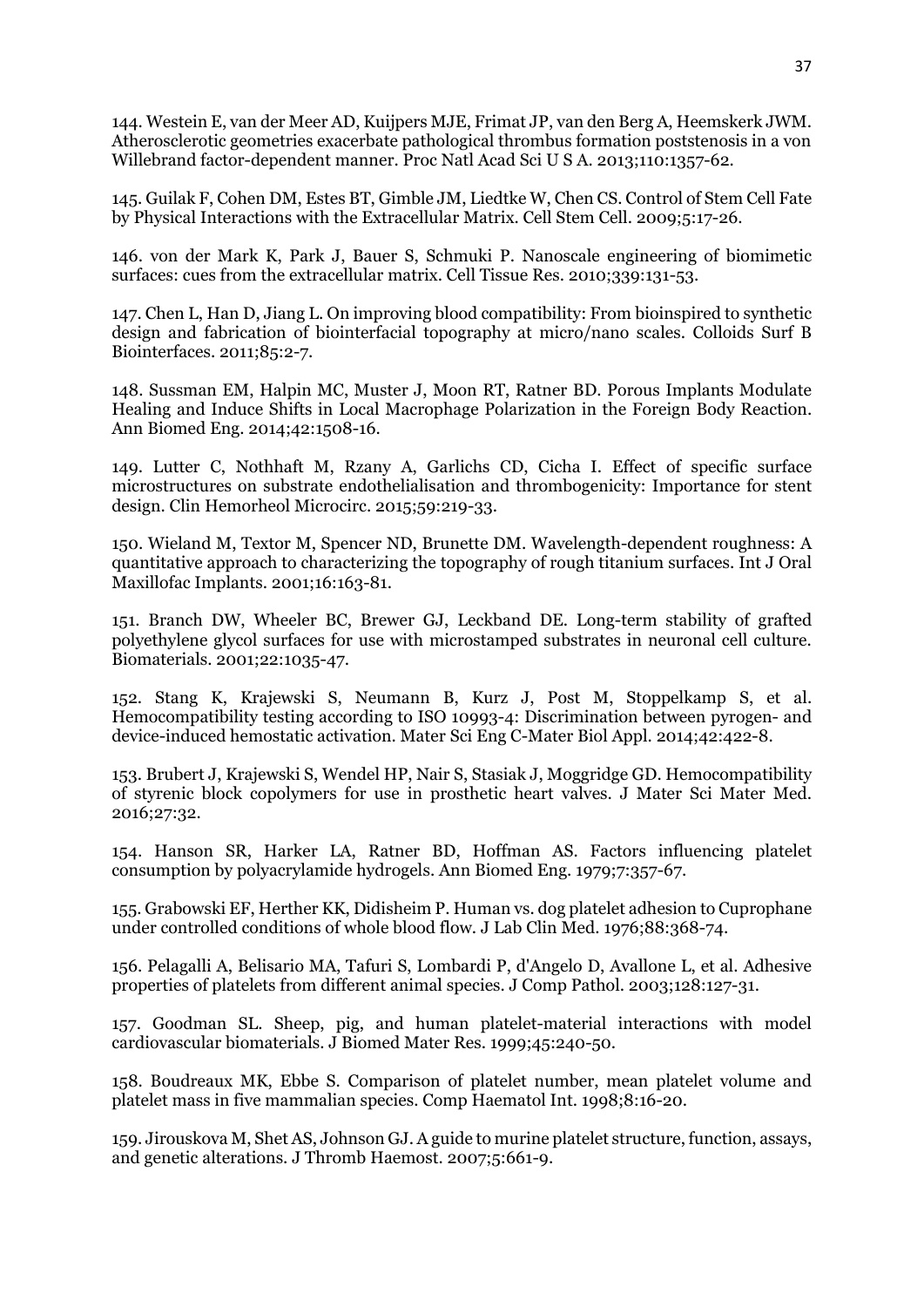160. Schuurman HJ, Smith HT, Cozzi E. Reference values for clinical chemistry and clinical hematology parameters in baboons. Xenotransplantation. 2004;11:511-6.

161. National Heart Lung and Blood Institute Working Group on Blood-Material Interactions. Guidelines for blood-material interactions: report of the National Heart, Lung, and Blood Institute working group. Rev. Sept. 1985 ed: [Bethesda, Md.] : U.S. Dept. of Health and Human Services, Public Health Service, National Institutes of Health; 1985.

162. Virmani R, Kolodgie FD, Farb A, Lafont A. Drug eluting stents: are human and animal studies comparable? Heart. 2003;89:133-8.

163. de Prado AP, Perez-Martinez C, Cuellas C, Gonzalo-Orden JM, Diego A, Regueiro M, et al. Preclinical Evaluation of Coronary Stents: Focus on Safety Issues. Curr Vasc Pharmacol. 2013;11:74-99.

164. Carney E, Natl Heart L, Blood Inst P. Animal Models for Pediatric Circulatory Support Device Pre-Clinical Testing. ASAIO J. 2009;55:6-9.

165. Al-Saady NM, Obel OA, Camm AJ. Left atrial appendage: structure, function, and role in thromboembolism. Heart. 1999;82:547-54.

166. Braune S, Walter M, Schulze F, Lendlein A, Jung F. Changes in platelet morphology and function during 24 hours of storage. Clin Hemorheol Microcirc. 2014;58:159-70.

167. Hu H, Forslund M, Li N. Influence of extracellular calcium on single platelet activation as measured by whole blood flow cytometry. Thromb Res. 2005;116:241-7.

168. Golanski J, Pietrucha T, Baj Z, Greger J, Watala C. Molecular insights into the anticoagulant-induced spontaneous activation of platelets in whole blood-various anticoagulants are not equal. Thromb Res. 1996;83:199-216.

169. Schneider DJ, Tracy PB, Mann KG, Sobel BE. Differential effects of anticoagulants on the activation of platelets ex vivo. Circulation. 1997;96:2877-83.

170. Hartley PS. Platelet senescence and death. Clin Lab. 2007;53:157-66.

171. McGuigan AP, Sefton MV. The influence of biomaterials on endothelial cell thrombogenicity. Biomaterials. 2007;28:2547-71.

172. Morante S, Rossi G. The Notion of Scientific Knowledge in Biology. Sci Educ. 2016;25:165- 97.

173. Regenmortel MHVV. Reductionism and complexity in molecular biology. EMBO Reports. 2004;5:1016-20.

174. Zak DE, Aderem A. Systems biology of innate immunity. Immunol Rev. 2009;227:264- 82.

175. Diamond SL. Systems biology of coagulation. J Thromb Haemost. 2013;11:224-32.

176. Packham MA, Rand ML. Historical perspective on ADP-induced platelet activation. Purinergic signalling. 2011;7:283-92.

177. Rink TJ, Hallam TJ. What turns platelets on. Trends Biochem Sci. 1984;9:215-9.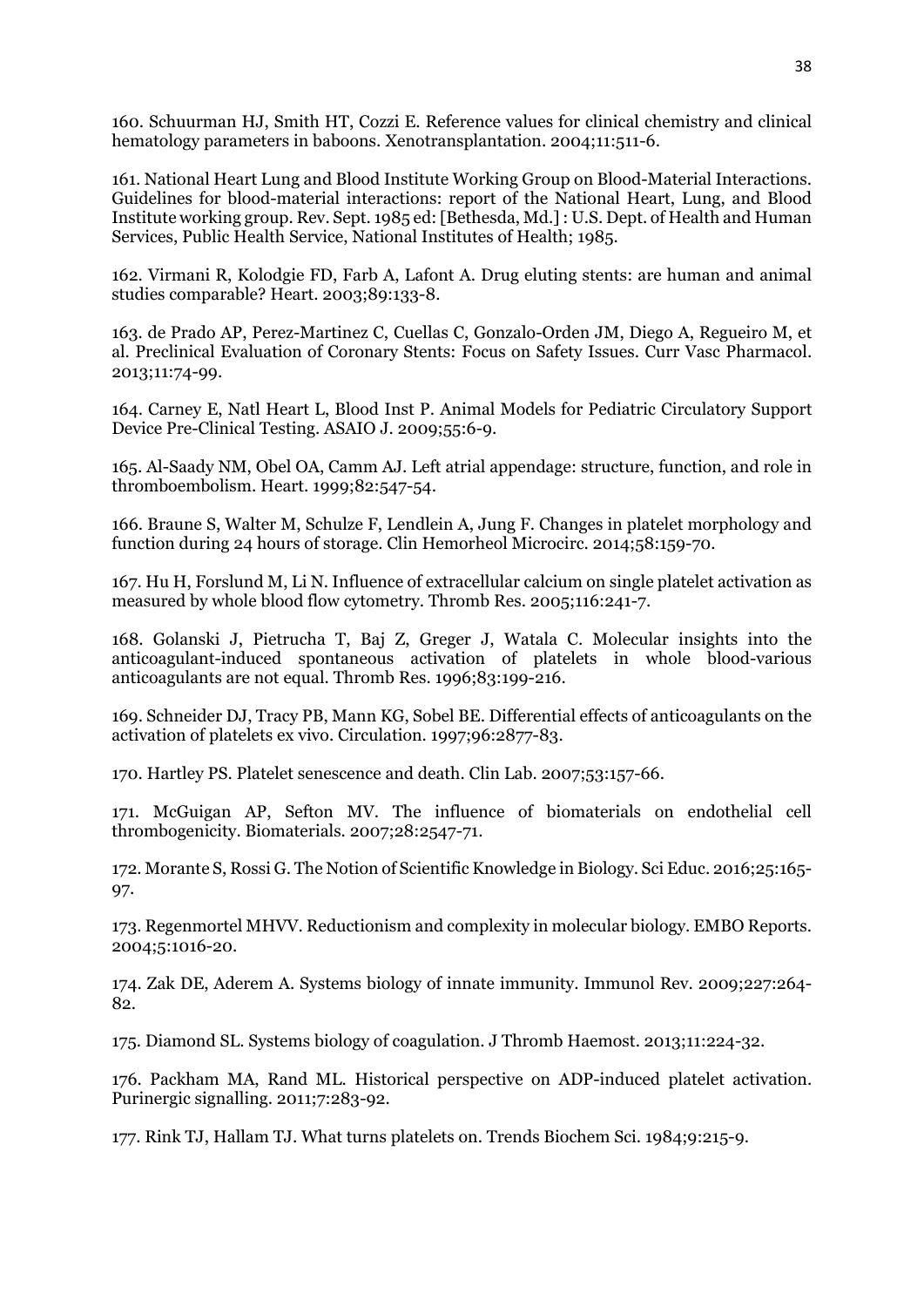178. Cattaneo M, Gachet C, Cazenave JP, Packham MA. Adenosine diphosphate(ADP) does not induce thromboxane A2 generation in human platelets. Blood. 2002;99:3868-9; author reply 9-70.

179. Donati A, Gupta S, Reviakine I. Subpopulations in purified platelets adhering on glass. Biointerphases. 2016;11:029811.

180. Heemskerk JWM, Mattheij NJA, Cosemans JMEM. Platelet-based coagulation: different populations, different functions. J Thromb Haemost. 2013;11:2-16.

181. Gupta S, Reviakine I. Platelet activation profiles on TiO2: effect of Ca2+ binding to the surface. Biointerphases. 2012;7:28.

182. Gupta S, Donati A, Reviakine I. Differences in intracellular calcium dynamics cause differences in α-granule secretion and phosphatidylserine expression in platelets adhering on glass and TiO2. Biointerphases. 2016;11:029807.

183. Broberg M, Nygren H. Platelet interactions with surface-adsorbed plasma proteins: exposure of CD62P induced by von Willebrand factor. Colloids Surf B Biointerfaces. 1998;11:67-77.

184. Kang IK, Ito Y, Sisido M, Imanishi Y. Serotonin and beta-thromboglobulin release reaction from platelet as triggered by interaction with polypeptide derivatives. J Biomed Mater Res. 1988;22:595-611.

185. Siegel RR, Harder P, Dahint R, Grunze M, Josse F, Mrksich M, et al. On-line detection of nonspecific protein adsorption at artificial surfaces. Anal Chem. 1997;69:3321-8.

186. Sivaraman B, Latour RA. The relationship between platelet adhesion on surfaces and the structure versus the amount of adsorbed fibrinogen. Biomaterials. 2012;31:832-9.

187. Sivaraman B, Latour RA. Time-dependent conformational changes in adsorbed albumin and its effect on platelet adhesion. Langmuir. 2012;28:2745-52.

188. Horbett TA. Principles Underlying the Role of Adsorbed Plasma Proteins in Blood Interactions With Foreign Materials. Cardiovasc Pathol. 1993;2:137 - 48.

189. Kasemo B. Biological surface science. Surf Sci. 2002;500:656-77.

190. Tsai WB, Grunkemeier JM, McFarland CD, Horbett TA. Platelet adhesion to polystyrenebased surfaces preadsorbed with plasmas selectively depleted in fibrinogen, fibronectin, vitronectin, or von Willebrand's factor. J Biomed Mater Res. 2002;60:348-59.

191. Grunkemeier JM, Tsai WB, Horbett TA. Hemocompatibility of treated polystyrene substrates: contact activation, platelet adhesion, and procoagulant activity of adherent platelets. J Biomed Mater Res. 1998;41:657-70.

192. Leckband D, Sheth S, Halperin A. Grafted poly(ethylene oxide) brushes as nonfouling surface coatings. J Biomater Sci, Polym Ed. 1999;10:1125-47.

193. De Somer F, Francois K, van Oeveren W, Poelaert J, De Wolf D, Ebels T, et al. Phosphorylcholine coating of extracorporeal circuits provides natural protection against blood activation by the material surface. Eur J Cardiothorac Surg. 2000;18:602-6.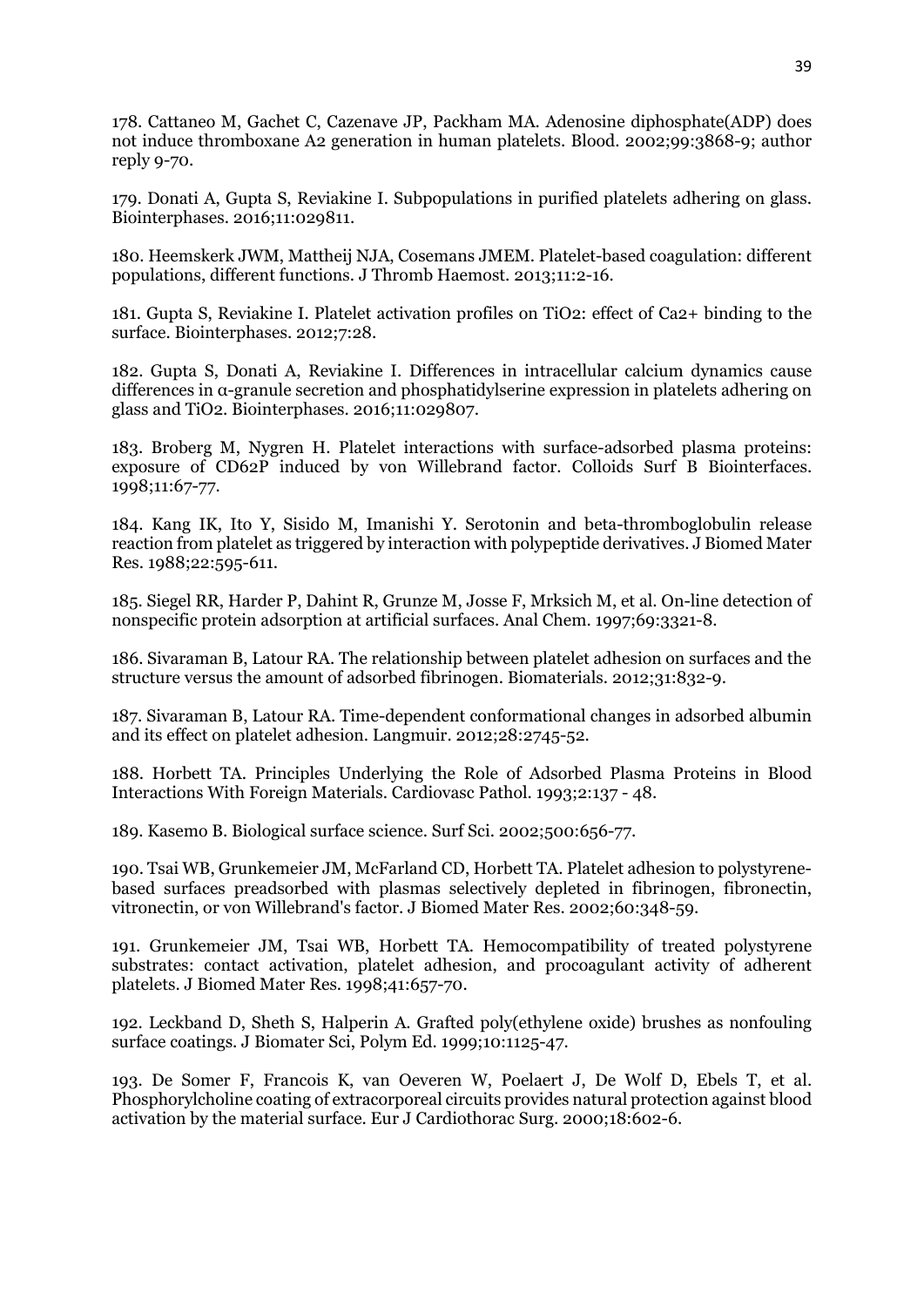194. Smith RS, Zhang Z, Bouchard M, Li J, Lapp HS, Brotske GR, et al. Vascular Catheters with a Nonleaching Poly-Sulfobetaine Surface Modification Reduce Thrombus Formation and Microbial Attachment. Sci Transl Med. 2012;4:153ra32-ra32.

195. Leslie DC, Waterhouse A, Berthet JB, Valentin TM, Watters AL, Jain A, et al. A bioinspired omniphobic surface coating on medical devices prevents thrombosis and biofouling. Nat Biotech. 2014;32:1134-40.

196. Brash JL. Exploiting the current paradigm of blood-material interactions for the rational design of blood-compatible materials. J Biomater Sci Polym Ed. 2000;11:1135-46.

197. Alibeik S, Zhu S, Brash JL. Surface modification with PEG and hirudin for protein resistance and thrombin neutralization in blood contact. Colloids Surf B Biointerfaces. 2010;81:389-96.

198. Zhan WJ, Shi XJ, Yu Q, Lyu ZL, Cao LM, Du H, et al. Bioinspired Blood Compatible Surface Having Combined Fibrinolytic and Vascular Endothelium-Like Properties via a Sequential Coimmobilization Strategy. Adv Funct Mater. 2015;25:5206-13.

199. Banerjee I, Pangule RC, Kane RS. Antifouling Coatings: Recent Developments in the Design of Surfaces That Prevent Fouling by Proteins, Bacteria, and Marine Organisms. Adv Mater. 2011;23:690-718.

200. Rosenhahn A, Schilp S, Kreuzer HJ, Grunze M. The role of "inert'' surface chemistry in marine biofouling prevention. Phys Chem Chem Phys. 2010;12:4275-86.

201. Gunkel G, Huck WT. Cooperative adsorption of lipoprotein phospholipids, triglycerides, and cholesteryl esters are a key factor in nonspecific adsorption from blood plasma to antifouling polymer surfaces. J Am Chem Soc. 2013;135:7047-52.

202. Riedel T, Riedelova-Reicheltova Z, Majek P, Rodriguez-Emmenegger C, Houska M, Dyr JE, et al. Complete identification of proteins responsible for human blood plasma fouling on poly(ethylene glycol)-based surfaces. Langmuir. 2013;29:3388-97.

203. Hansson KM, Tosatti S, Isaksson J, Wettero J, Textor M, Lindahl TL, et al. Whole blood coagulation on protein adsorption-resistant PEG and peptide functionalised PEG-coated titanium surfaces. Biomaterials. 2005;26:861-72.

204. Vroman L, Adams AL, Fischer GC, Munoz PC. Interaction of high molecular weight kininogen, factor XII, and fibrinogen in plasma at interfaces. Blood. 1980;55:156-9.

205. Vroman L, Adams AL. Identification of rapid changes at plasma-solid interfaces. J Biomed Mater Res. 1969;3:43-67.

206. Kirschhofer F, Rieder A, Prechtl C, Kuhl B, Sabljo K, Woll C, et al. Quartz crystal microbalance with dissipation coupled to on-chip MALDI-ToF mass spectrometry as a tool for characterising proteinaceous conditioning films on functionalised surfaces. Anal Chim Acta. 2013;802:95-102.

207. Silva-Bermudez P, Rodil SE. An overview of protein adsorption on metal oxide coatings for biomedical implants. Surf Coat Technol. 2013;233:147-58.

208. Cedervall T, Lynch I, Foy M, Berggard T, Donnelly SC, Cagney G, et al. Detailed identification of plasma proteins adsorbed on copolymer nanoparticles. Angew Chem. 2007;46:5754-6.